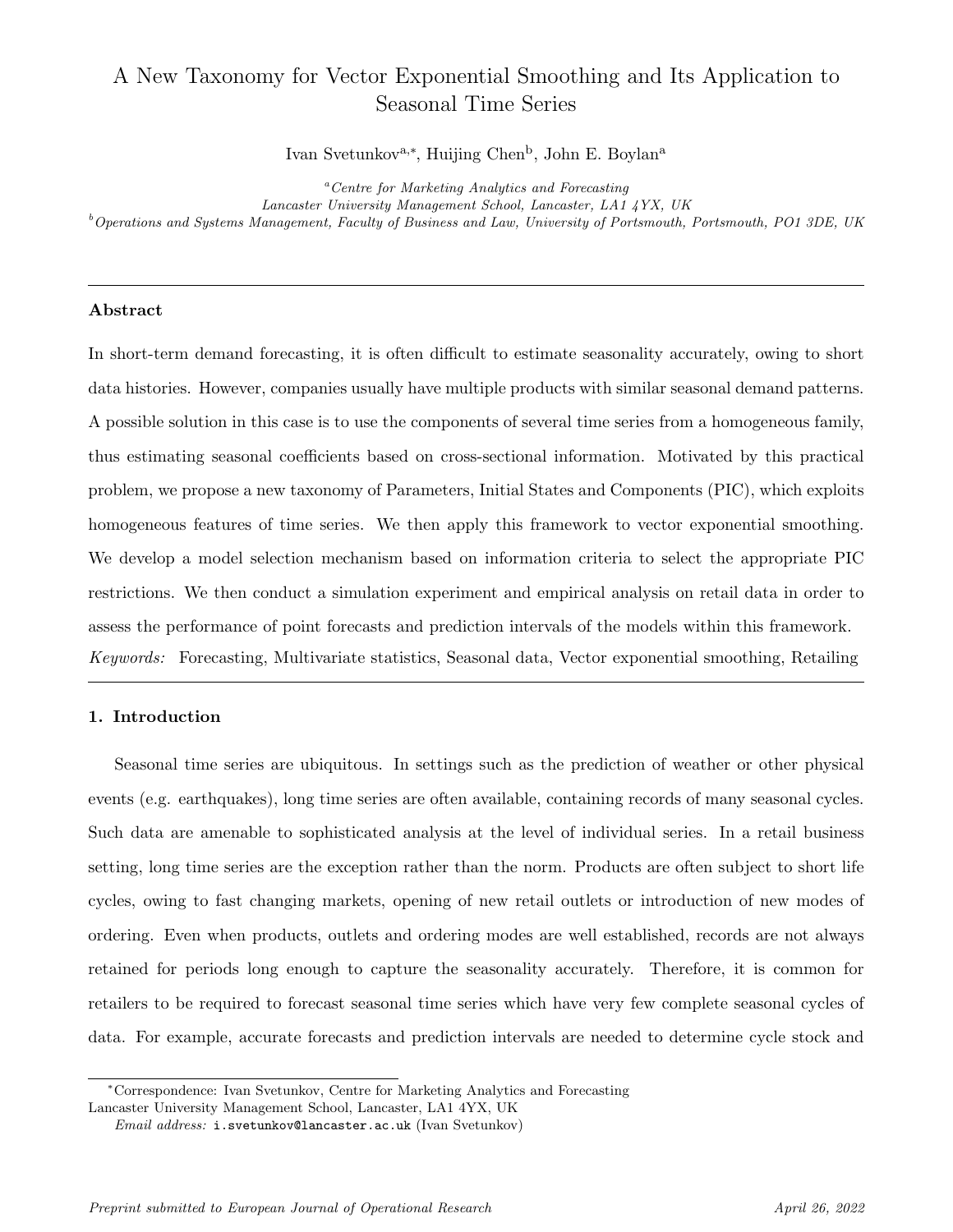safety stock requirements (a classic OR problem). Accuracy is not easy to attain for seasonal products when there are few observations corresponding to each period in the seasonal cycle.

Although data histories are often short, they may be available for a large cross-section of homogeneous series, especially in a retail setting. For example, there may be many variations of an item of clothing, such as size and colour. If the item is seasonal, it is often reasonable to assume that the variations share similar seasonal demand patterns. Similarly, seasonality in several geographical regions may often be assumed to be common. Therefore, in many cases there are readily available homogeneous groups to explore. This paper analyses such situations in depth.

In practice, exponential smoothing is a well-established approach to short-term forecasting. It is included in many commercial software packages, and there are comprehensive suites of open source software available to implement the approach (see, for example, Hyndman and Khandakar, 2008; Svetunkov, 2021b). It is more intuitive than other approaches such as Seasonal ARIMA, making it more attractive to businesses which lack personnel with well-developed skills in statistics and time series analysis. Moreover, exponential smoothing has a well-developed underpinning model framework both for a collection of univariate models (ETS – "Error-Trend-Seasonal" model proposed and then developed in Hyndman et al., 2002, 2008; Svetunkov, 2021c) or to a multivariate framework (de Silva et al., 2010).

Univariate seasonal ETS models (Koehler et al., 2001) are straightforward to apply but may be heavily parameterised. Suppose that 24 months of data are available and the model includes a trend component and monthly multiplicative seasonal indices. This requires the estimation of 11 initial seasonal indices (assuming normalisation of indices), an initial level, an initial trend and three smoothing parameters (for level, trend and seasonality). This amounts to 16 parameters to be estimated on the basis of just 24 data points. This situation is not unusual in practice, and calls for consideration of alternatives.

In this paper, we propose a taxonomy of Parameters, Initial values and Components (PIC) of models based on their commonality between time series. It is important to note that the PIC taxonomy can be applied to a multivariate model or a set of univariate models. We apply the PIC framework to Vector ETS (VETS) models to show how this leads naturally to utilising cross-sectional data for estimation, taking into account trend and seasonality in additive and multiplicative forms. Although vector models, including ETS, have previously been proposed in the literature (more details in Sections 2 and 3), the PIC taxonomy is an original contribution of this research. The usefulness of vector models in a retail context is often limited, because of the large number of parameters to estimate, often with short data histories. We argue and demonstrate that the PIC taxonomy affords flexibility and makes the VETS models more feasible, especially for seasonal models. Simulation experiments are conducted on synthetic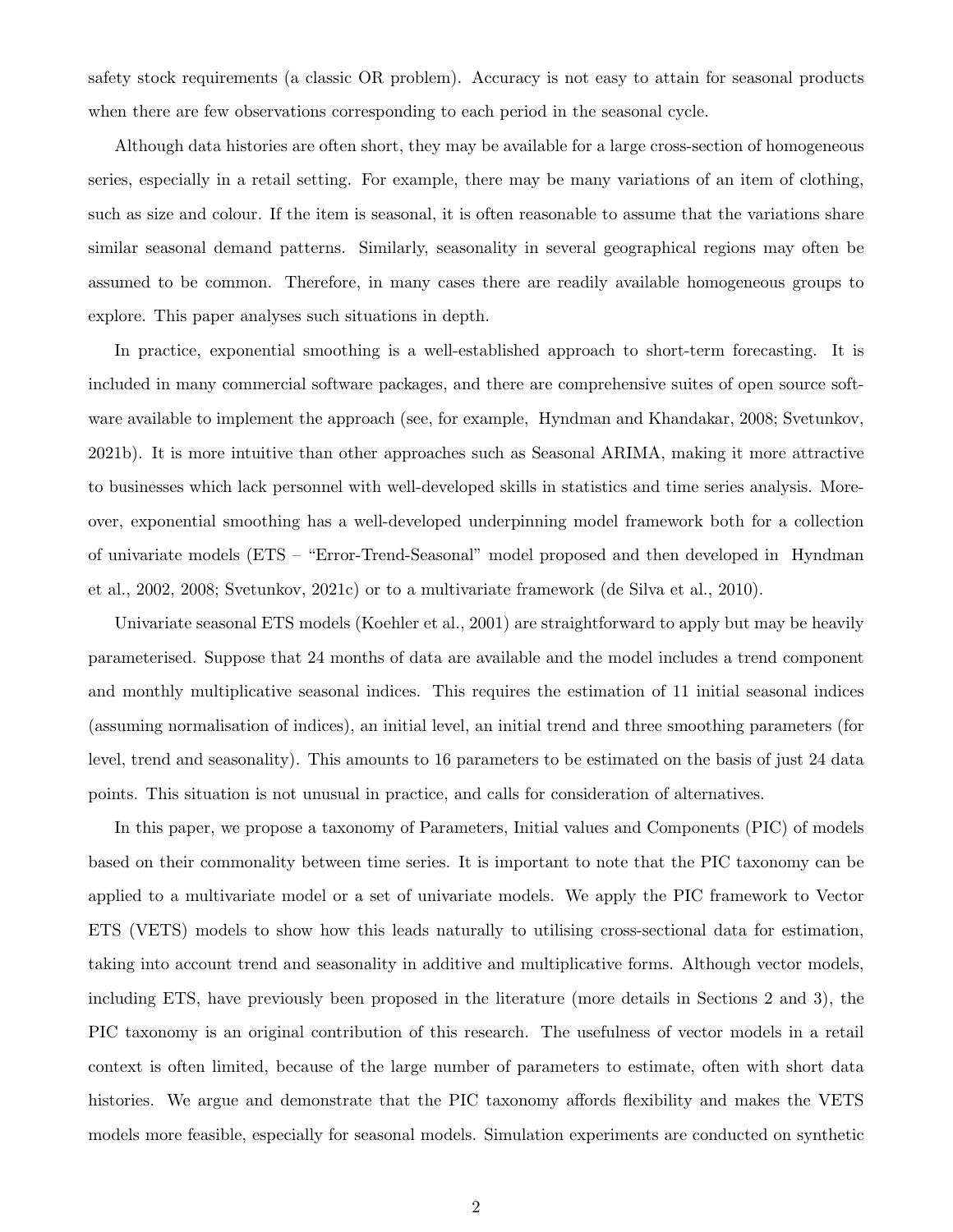data to quantify the benefits of the seasonal VETS-PIC approach and to identify the effect of such factors as group size and length of data histories. The new approach is assessed empirically using retail data from the M5 competition (Makridakis et al., 2021), and the paper concludes with suggestions for future research directions.

#### 2. Literature review

Armstrong (1985) pointed out that the estimation of seasonal factors is much more challenging when data history is short. Duncan et al. (1993) developed a multivariate multiple source of error approach for hierarchical seasonal time series forecasting, demonstrating that using cross-sectional information can lead to improvements in forecasting accuracy. This conclusion was supported by Armstrong (2004), who argued for making effective use of additional information from analogous time series.

Early research explored the potential benefits of applying group seasonal indices (GSI), rather than the conventional individual seasonal indices (ISI). Dalhart (1974) proposed a method based on simple averages of ISIs (Dalhart's Group Seasonal Index, DGSI). Withycombe (1989) suggested calculating seasonal indices from aggregated data, which are equivalent to weighted averages of ISIs (Withycombe's Group Seasonal Index, WGSI). Both methods assume that seasonality is not changing over time and use classical decomposition for calculation of seasonal indices.

Bunn and Vassilopoulos (1993) empirically compared the performance of ISI, DGSI and WGSI. They applied all three methods on 54 weekly series from five product groups, with 42 observations in each series. Assessing forecasting accuracy by Mean Squared Error (MSE) and Mean Absolute Error (MAE), the authors concluded that both DGSI and WGSI outperformed ISI, and WGSI was better than DGSI overall.

Gorr et al. (2003) applied forecasting approaches on deseasonalised data, comparing ISI and GSI (as reseasonalisation techniques) for crime forecasting, focussing on the city of Pittsburg and its six police precincts. Forecasting results, measured by MSE, MAE and Mean Absolute Percentage Error (MAPE) (which gave similar ranking of methods), showed that there was clear evidence that forecasts using GSI (pooled seasonality) were more accurate than forecasts using ISI. The authors recommended applying GSI to obtain seasonal estimates at the city-wide level, for use in forecasts at the spatially-disaggregated precinct level.

Although the empirical comparisons showed potential benefits in applying the GSI methods, there was no theoretical understanding of conditions under which these methods perform better than ISI. Chen and Boylan (2007) was the first paper to address this gap. Assuming two simple non-trended models, for both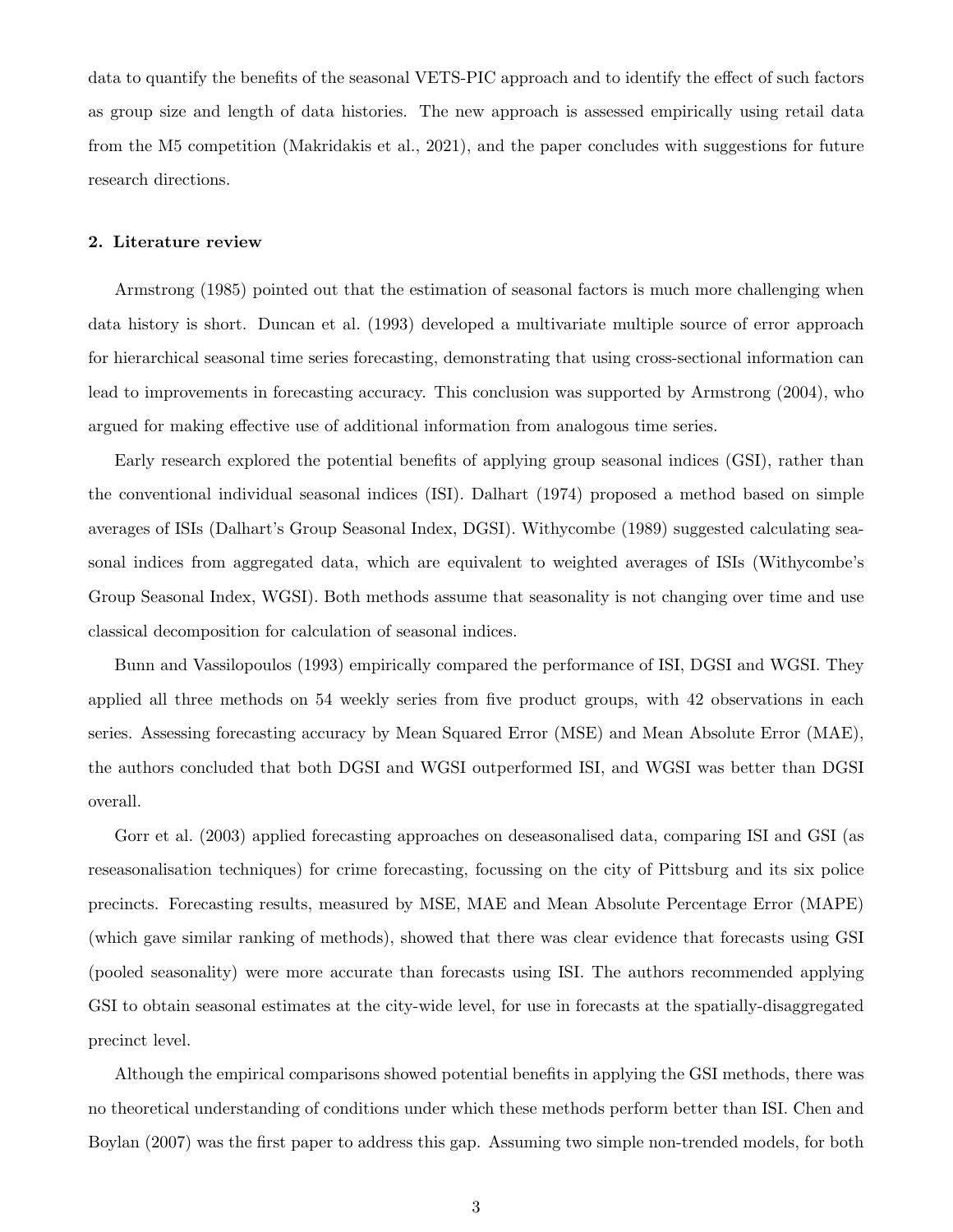additive and multiplicative seasonality, appropriately underpinning the ISI and GSI methods, the authors developed easily implementable rules for selection between these methods. The key insights from this research were that noisy series can "borrow strength" from less noisy ones in a seasonally homogeneous group, and that the benefits of the GSI methods are greater when data histories are shorter and/or the noise components are negatively correlated. Further empirical evidence was established in Chen and Boylan (2008), in which the ISI and GSI methods, and the previously established selection rules, were tested on a dataset of 218 series from seven product groups. The authors found that applying the selection rules resulted in the greatest benefits in terms of forecasting accuracy, while universal application of DGSI outperformed both WGSI and ISI.

For evolving seasonality, Dekker et al. (2004) highlighted the poor performance of the classical Holt-Winters exponential smoothing method in an empirical study. The authors found that it failed to estimate seasonality accurately in the presence of high demand uncertainty and stochastic seasons. The Holt-Winters method showed the highest forecasting errors of all the compared methods. It was even worse than single exponential smoothing. By applying product aggregation, and estimating seasonal indices from the product family aggregate, the authors found a reduction of 12-59% in MSE.

Ouwehand et al. (2007) defined a state space model that also utilised the idea of estimating seasonality from a group. This model extends the ETS(M,A,M) model (from the taxonomy of Hyndman et al., 2008) to multivariate forecasting. The seasonal component is defined as common, with common smoothing parameter and common initial seasonal indices. Level and trend are estimated individually. This model can be summarised as:

$$
y_{i,t} = (l_{i,t-1} + b_{i,t-1}) s_{t-m} (1 + \epsilon_{i,t})
$$
  
\n
$$
l_{i,t} = (l_{i,t-1} + b_{i,t-1}) (1 + \alpha_i \epsilon_{i,t})
$$
  
\n
$$
b_{i,t} = b_{i,t-1} + \alpha_i \beta_i (l_{i,t-1} + b_{i,t-1}) \epsilon_{i,t}
$$
  
\n
$$
s_t = s_{t-m} \left( 1 + \gamma \sum_{i=1}^n w_i \epsilon_{i,t} \right)
$$
\n(1)

where  $y_{i,t}$  is the actual value of the series i at time t,  $l_{i,t}$  is the level component,  $b_{i,t}$  is the trend component,  $s_t$  is the common seasonal component,  $\epsilon_{i,t}$  is the i.i.d. error term,  $\alpha_i$ ,  $\beta_i$  and  $\gamma$  are the smoothing parameters and  $n$  is the number of time series under consideration. Note that in this mixed model the trend can become negative (typically the error term  $\epsilon_{i,t}$  is assumed to follow a normal distribution). Therefore the level and trend components can become negative as well, leading to unreasonable predictions. The mixture of multiplicative seasonality and additive trend in the model may lead to the reverse of the seasonal pattern, because in this case the negative values are multiplied by the seasonal indices.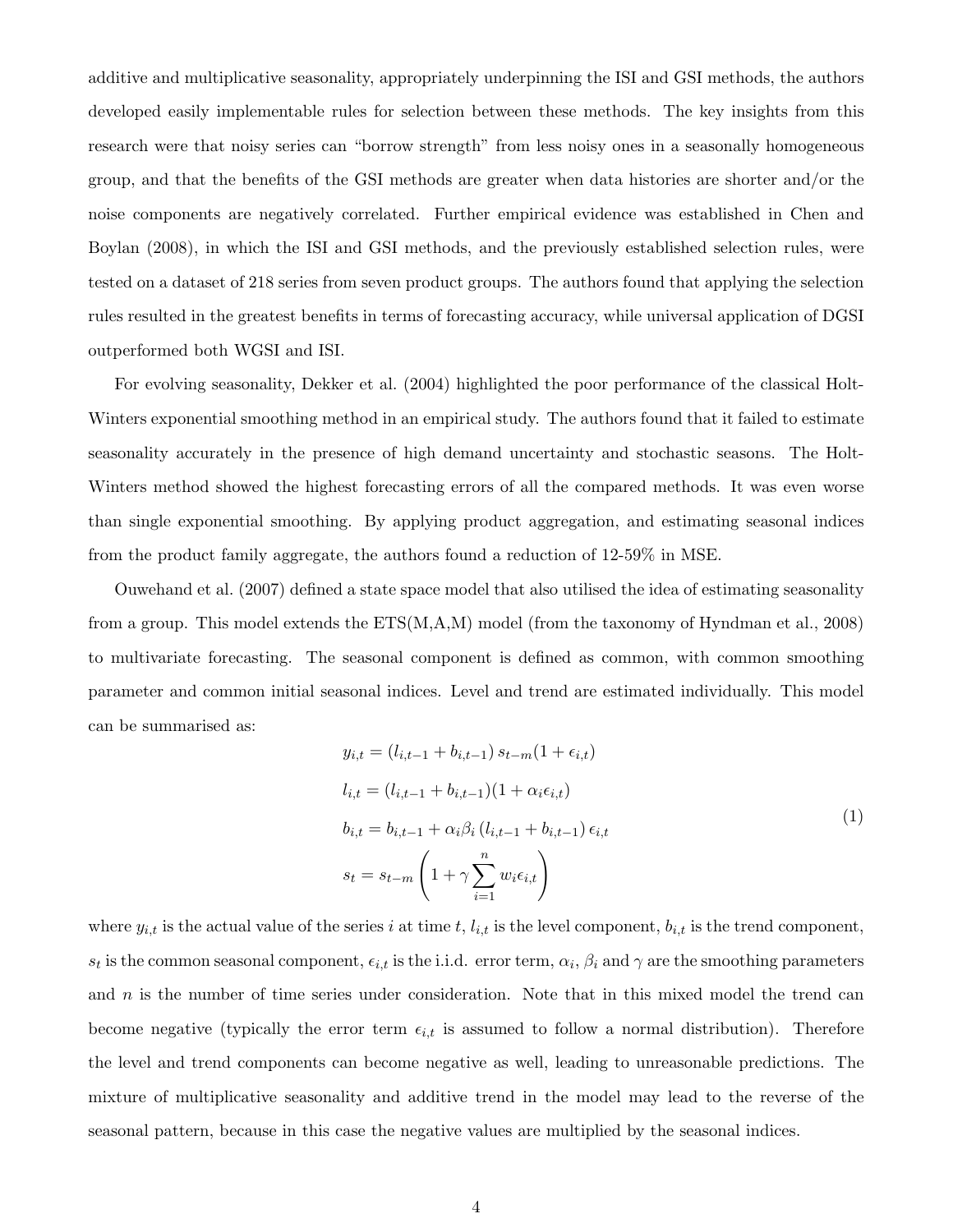The assumption of normality of the error term is reasonable in many contexts and is used often in research. However, Akram et al. (2009) argued that as the normal distribution extends over the whole real line, it may cause problems if the observations need to be positive, as is the case with typical demand/sales forecasting. They found that additive and mixed ETS models (with both additive and multiplicative components) can lead to prediction intervals with negative values and, as the forecasting horizon extends, even the point forecasts may become negative. However, pure multiplicative models can guarantee a positive sample space. The authors also discussed several alternative pure multiplicative models and concluded that the most reasonable one is the model constructed on the logarithms of the original data, implying a log normal distribution of the error term in the original scale. Consistent with Akram et al. (2009)'s definition, this research demonstrates that using pure multiplicative models, i.e. with all ETS elements being multiplicative, might be a more desirable approach than using the mixed ones for forecasting in context of ETS. Pure additive and multiplicative models are formally defined in the following section.

Given that GSI approaches are applied to groups of time series, it is only logical to consider the multivariate models in this context. Interestingly, the earlier work of Duncan et al. (1993) used a multivariate state space model in order to forecast hierarchical seasonal data. This idea was adopted much later by Pennings and van Dalen (2017) who compared the model with existing hierarchical forecast reconciliation approaches and found that the proposed approach performs well in terms of MAPE. This example demonstrates that there is a connection between the hierarchical approaches and vector models. The interest in the former was stimulated by the original paper of Hyndman et al. (2011) and has been promulgated in many areas, including hierarchical forecasting of products (Pennings and van Dalen, 2017), intermittent demand (Li and Lim, 2018; Kourentzes and Athanasopoulos, 2021), and energy forecasting (see, for example, Taieb et al., 2020). Related research has explored temporal aggregation (examples include Kourentzes et al., 2014; Kourentzes and Petropoulos, 2016; Athanasopoulos et al., 2017), and the combination of cross-temporal hierarchies, with aggregations over different products and time buckets (see, for example, Kourentzes and Athanasopoulos, 2019; Spiliotis et al., 2020). All these papers assume that univariate models are applied to the data and their forecasts are then reconciled, but there is an apparent connection between hierarchical approaches and multivariate models, which has not been explored in the literature before. So, developing further the theory of vector models is an important topic in forecasting.

The main limitation of conventional vector models (such as Vector Autoregression Lütkepohl, 2005) is that they typically require more parameters to be estimated than simpler models. A typical solution for this problem in the context of VAR models is to shrink estimates of parameters and elements of the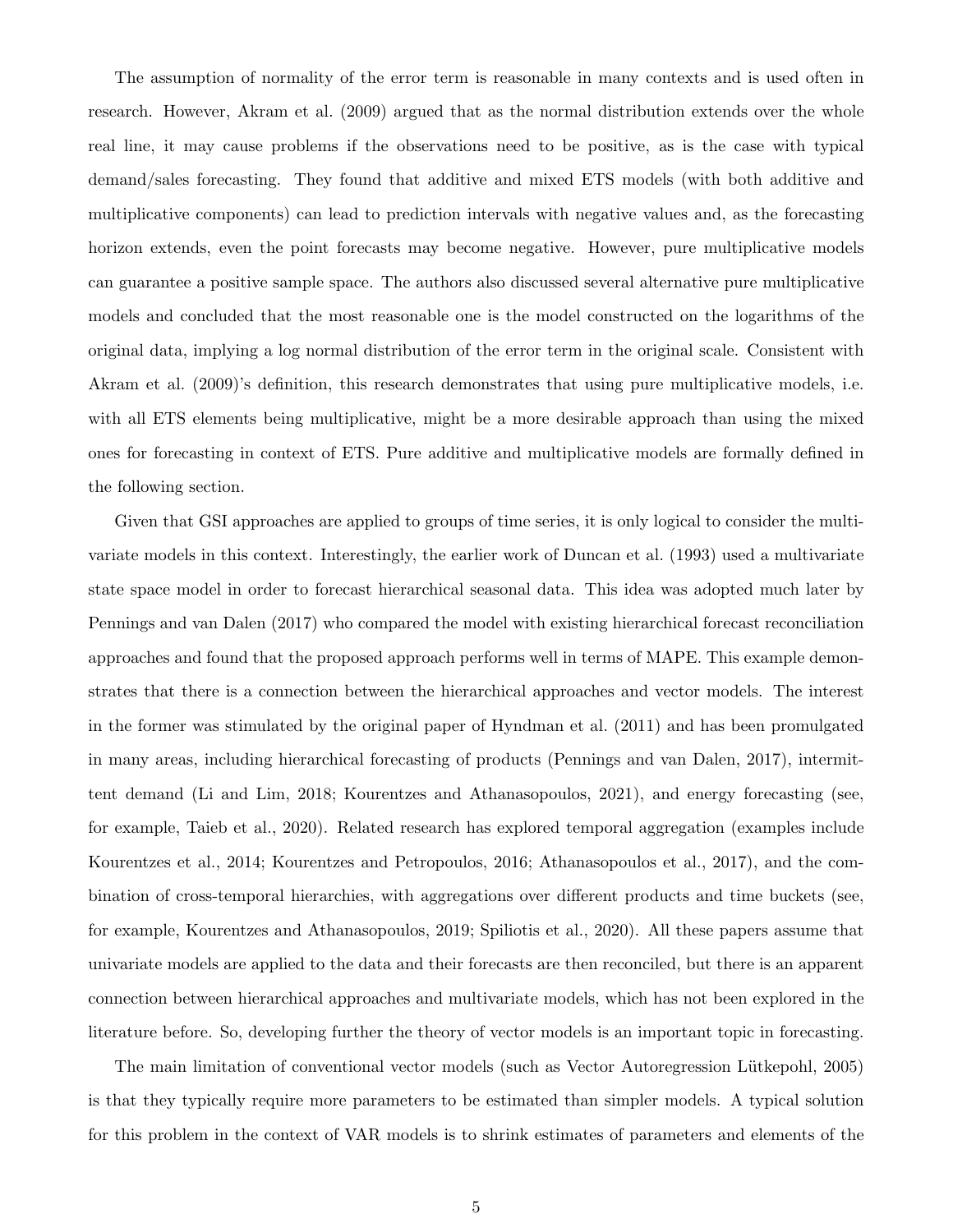covariance matrix (see, for example, Schäfer and Strimmer, 2005; Lee et al., 2016; Chan et al., 2020). However, Vector Exponential Smoothing (de Silva et al., 2010; Snyder et al., 2017), having similarities with univariate exponential smoothing, allows the use of similar parameters for different time series. For example, Chen et al. (2019) used such a multivariate forecasting model and showed that it performs better than simple models, when time series share some components.

In this paper, we extend the existing vector exponential smoothing framework, and propose a new taxonomy to take account of components being set in common (across a range of series), or individually (for each time series).

#### 3. Vector ETS

When we deal with several products, we can consider the problem as multivariate, with demands on those products being represented in the form of a vector:

$$
\mathbf{y}_t = \begin{pmatrix} y_{1,t} \\ y_{2,t} \\ \vdots \\ y_{n,t} \end{pmatrix}, \tag{2}
$$

where  $n$  is the number of time series included in the group. In order to model the demand on these products, we will use Vector ETS (VETS). This is similar to the vector innovations structual time series (VISTS) framework developed by de Silva et al. (2010), and later extended by Athanasopoulos and de Silva (2012) to include seasonality. The additive version of VETS can be formulated as:

$$
\mathbf{y}_{t} = \mathbf{W}\mathbf{v}_{t-l} + \boldsymbol{\epsilon}_{t}
$$
\n
$$
\mathbf{v}_{t} = \mathbf{F}\mathbf{v}_{t-l} + \mathbf{G}\boldsymbol{\epsilon}_{t}
$$
\n(3)

where  $W$  is the measurement matrix,  $F$  is the transition matrix,  $G$  is the persistence matrix, containing smoothing parameters,  $\mathbf{v}_t$  is the vector of states for time series, and  $\boldsymbol{\epsilon}'_t = \begin{pmatrix} \epsilon_{1,t} & \dots & \epsilon_{n,t} \end{pmatrix}$  is the error term vector which, in the case of an additive model, is assumed to have a multivariate normal distribution with a mean vector of zeroes and  $\Sigma$  covariance matrix. The states for each time series may contain up to three conventional components of ETS: level, trend and seasonality. Finally,  $\bm{l}$  is the vector of lags of components, which denotes that the components of the vector  $\mathbf{v}_t$  can have different lags (similar to ETS models in Svetunkov, 2021c) and the operation  $t - l$  returns a vector of values. For example, the level component can have a lag of 1, while the seasonal component can have a lag equal to the seasonal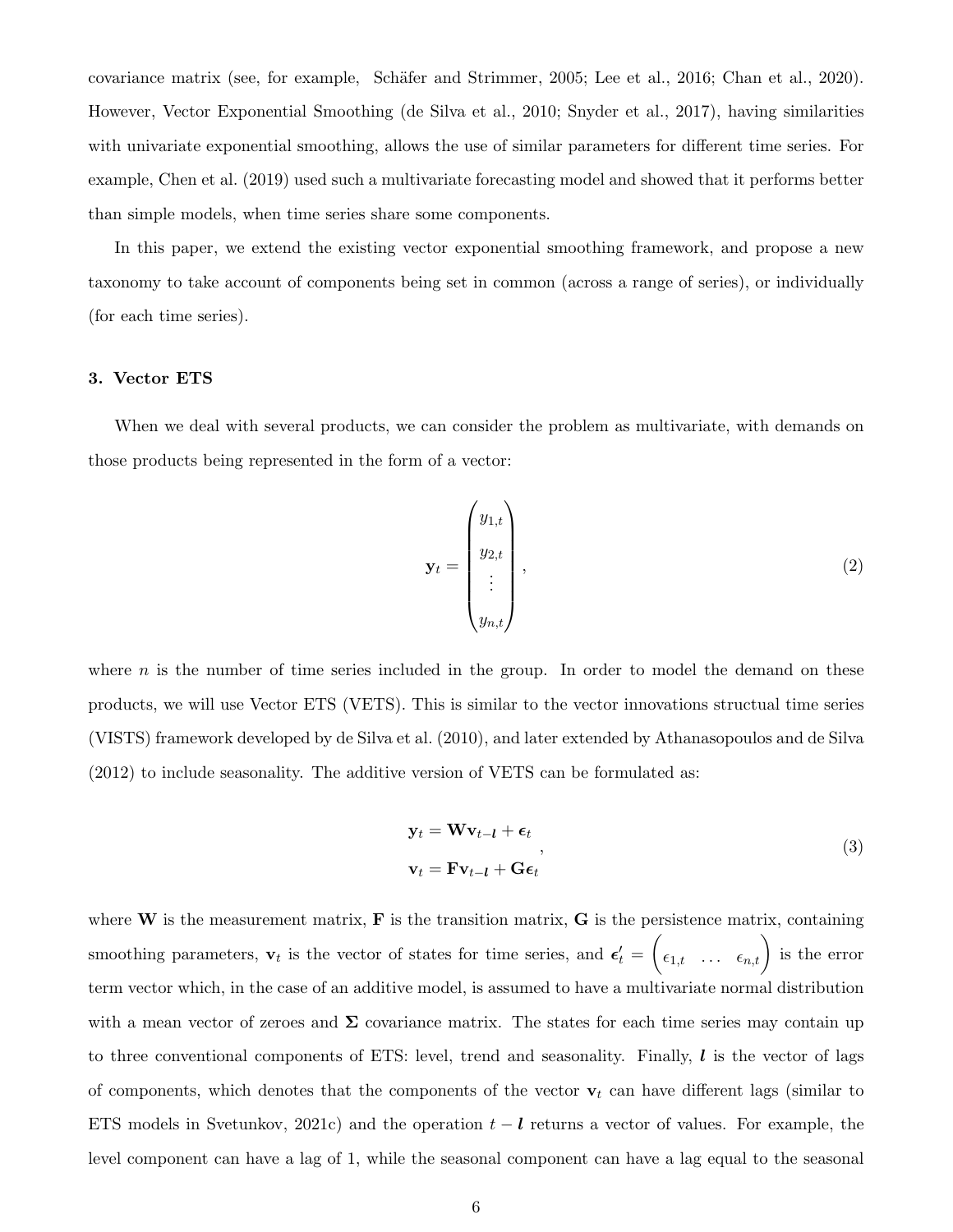frequency m.

While the additive model can be considered as appropriate in many contexts, a multiplicative form may be more useful when seasonality needs to be evaluated across different products. This is because a standard percentage increase (say 41%) in sales of a product can be considered as more natural for several products than a fixed increase (say 410 units) for all products, especially if there are widely varying scales of sales volumes and units of measurement (e.g. kilograms, units and litres). The pure multiplicative model can be achieved by taking logarithms of the data, leading to:

$$
\log \mathbf{y}_{t} = \mathbf{W} \log \mathbf{v}_{t-l} + \log \epsilon_{t}
$$
  

$$
\log \mathbf{v}_{t} = \mathbf{F} \log \mathbf{v}_{t-l} + \mathbf{G} \log \epsilon_{t}
$$
 (4)

Note that the log function is applied element-wise. An example of a pure multiplicative VETS model is discussed in Subsection refsec:VETS-PIC-Example. The assumption for the error term in this model corresponds to the conventional in this case: log  $\epsilon_t \sim \mathcal{N}(\mathbf{0}_n, \Sigma)$ , where  $\mathbf{0}_n$  is the vector of n zeroes, and that the exponent of this variable follows the multivariate log normal distribution. Given the properties of the log normal distribution, the point forecasts from the model (4) correspond to geometric means (equal to medians in this case) rather than arithmetic means. If arithmetic means are needed, then they can be obtained via the well known formula  $\mu_{y_i,t} = \exp\left(\mu_{\log y_i,t} + \frac{\sigma_{\log y_i}^2}{2}\right)$ ), where  $\mu_{\log y_i,t}$  is the geometric mean and  $\sigma_{\text{log}y_i}^2$  is the geometric variance for the series i (i-th element on the diagonal of  $\Sigma$ ). We note at this stage that the arithmetic means will result in increasing trajectories even for the local level model due to this connection. Recalling that the point forecasts for the pure multiplicative models in the original ETS do not correspond to conditional expectations (Hyndman et al., 2008, p.23), we argue that it is more natural, for pure multiplicative models, to produce geometric means instead.

In this paper, we will call the models based on  $(3)$  as pure additive and refer to them as  $VETS(A,N,N)$ / VETS(A,N,A) / VETS(A,A,N) / etc, where 'V' stands for 'Vector', while the pure multiplicative models based on (4) are referred to as  $VETS(M,N,N;LN) / VETS(M,N,M;LN) / VETS(M,N,N;LN) / etc.$  to reflect that the models are applied on log-transformed data. Note that the previous work in the vector exponential smoothing, the VISTS framework (de Silva et al., 2010) and its extension (Athanasopoulos and de Silva, 2012), considered pure additive models only. The letters in the brackets are taken from the taxonomy proposed by Hyndman et al. (2008) for ETS models. Our definition of pure multiplicative models differs from the original ETS framework and is in line with Akram et al. (2009). We do not discuss mixed models (with both additive and multiplicative components) as they would need to be formulated differently, introducing complex interactions between the components and, as discussed earlier, may, under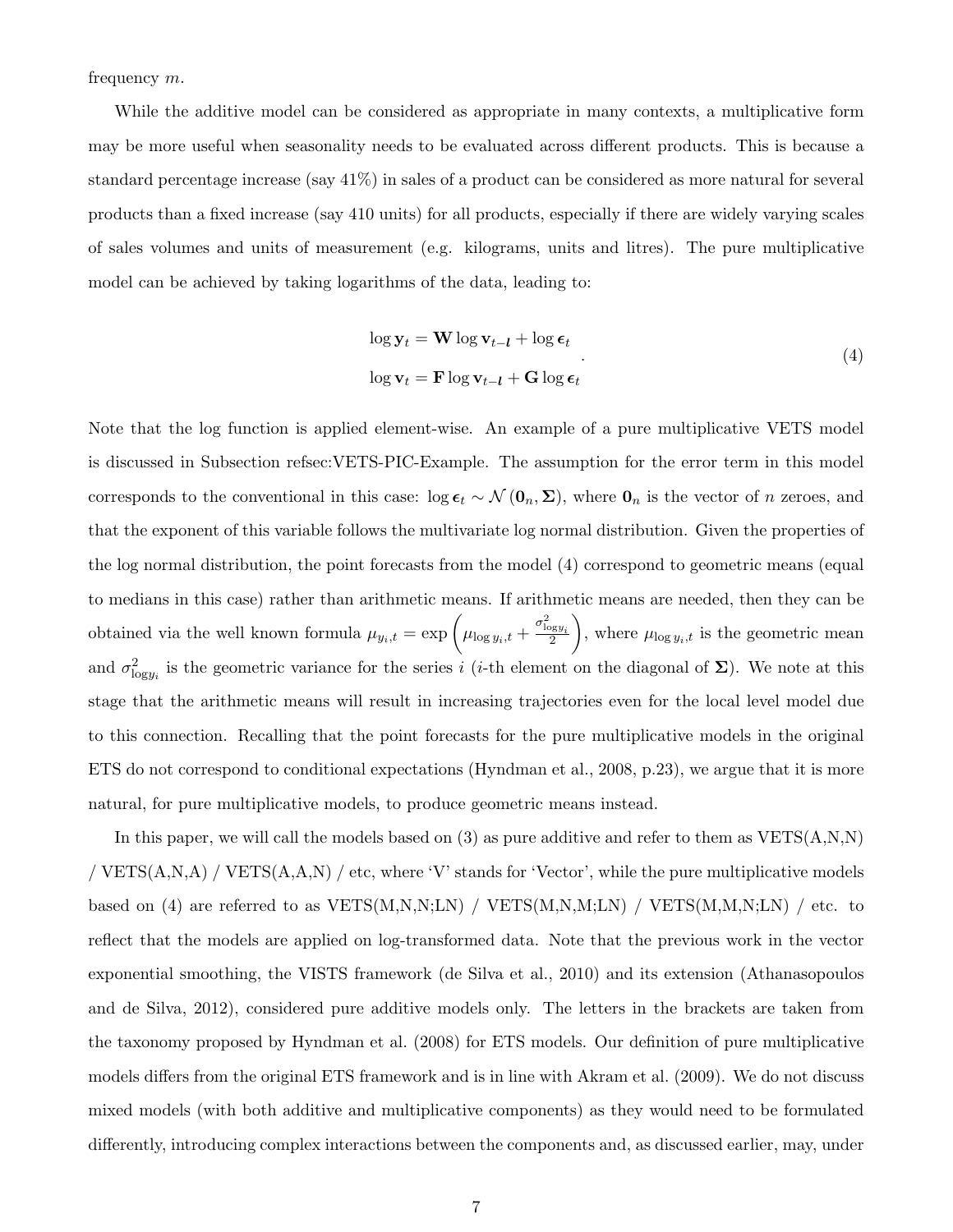some circumstances, lead to negative values in both prediction intervals and point forecasts. Therefore, in this research it is not our intention to fully extend the univariate ETS models to a general vector framework, but rather to examine the effect of the PIC taxonomy through a subset of pure additive and multiplicative models.

Given that we deal with the state space model in (3) and (4), we can define different components for the vector  $v_t$  and specify different structures of matrices W, F and G. This flexibility leads to a variety of VETS models, imposing different types of restrictions on the parameters and components of the model.

#### 3.1. PIC taxonomy

In this subsection we introduce a simple PIC taxonomy for VETS models. Although our main interest is in seasonal models, this taxonomy applies to all of the pure additive and multiplicative VETS models.

#### 3.1.1. The main elements of the taxonomy

The taxonomy we propose allows different forms of the VETS framework, taking into account the following aspects:

#### • Parameters

Traditionally, smoothing parameters are set individually for each time series. However, benefits of using common parameters have been reported in the literature. In a non-seasonal setting, Fildes et al. (1998) examined common parameters for level and trend. They applied single exponential smoothing, Holt's method and damped Holt's on 261 telecommunications series previously analysed by Fildes (1992). Their results showed common smoothing parameters to perform better than individually optimised ones, either once or every time period. This is an example of the common parameters restriction applied to a collection of univariate models. In that study, the common smoothing parameters were set arbitrarily, rather than optimised. Ouwehand et al. (2007) applied a common seasonal smoothing parameter for the common seasonal component, but the parameters for level and trend were still individual.

In the proposed taxonomy, we allow all of the smoothing parameters for specific components across time series to be either individual or common, and all of them are optimised in one model. This further extends the findings of Fildes et al. (1998) and provides insights on using common smoothing parameters for similar time series.

For models with damped trends, an additional damping parameter is applied. Damped trend models show good forecasting performance in a univariate setting (McKenzie and Gardner, 2010; Gardner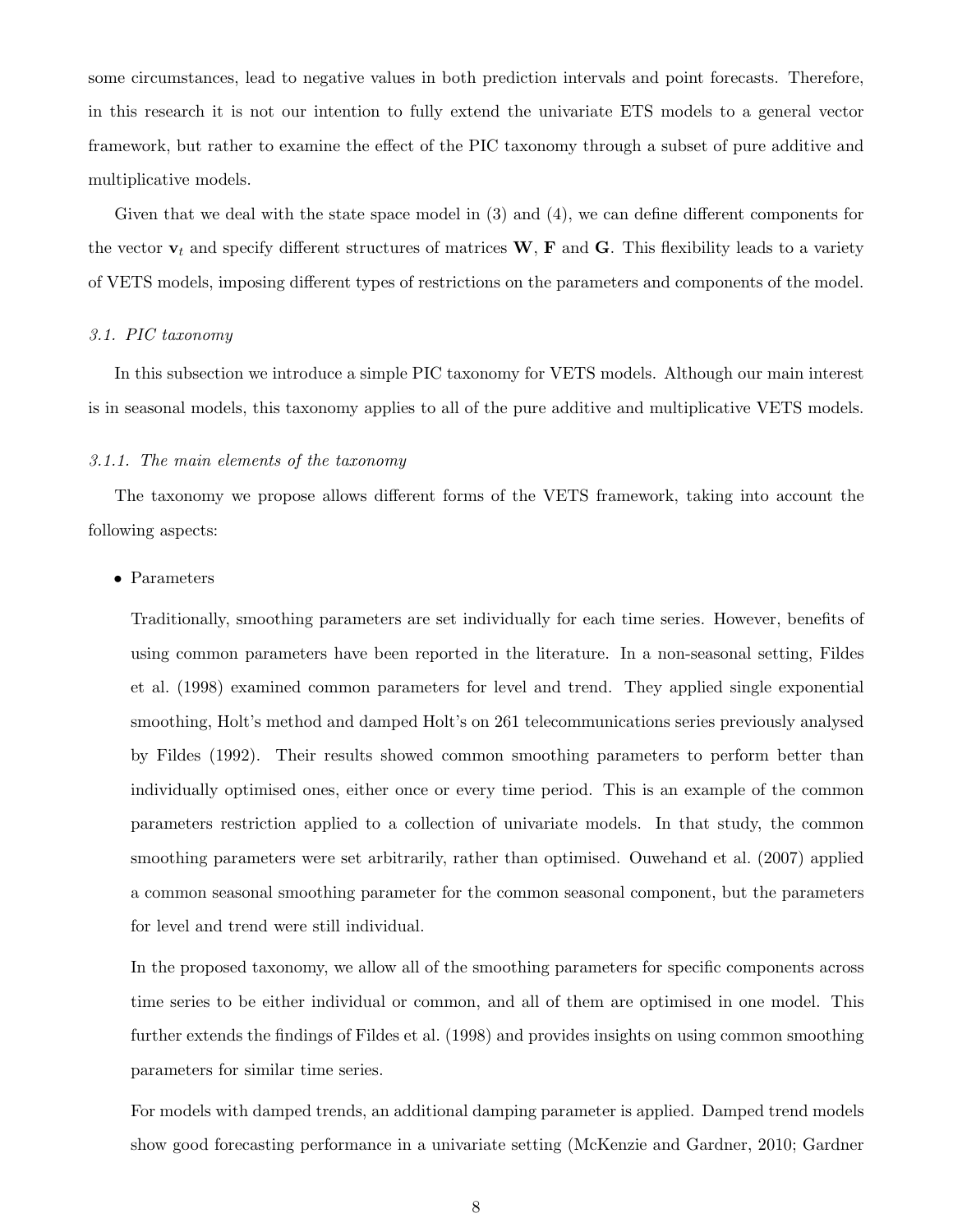and McKenzie, 2011). But to the best of our knowledge, there is no evidence in the literature to explore the benefit of common damping parameters. In our taxonomy, damping parameters are allowed to be either individual or common, and modelled separately from smoothing parameters, to provide more flexibility.

• Initial values

All of the components need to have starting values but no previous study has considered the effect of common initial values (rather than individual starting points). In this taxonomy, initial values can also be estimated either individually or commonly. It is intuitive, for example, to allow seasonal indices to have common starting values if the group of items is indeed seasonally homogeneous. Also, estimating these initial values commonly can significantly reduce the number of parameters to estimate; this will be discussed in the next section.

• Components

In univariate models, level, trend and seasonality are all modelled at the level of the individual series. There is evidence in the literature that assuming common seasonality can improve forecasting accuracy if seasonal behaviour in a group of series is similar. Within the ETS framework, Ouwehand et al. (2007) proposed a common seasonal component for ETS(M,A,M). In our taxonomy, seasonal components can be either individual or common. This can also be extended to the level and trend components, each of which can be either individual or common. Note, however, that not all combinations of common components are reasonable. For example, it is not possible for several time series to have common levels but individual trends, because different trends will lead to the levels becoming uncommon.

#### 3.1.2. Proposed taxonomy for VETS

The  $ETS(*,*,*)$  notation can apply to a model for an individual series or for a set of series sharing a common model. However, it cannot cater for a set of series which may have some elements that are individual and others that are shared. The notation, outlined below, is designed to address this need.

The first step is to identify the essential elements that need to be considered with regard to their commonality. We propose three categories:

- Parameters (Smoothing constants for Level, Trend, Seasonality, and Damping parameter)
- Initial values (Level, Trend, Seasonality)
- Components (Level, Trend, Seasonality)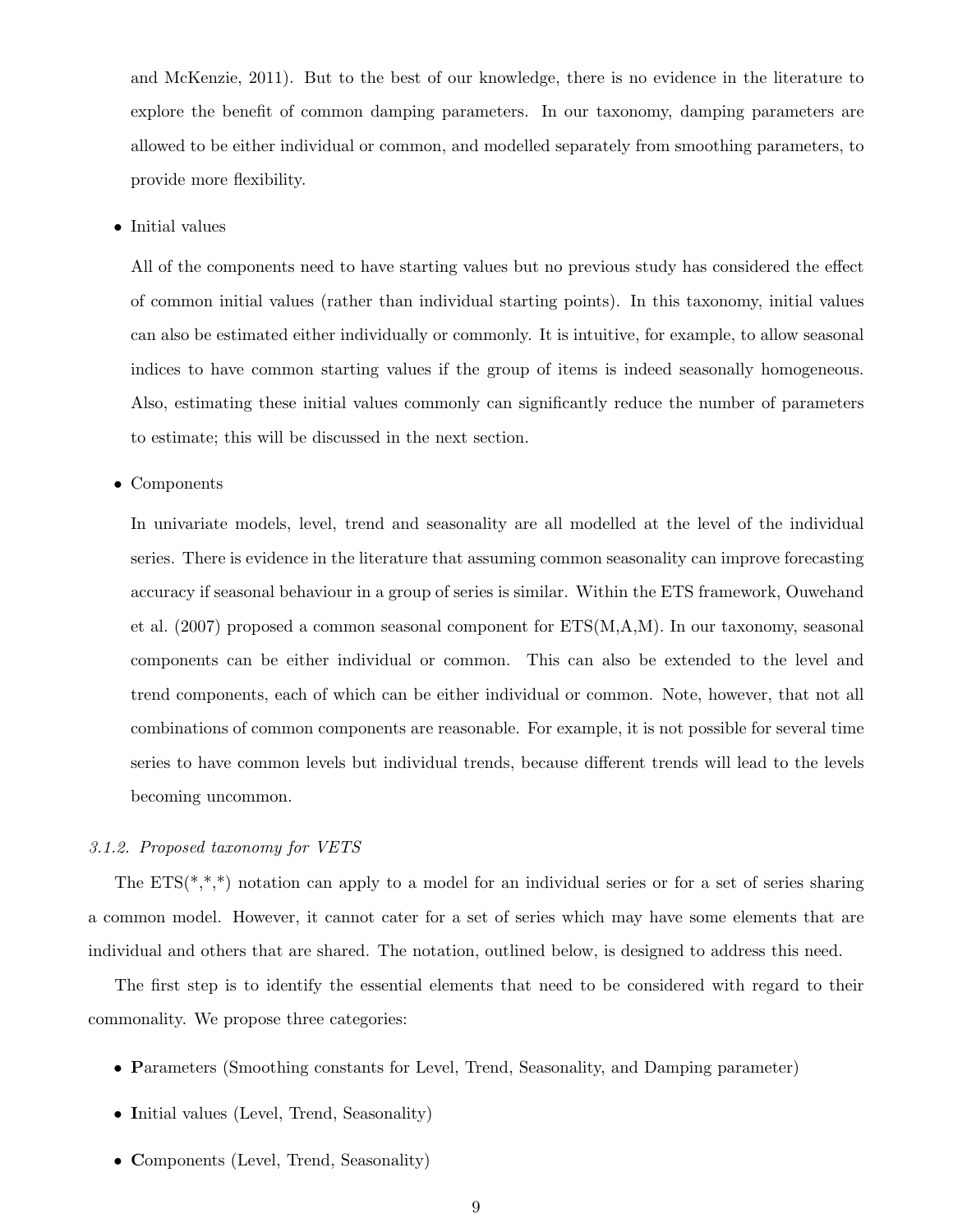Taken together, this gives a framework of  $VETS(*,*,*)PLC(*,*,*)$  models, supporting only the pure additive and pure multiplicative models. This framework can be readily extended to cater for more general models (e.g. double seasonal models), although such models are not discussed further in this paper.

For the **P** (parameters) element,  $*$  may take the value of 'N' if no parameters are in common, 'L' for the common level, 'T' for the common trend and 'S' for the common seasonal smoothing parameters. These three are supplemented by 'D', for the damping parameter. Combinations of letters indicate that more than one element is in common, e.g. 'TS' indicates that trend and seasonal smoothing parameters are common (but not the level), and 'LTS' indicates that all three smoothing parameters are in common.

For the I (initial values) element, the options are similar to P, but without 'D': 'N' if there is no commonality in initials, 'L' for the common initial level, 'T' for the common initial trend and 'S' for the common initial seasonal indices between time series.

For the C (components) element, the options are the same as for the I element.

Using this taxonomy, for example, VETS(M,Md,M;LN)PIC(N,N,N) means all components, smoothing parameters and initial values are set individually. The main difference of this model from ETS(M,Md,M;LN) (from Akram et al., 2009) applied to all time series individually is the estimation procedure, discussed in Section 4.3. VETS(M,Md,M;LN)PIC(LTSD,LTS,LTS), on the other hand, has the most restrictive form of everything being common. There are many variations in between, such as VETS(M,Md,M;LN)PIC(TS,TS,TS). This shows common components, parameters and initial values for trend and seasonality (level is individual).

The work of Ouwehand et al.  $(2007)$  may be considered as a collection of univariate  $ETS(M,A,M)$ models with PIC(N,S,S) restrictions according to our taxonomy. Although Ouwehand et al. (2007) use the same smoothing parameter for seasonal components, they estimate individual weights for each time series, thus making the effect of smoothing individual. In their original paper they have the following for the seasonal component (from the equation  $(1)$ ):

$$
s_t = s_{t-m} \left( 1 + \gamma \sum_{i=1}^n w_i \epsilon_{i,t} \right),
$$

which can be reformulated into:

$$
s_t = s_{t-m} \left( 1 + \sum_{i=1}^n \gamma w_i \epsilon_{i,t} \right).
$$

This is equivalent to the model with PIC(N,S,S) restrictions, where  $\gamma_i = \gamma w_i$ :

$$
s_t = s_{t-m} \left( 1 + \sum_{i=1}^n \gamma_i \epsilon_{i,t} \right).
$$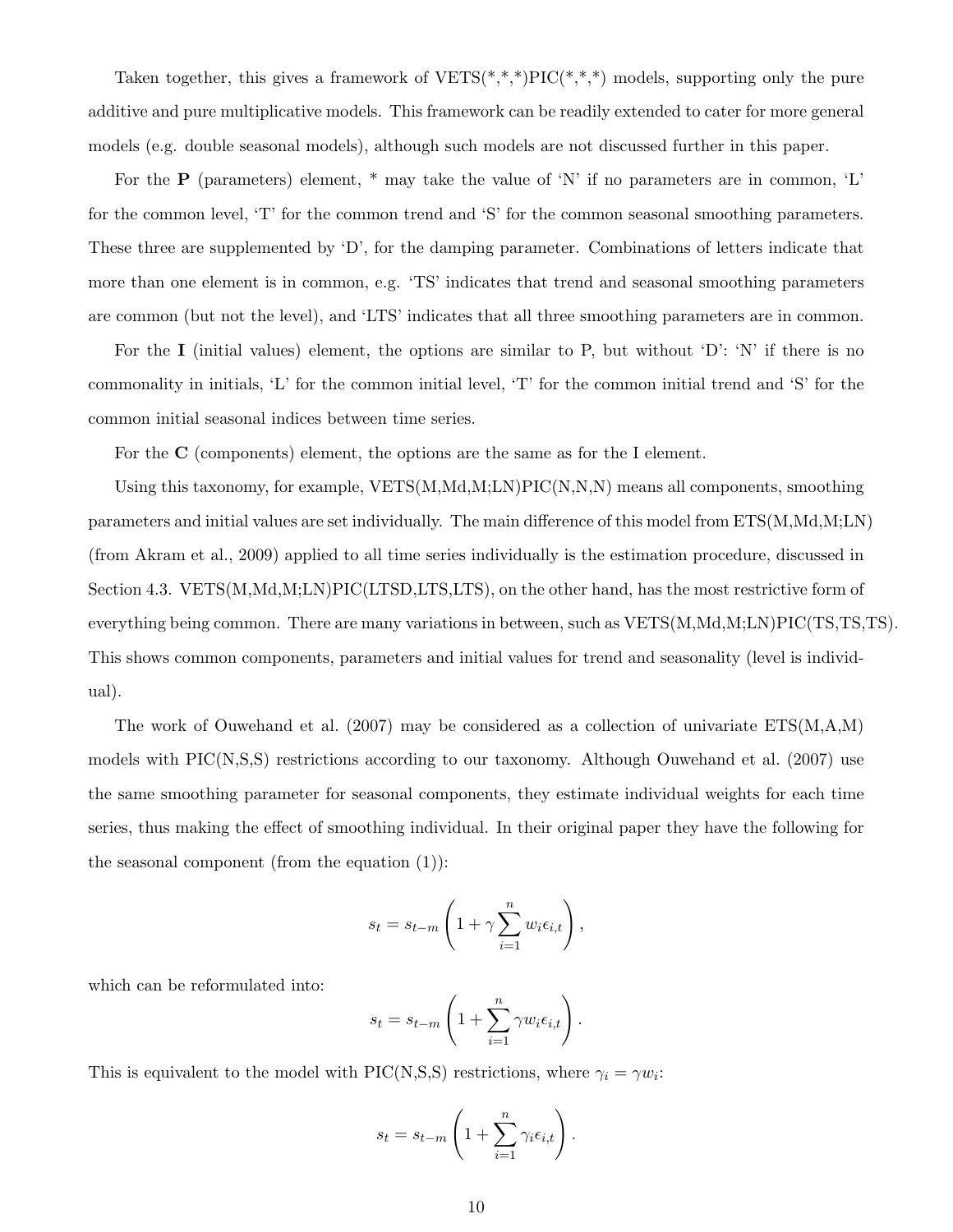As noted earlier, not all variations in the taxonomy are feasible. For example, if any of the components (level, trend or seasonality) are common, then the corresponding initial values have to be common as well. Similarly individual trends cannot be combined with a common level component. So while VETS(M,N,M;LN)PIC(\*,\*,LS) is feasible, VETS(M,M,M;LN)PIC(\*,\*,LS) is not. Individual parameters can be mixed with common components, implying that the impact of different errors on the common component can be different.

The proposed VETS taxonomy provides a conceptual contribution to the literature. Previous studies showed some evidence of the potential benefits of using common / group seasonality, but there is no work that brings together the smoothing parameters, damping parameter, initial seed values and time series components, to enable a comparison of common and individual components in a systematic way.

The main difference between the models, in terms of their construction, is in the number of parameters requiring estimation. The following formula  $(5)$  quantifies the number  $(k)$  of parameters and initial values that need to be estimated, assuming likelihood estimation and  $n$  time series with a seasonal frequency of m. The formula is based on the choices of: i) not estimated because not included  $(\eta_a^b = 0)$ , ii) estimated in common  $(\eta_a^b = 1)$  or iii) estimated individually  $(\eta_a^b = n)$ , where b indicates parameters  $(P)$  or initial values  $(I)$ , and a indicates level  $(L)$ , or trend  $(T)$ , or seasonality  $(S)$ , or damping  $(D)$ , for parameters only). Note that the commonality of components (C) does not change the number of estimated parameters, but rather impacts the structure of the model.

$$
k = \frac{n(n+1)}{2} + \sum_{a \in \{L, T, S, D\}} \eta_a^P + \sum_{a \in \{L, T\}} \eta_a^I + (m-1)\eta_S^I
$$
 (5)

The first term in (5) accounts for the *n* variance terms and  $\frac{n(n-1)}{2}$  covariance terms to be estimated in likelihood estimation. If it is assumed that the error terms are independent (thus making the covariance matrix diagonal), then it should be changed to  $n$ . The equation allows the calculation of the overall number of parameters to be estimated. Models are estimable if this number, per series,  $\frac{k}{n}$  is lower than the number of observations in each series  $T$  (similar to VAR models studied in Lütkepohl, 2005).

In some cases, the formula may need to be modified to take into account other considerations. For example, in theory, the model VETS(M,N,M;LN)PIC(N,N,N) can be applied to the data when each series has at least  $T > 4 + (m - 1)$ , assuming a diagonal covariance matrix. However, in the case when  $T < 2m$ , there may be difficulties with the estimation of the seasonal indices in such a model, and so it is advisable to have at least  $2m$  observations in the sample for each series, for any model. Otherwise some restrictions on components may be necessary in order to undertake cross-sectional estimation of seasonal components.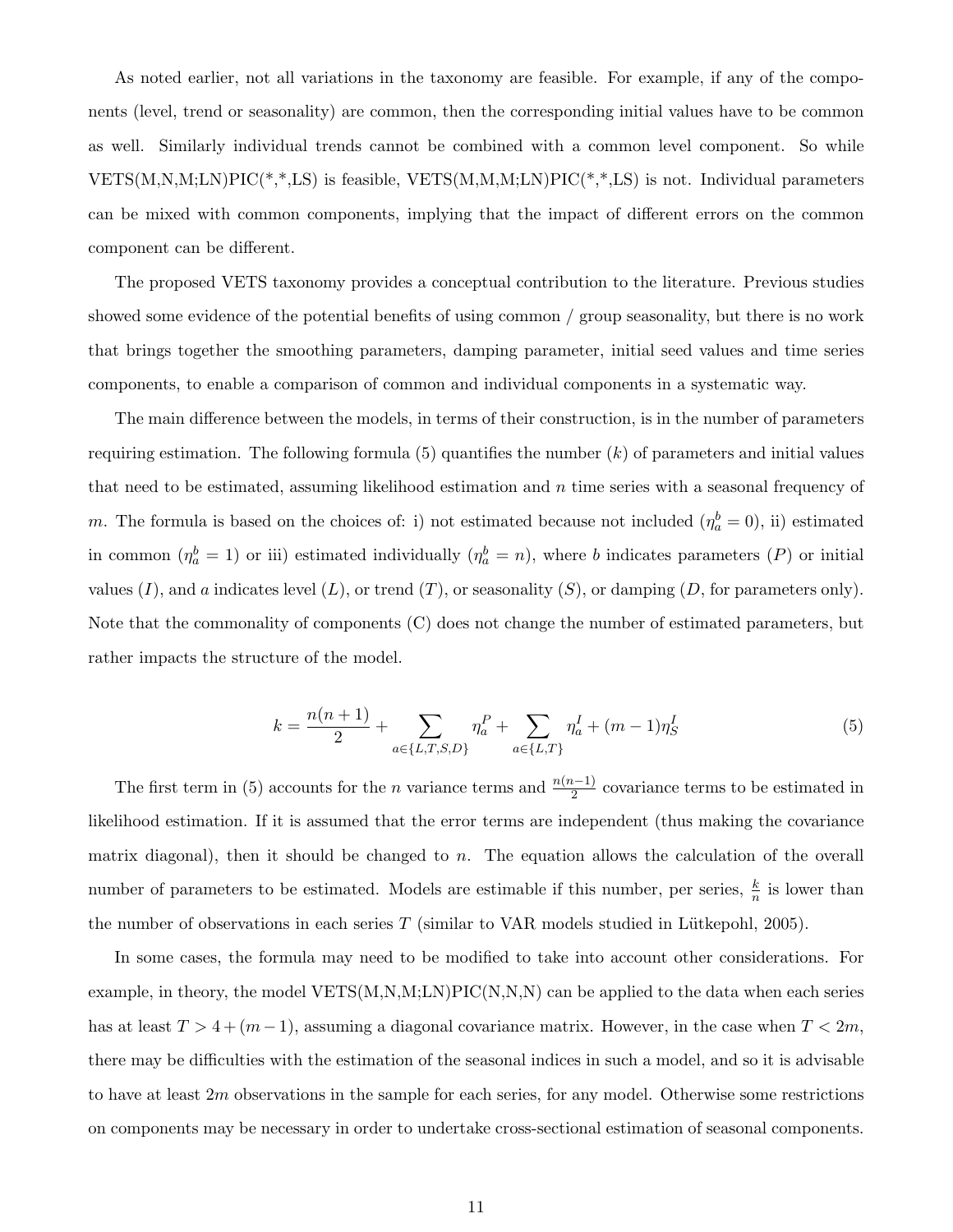Next we provide two contrasting examples, demonstrating the application of the matrices in (3) and (4) for a case of two time series.

#### 4. Constructing VETS-PIC models

#### 4.1. VETS-PIC Example

To demonstrate how specific VETS-PIC model may look like, we consider an example of a restricted model in the framework, VETS(M,Md,M;LN)PIC(LTSD,LTS,S). In this case, we assume that all the seasonal components in (4) are shared between the series,  $s_{1,t} = s_{2,t} = s_t$  for all t together with the initial level, trend and seasonal components. Furthermore, the smoothing and the dampening parameters are common for all the series,  $\alpha_1 = \alpha_2 = \alpha$ ,  $\beta_1 = \beta_2 = \beta$ ,  $\gamma_1 = \gamma_2 = \gamma$ ,  $\phi_1 = \phi_2 = \phi$ . We rewrite the original equation (4) in a multiplicative form to show what such model implies:

$$
y_{1,t} = l_{1,t-1}b_{1,t-1}^{\phi} s_{t-m} \epsilon_{1,t}
$$
  
\n
$$
y_{2,t} = l_{2,t-1}b_{2,t-1}^{\phi} s_{t-m} \epsilon_{2,t}
$$
  
\n
$$
l_{1,t} = l_{1,t-1}b_{1,t-1}^{\phi} \epsilon_{1,t}^{\alpha}
$$
  
\n
$$
l_{2,t} = l_{2,t-1}b_{2,t-1}^{\phi} \epsilon_{2,t}^{\alpha}
$$
  
\n
$$
b_{1,t} = b_{1,t-1}^{\phi} \epsilon_{1,t}^{\beta}
$$
  
\n
$$
b_{2,t} = b_{2,t-1}^{\phi} \epsilon_{2,t}^{\beta}
$$
  
\n
$$
s_t = s_{t-m} (\epsilon_{1,t} \epsilon_{2,t})^{\gamma}
$$
 (6)

This model implies the following values in the original formulation (4):

$$
\mathbf{W} = \begin{pmatrix} 1 & 0 & \phi & 0 & 1 \\ 0 & 1 & 0 & \phi & 1 \end{pmatrix}, \mathbf{v}_{t} = \begin{pmatrix} l_{1,t} \\ l_{2,t} \\ b_{1,t} \\ b_{2,t} \\ s_{t} \end{pmatrix}, \mathbf{v}_{t-l} = \begin{pmatrix} l_{1,t-1} \\ l_{2,t-1} \\ b_{1,t-1} \\ b_{2,t-1} \\ s_{t-m} \end{pmatrix},
$$

$$
\mathbf{F} = \begin{pmatrix} 1 & 0 & \phi & 0 & 0 \\ 0 & 1 & 0 & \phi & 0 \\ 0 & 0 & \phi & 0 & 0 \\ 0 & 0 & 0 & 0 & 1 \end{pmatrix}, \mathbf{G} = \begin{pmatrix} \alpha & 0 \\ 0 & \alpha \\ \beta & 0 \\ 0 & \beta \\ \gamma & \gamma \end{pmatrix} \text{ and } \boldsymbol{\epsilon}_{t} = \begin{pmatrix} \epsilon_{1,t} \\ \epsilon_{2,t} \end{pmatrix}.
$$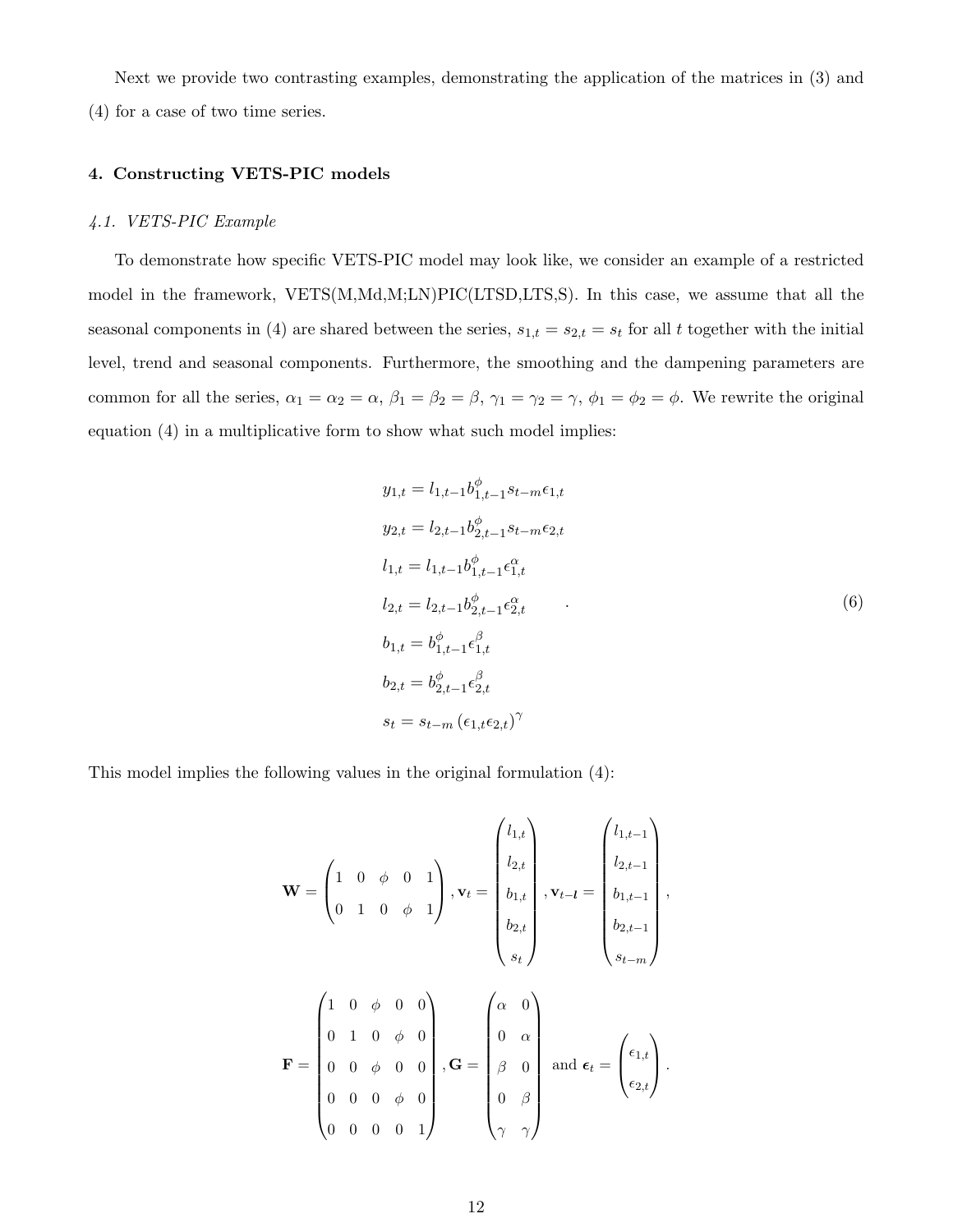The same matrices can be rewritten in a more compact form:

$$
\mathbf{W} = \begin{pmatrix} \mathbf{I}_2 & \phi \mathbf{I}_2 & \mathbf{I}_2 \end{pmatrix}, \mathbf{F} = \begin{pmatrix} \mathbf{I}_2 & \phi \mathbf{I}_2 & \mathbf{0}_2 \\ \mathbf{O}_2 & \phi \mathbf{I}_2 & \mathbf{0}_2 \\ \mathbf{0}_2' & \mathbf{0}_2' & 1 \end{pmatrix}, \mathbf{G} = \begin{pmatrix} \alpha \mathbf{I}_2 \\ \beta \mathbf{I}_2 \\ \gamma \mathbf{1}_2' \end{pmatrix},
$$

where  $1_2$  is the unity 2-vector (containing ones),  $0_2$  is the 2-vector of zeroes and ' is the symbol of transposition.

This example shows how a specific model looks and how it connects with a bigger framework. In the next subsection, we show how VETS-PIC models can be constructed using block values of matrices.

#### 4.2. Constructing VETS-PIC in general

In order to show how any of the VETS-PIC models can be constructed we introduce the following block structure for measurement, transition and persitence matrices:

$$
\mathbf{W} = \begin{pmatrix} \mathbf{W}_1 & \mathbf{W}_2 & \mathbf{W}_3 \end{pmatrix}, \mathbf{F} = \begin{pmatrix} \mathbf{F}_{1,1} & \mathbf{F}_{1,2} & \mathbf{F}_{1,3} \\ \mathbf{F}_{2,1} & \mathbf{F}_{2,2} & \mathbf{F}_{2,3} \\ \mathbf{F}_{3,1} & \mathbf{F}_{3,2} & \mathbf{F}_{3,3} \end{pmatrix}, \mathbf{G} = \begin{pmatrix} \mathbf{G}_1 \\ \mathbf{G}_2 \\ \mathbf{G}_3 \end{pmatrix},
$$
(7)

where each block can be a matrix, a vector or a scalar depending on the restrictions imposed on the model. The possible values of blocks are summarised in Table 1. This table includes all feasible combinations. Note that the model with common level and individual trend components has been omitted because it does not make sense, as discussed earlier in the paper.

Any VETS-PIC model with some restrictions on parameters and components of the original VETS-PIC(N,N,N) implies the use of specific block matrices values from Table 1. In order to construct desired matrices for a selected VETS-PIC model, one would need to identify the specific imposed restrictions in the table and insert them in (7) in the style of a construction kit. For example, if we consider the combination for VETS(M,M,M;LN)PIC(LT,LT,L), then we would need to have a structure for the model with common level, individual trend and individual seasonal components. We then construct transition, measurement and persistence matrices by searching the fields level='c', trend='i' and seasonal='i' in Table 1 and inserting them in (7). Furthermore, given the commonality of level and trend smoothing parameters, we would also need to use the rows  $\alpha = c'$  and  $\beta = c'$ .

We do not provide details for state vector restrictions, noting that the following will hold for the components of the vector for all t:

1. If level is common, then  $l_{1,t} = \cdots = l_{n,t} = l_t$ ;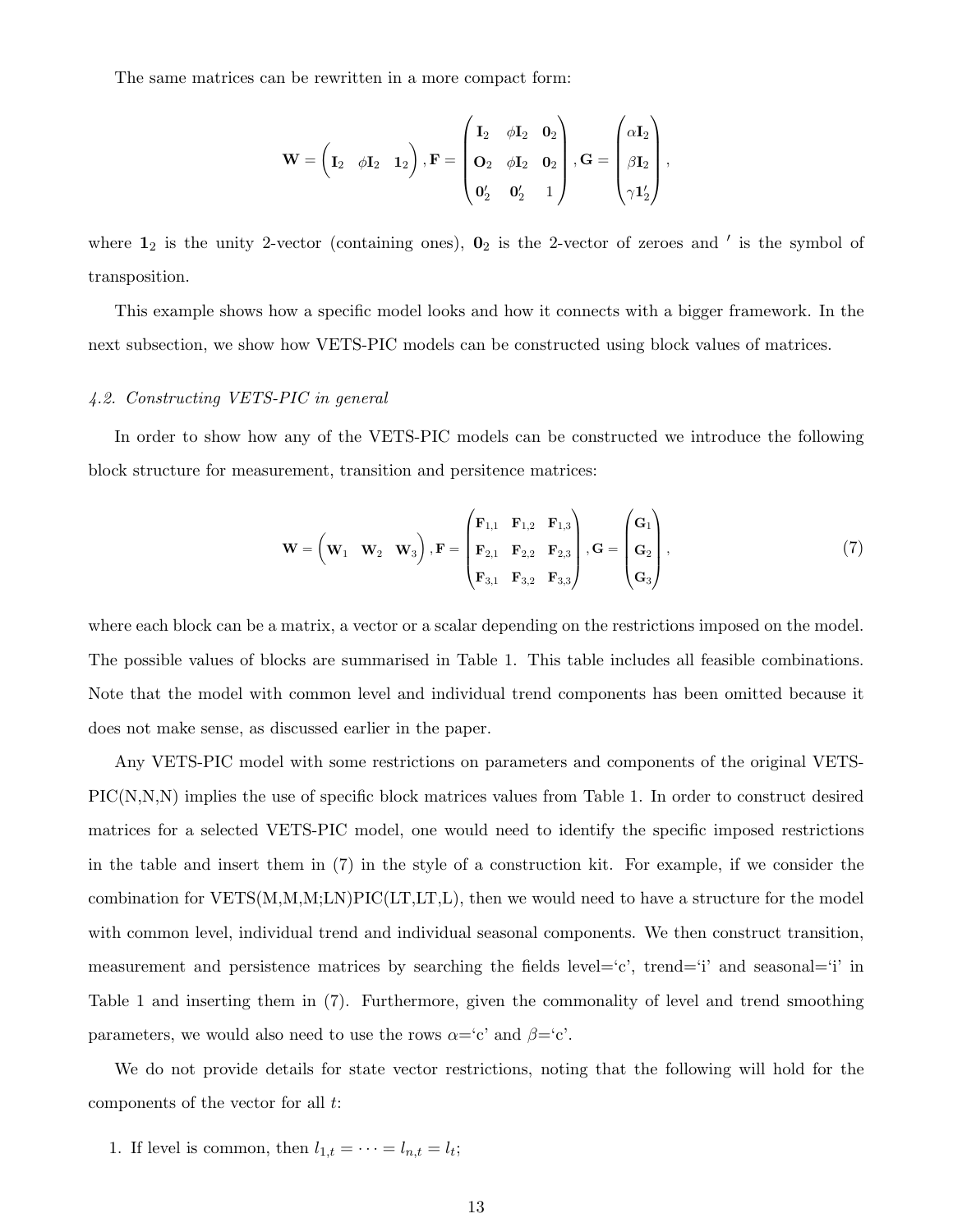| Type of restriction<br><b>Block Values</b>                                                                                  |                                                                                                                                                                                                      |                                                                                                                                                                            |                                                                                |  |  |  |
|-----------------------------------------------------------------------------------------------------------------------------|------------------------------------------------------------------------------------------------------------------------------------------------------------------------------------------------------|----------------------------------------------------------------------------------------------------------------------------------------------------------------------------|--------------------------------------------------------------------------------|--|--|--|
|                                                                                                                             | Restrictions on components                                                                                                                                                                           |                                                                                                                                                                            |                                                                                |  |  |  |
| $level = 'i'$<br>$trend = 'i'$<br>seasonal='i'                                                                              | $\mathbf{F}_{1,1}=\mathbf{I}_n$<br>$\mathbf{F}_{2,2}=\mathbf{\Phi}$<br>$\mathbf{F}_{3,3}=\mathbf{I}_n$                                                                                               | $\mathbf{W}_1 = \mathbf{I}_n$<br>$\mathbf{W}_2 = \mathbf{\Phi}$<br>$\mathbf{W}_3 = \mathbf{\Phi}$                                                                          | $G_1 = A$<br>$\mathbf{G}_2 = \mathbf{B}$<br>$\mathbf{G}_3=\boldsymbol{\Gamma}$ |  |  |  |
| $level = c'$<br>$trend='c'$<br>$seasonal = c'$                                                                              | ${\bf F}_{1,1}=1$<br>$\mathbf{F}_{2,2}=\phi$<br>${\bf F}_{3,3} = 1$                                                                                                                                  | $W_1 = 1_n$ $G_1 = \alpha'_n$<br>$\mathbf{W}_2 = \phi \mathbf{1}_n \quad \mathbf{G}_2 = \boldsymbol{\beta}'_n$<br>$\mathbf{W}_3 = \mathbf{1}_n$ $\mathbf{G}_3 = \gamma'_n$ |                                                                                |  |  |  |
| $level="i$ ' & trend='i'<br>$level="i$ ' & trend='c'<br>$level='c' \& trend='c'$                                            | ${\bf F}_{1,2} = {\bf \Phi}$ ${\bf F}_{2,1} = {\bf O}_n$<br>$\mathbf{F}_{1,2} = \phi \mathbf{1}_n$<br>${\bf F}_{1,2}=\phi$                                                                           | ${\bf F}_{2,1}={\bf 0}_n'$<br>${\bf F}_{2,1}=0$                                                                                                                            |                                                                                |  |  |  |
| $level="i$ ' & seasonal='i'<br>$level="c' \&$ seasonal='i'<br>$level="i$ & seasonal='c'<br>$level='c' \&$ seasonal= $c'$    | $\mathbf{F}_{1,3} = \mathbf{O}_n$<br>$\mathbf{F}_{1,3}=\mathbf{0}_n'$<br>${\bf F}_{1,3} = {\bf 0}_n$ ${\bf F}_{3,1} = {\bf 0}_n'$<br>${\bf F}_{1,3}=0$                                               | $\mathbf{F}_{3,1}=\mathbf{O}_n$<br>${\bf F}_{3,1}={\bf 0}_n$<br>${\bf F}_{3,1}=0$                                                                                          |                                                                                |  |  |  |
| trend='i' $\&$ seasonal='i'<br>trend= $c'$ & seasonal= $i'$<br>trend= $i'$ & seasonal= $c'$<br>trend= $c'$ & seasonal= $c'$ | ${\bf F}_{2,3} = {\bf O}_n$ ${\bf F}_{3,2} = {\bf O}_n$<br>${\bf F}_{2,3} = {\bf 0}_n'$ ${\bf F}_{3,2} = {\bf 0}_n$<br>${\bf F}_{2,3} = {\bf 0}_n$ ${\bf F}_{3,2} = {\bf 0}_n'$<br>${\bf F}_{2,3}=0$ | ${\bf F}_{3,2}=0$                                                                                                                                                          |                                                                                |  |  |  |
|                                                                                                                             | Restrictions on parameters                                                                                                                                                                           |                                                                                                                                                                            |                                                                                |  |  |  |
| $\alpha = c'$<br>$\beta = c'$<br>$\gamma = c'$<br>$\phi = c'$                                                               | ${\bf A} = \alpha {\bf 1}_n'$<br>$\mathbf{B} = \beta \mathbf{1}_n'$ $\beta_n = \beta \mathbf{1}_n$<br>$\Gamma = \gamma \mathbf{1}_n'$<br>$\boldsymbol{\Phi} = \phi \mathbf{I}_n$                     | $\alpha_n = \alpha \mathbf{1}_n$<br>$\boldsymbol{\gamma}_n = \gamma \boldsymbol{1}_n$<br>$\boldsymbol{\phi}_n = \phi \boldsymbol{1}_n$                                     |                                                                                |  |  |  |

Table 1: Values of block matrices for (7), depending on imposed restrictions. 'i' stands for the individual, while 'c' stands for the common element. Note that the combination level= $c' \&$  trend= $i'$  is not feasible and is omitted from the table.

- 2. If trend is common, then  $b_{1,t} = \cdots = b_{n,t} = b_t$ ;
- 3. If seasonal is common, then  $s_{1,t} = \cdots = s_{n,t} = s_t$ .

These restrictions will reduce the number of components in the state vector.

Finally, the commonality of initial states does not impact the architecture of VETS-PIC model; it will change only the number of estimated parameters. We do not aim to cover all the theoretically possible 1,428 models in this paper, but the values provided in this section should allow any of them to be constructed.

#### 4.3. Estimation of VETS models

There are different ways of estimating VETS; the most straightforward is via maximisation of the likelihood function. In case of the pure additive model, assuming that  $y_t \sim \mathcal{N}(\mathbf{0}_n, \Sigma)$  the log-likelihood can be written as:

$$
\ell(\boldsymbol{\theta}, \boldsymbol{\Sigma}|\mathbf{Y}) = -\frac{T}{2} \left( n \log(2\pi) + \log |\mathbf{\Sigma}| \right) - \frac{1}{2} \sum_{t=1}^{T} \left( e_t' \boldsymbol{\Sigma}^{-1} e_t \right), \tag{8}
$$

where Y is the matrix of all actual observations,  $\theta$  is the vector of all estimated parameters,  $e_t$  =  $\mathbf{y}_t - \boldsymbol{\mu}_{y,t|t-1}$  is the estimate of the error term,  $\boldsymbol{\mu}_{y,t|t-1}$  is the one step ahead conditional expectation of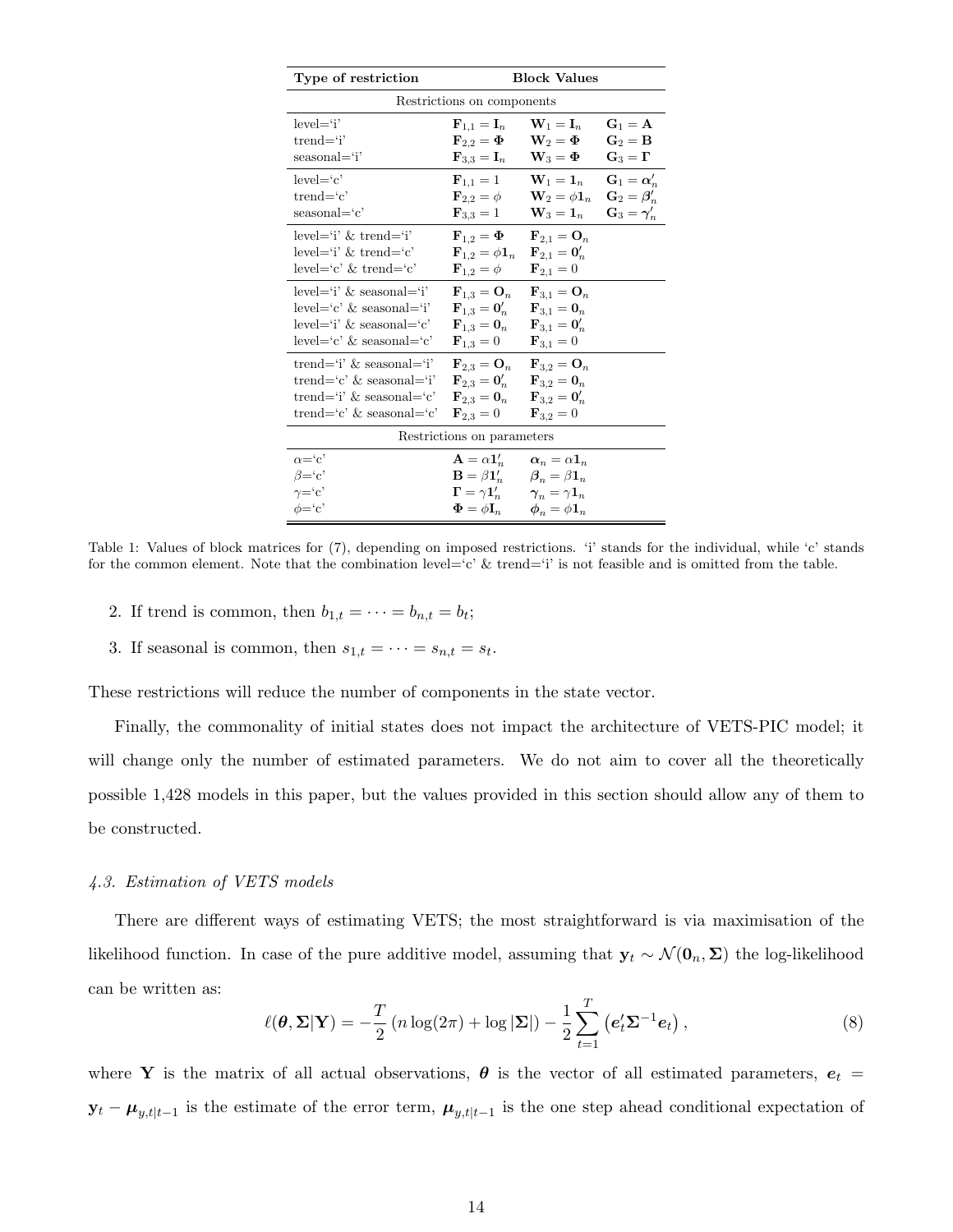the model, and  $\Sigma$  is the covariance matrix, which can be estimated via maximisation of likelihood as:

$$
\hat{\Sigma} = \frac{1}{T} \sum_{t=1}^{T} e_t e_t'.\tag{9}
$$

Inserting (9) in (8), similar to Snyder et al. (2017), it can be shown that the concentrated likelihood is then:

$$
\ell(\boldsymbol{\theta}, \hat{\boldsymbol{\Sigma}} | \mathbf{Y}) = -\frac{T}{2} \left( n \log(2\pi e) + \log |\hat{\boldsymbol{\Sigma}}| \right).
$$
 (10)

The maximisation of the likelihood (10) implies the minimisation of the determinant of the covariance matrix  $\Sigma$ , which is sometimes called in the literature "Generalised Variance". This typically implies that the variances of each series are minimised, but at the same time the covariances between them are increased.

As for the pure multiplicative model, the log-likelihood will be similar to the pure additive one, but with the addition of the actual values to reflect that the original data follows a log normal distribution as in the model (4):

$$
\ell(\boldsymbol{\theta}, \boldsymbol{\Sigma} | \mathbf{Y}) = -\frac{T}{2} \left( n \log(2\pi) + \log |\mathbf{\Sigma}| \right)
$$

$$
-\frac{1}{2} \sum_{t=1}^{T} \left( (\log \boldsymbol{e}_t)' \boldsymbol{\Sigma}^{-1} \log \boldsymbol{e}_t \right) - \sum_{t=1}^{T} \sum_{j=1}^{n} \log y_{j,t}, \tag{11}
$$

where  $\log e_t = \log y_t - \log \mu_{y,t|t-1}$  and  $\mu_{y,t|t-1}$  is the vector of geometric one step ahead expectations from the model. The formula for the covariance matrix  $\Sigma$  will be the same as in (9), only with  $\log e_t$ instead of  $e_t$ , and the concentrated log-likelihood will be similar to (10), but with the addition of the sum of logarithms of actual values as in (11).

In order to start the estimation of parameters of the model, we need to calculate the initial values of the level, trend and the seasonal indices. Linear regression of actual observations on the deterministic trend and seasonal dummy variables for all the observations and all the series in the available group of data is used in the initialisation. After calculating the parameters of this form of regression model for each series, we either average the seasonal indices (if the seasonal indices are shared between the series) or use them for each series (if the seasonality is individual). Similarly, if the initials of level or trend are shared, the respective parameters are averaged across series. Then, the estimation procedure starts, maximising the likelihood function, which leads to a set of optimal initial values of parameters.

We also need to make sure that the constructed models are stable as defined in Hyndman et al. (2008). In order to do so, we need to make sure that all eigenvalues of the following discount matrix lie in the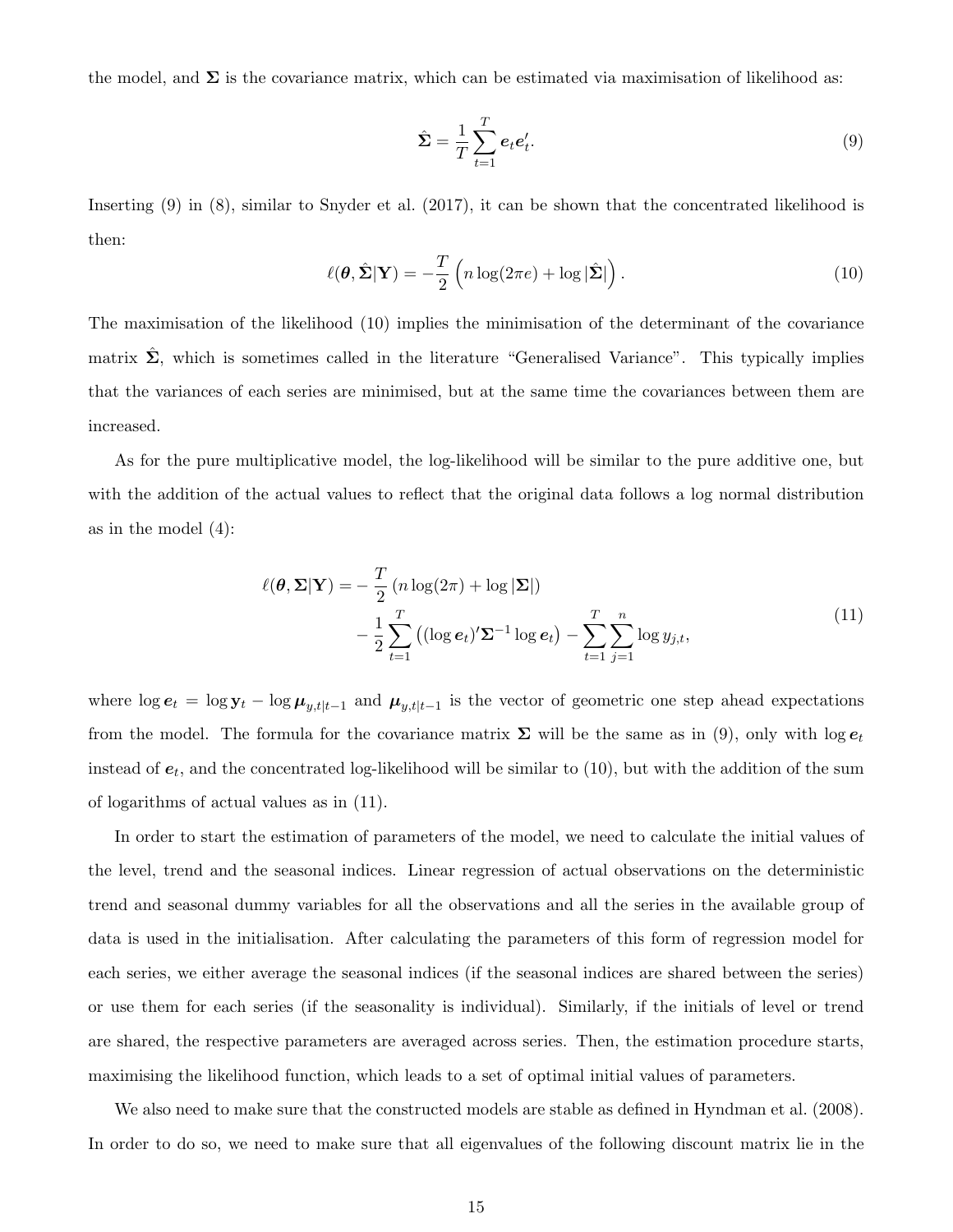unit circle:

$$
\mathbf{D} = \mathbf{F} - \mathbf{G}\mathbf{W}.\tag{12}
$$

This means that some of the smoothing parameters might become negative or greater than one, which is common in ETS with admissible bounds. Note that in the case of VETS, restricting parameters to the (0, 1) interval bound is not required. The model contains many smoothing parameters and there is no reason for them to be restricted to this interval, given potential complex interactions between time series; see also, for example, Snyder et al. (2017).

The other important thing to note is how the model is constructed. Given the state space form, we initialise the components of the model before the start of the sample, i.e. before the observation  $t = 1$ . So, for example, we define the initial seasonal indices on the observations  $-m+1, -m+2, \ldots, 0$ , not sacrificing the first m observations, as used to be the case for the conventional seasonal exponential smoothing method (Winters, 1960).

While it is possible to estimate VETS using other loss functions, the MLE is preferable from a statistical point of view, as it gives consistent and efficient estimates of parameters, also permitting model selection via information criteria. The criteria themselves are calculated differently than in the case of univariate models. For example, Bedrick and Tsai (1994) developed the corrected version of AIC for multivariate models on small samples, which we would recommend for model selection.

## 4.4. Model selection in VETS

Given the number of possible variations in the VETS-PIC model framework, model selection becomes challenging. Maximum likelihood estimation, described in Section 4.3, allows information criteria to be used for model selection.

While there are different ways to select models in the VETS-PIC framework, we do not aim to discuss how to select the ETS part of the model. This is because in order to select the ETS components, an analyst needs to first group time series and decide, which components could potentially be common in the series. For example, some series might exhibit seasonality, and thus would form a natural group. So, there is no need to do ETS components selection in this case - it can be done in the preliminary analysis (see Section 6 for an example). Instead, we propose to focus a model selection process on the PIC part via the following procedure:

- 1. Select initial states restrictions,
- 2. Try different parameters restrictions,
- 3. Try restricted components.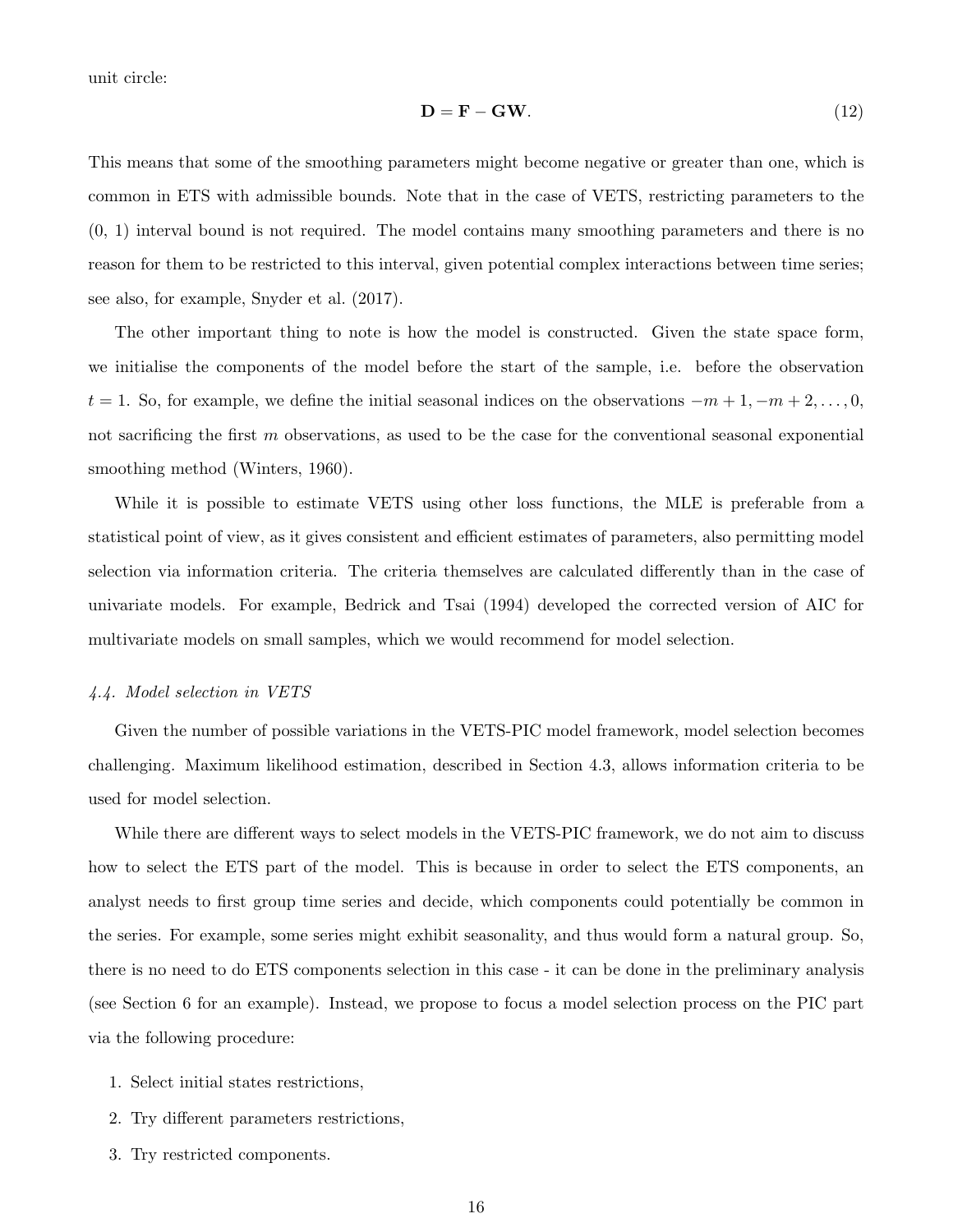The main rationale for starting from the initial states is to reduce the number of estimated parameters. This becomes extremely important in case of seasonal models, where reducing the number of estimated seasonal initials from  $n \times (m-1)$  to  $(m-1)$  might be critical for the next steps of the algorithm. Testing parameters is a safe next step, keeping some flexibility in the model and potentially further reducing the number of estimated parameters. As a final step, we test whether the restriction on components is needed or not. As discussed earlier in this paper, this step does not change the number of estimated parameters but changes the architecture of the model, making it as restrictive as possible. We expect that the last step would only be needed for time series that exhibit very similar patterns (e.g. seasonal shapes or trends). Much of the rationale for the sequencing in the second stage has been drawn from simulations (see Section 5).

#### 5. Simulation experiment

#### 5.1. Purposes of simulation

From this point forward, we define (true) models as the underlying processes that describe how data is generated (DGP, Data Generating Processes). We use the term 'methods' to denote estimation procedures to derive forecasts (i.e. models applied to the data).

A simulation experiment is conducted, with the following aims:

- 1. Understand the relative performance of different PIC restrictions for a given data generating process within the proposed taxonomy;
- 2. Evaluate the robustness of the proposed methods to mis-specification of the underlying data generating processes;
- 3. Quantify the benefits of seasonal VETS methods for point forecasts and prediction intervals, within controlled parameter settings;
- 4. Understand the effects of group size and length of data histories on the accuracy of methods.

Given our interest in seasonal behaviour and the large number of possible variations in the taxonomy, the simulation experiment focuses on the VETS(M,N,M;LN) model and compares performances of its various PIC variations. This model is chosen following earlier discussions in Section 2 favouring pure multiplicative models. Focusing on one model in a controlled environment aids in understanding of the impact of the PIC variations. To achieve this, we focus on the application of the taxonomy to seasonal time series in the simulation experiments. This restriction is relaxed in the next section, when the full taxonomy and model selection is examined in empirical analysis.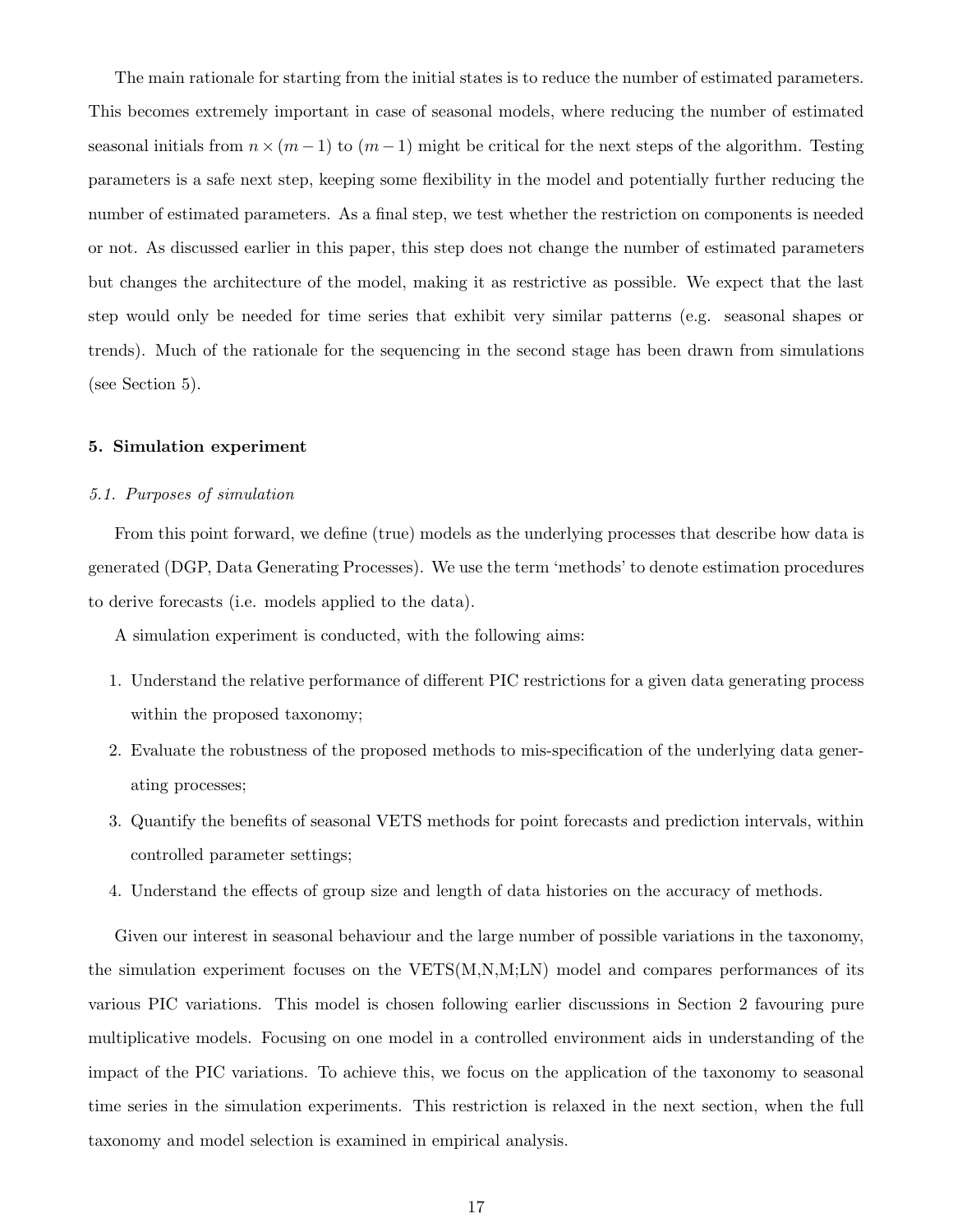Even with this restriction, the PIC taxonomy can have 64 variations, because each of the PIC elements can take 4 values: N,L,S and LS. Note that some of the variations are not feasible, either because their models cannot be constructed (e.g.  $VETS(M,N,M;LN)PC(N,N,S)$ ), or are not reasonable (can be constructed but hard to find domains of application, e.g. it is difficult to motivate the commonality of the level component in VETS(M,N,M;LN)PIC(LS,LS,LS)). Since we are interested in common seasonality, we further reduce the variations by focusing on a subset of:

- $\bullet$  P: N, S, LS
- $\bullet$  I: N, S
- $\bullet$  C: N, S

This reduces the possible variations to 9 (after removing 3 infeasible variations of  $\text{PIC}(N,N,S)$ , PIC(S,N,S) and PIC(LS,N,S)), allowing for meaningful comparisons and useful insights to be gained.

#### 5.2. Data generation

In this experiment, we use the sim.ves () function from the legion package v0.1.0 (Svetunkov and Pritularga, 2021) for R (Team, 2020) to generate the data. It was originally generated according to the  $VETS(A,N,A)$ , and then exponents were taken in order to create  $VETS(M,N,M;LN)$ . All the parameters of the simulation are given in Table 2.

| Parameter                     | Values                                                              |
|-------------------------------|---------------------------------------------------------------------|
| Seasonal cycle                | $m=4$                                                               |
| Initial level                 | Selected randomly from region $[4, 10]$                             |
| Seasonal indices              | Randomly chosen from $(-1, 1)$ , then normalised                    |
| Number of observations        | $T = \{24, 64\}$ quarters (6 and 16 years)                          |
| Holdout size                  | 8 quarters (2 years)                                                |
| Forecasting horizon           | $h = 1, \ldots, 8$ quarters (up to 2 years ahead)                   |
| Group sizes                   | $n = \{2, 10, 20, 30, 40, 50\}$                                     |
| Noise                         | $\epsilon_{i,t} \sim$ i.i.d. $\mathcal{N}(0, \sigma_i^2)$ for all i |
| Smoothing parameters for PIC: |                                                                     |
| $(LS, *, *)$                  | $\alpha = 0.3, \gamma = 0.1$                                        |
| $(S,*,*)$                     | $\alpha \in [0, 0.3], \gamma = 0.1$                                 |
| $(N,*,*)$                     | $\alpha \in [0, 0.3], \gamma \in [0, 1 - \alpha]$                   |
| Number of iterations          | 1000                                                                |

| Table 2: Simulation setup |  |  |
|---------------------------|--|--|
|---------------------------|--|--|

In terms of seasonality, we focused on quarterly seasonality in the experiment, although monthly seasonality was checked separately as well, giving similar findings. The region [4, 10] for the initial level corresponds to the [54, 22000] region after taking the exponent. This covers many real life situations for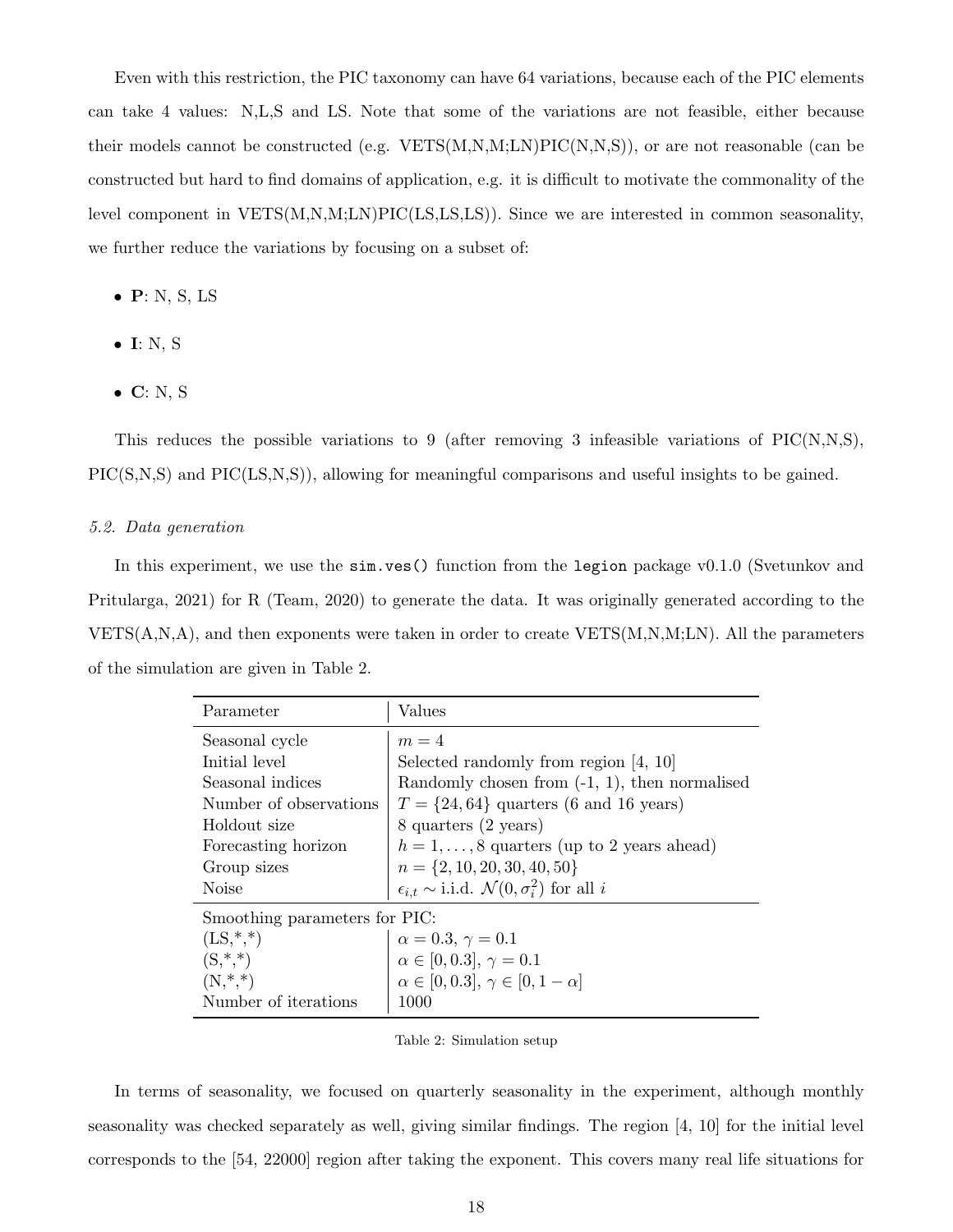demand. A similar approach was used for the initial seasonal indices:  $(-1, 1)$  corresponds to  $(0.37, 2.72)$ for multiplicative indices in the data scale.

We have focused on two cases for sample sizes: 6 years and 16 years of quarterly data, where the last two years (8 observations) were used for testing the performance of the models. While some of the models (e.g. PIC(LS,S,S)) can be estimated on short data histories of 2 years or even less, not all of them work in this case. As for the group sizes, in order to cover several possible real life situations, we have used groups of 2, 10, 20, 30, 40 and 50 series. This allows analysis of how the models work in case of very small groups and larger ones, when the number of products is larger than the number of observations.

In this experiment, we have set all standard deviations for the error term equal to 0.3 and generated the errors using a normal distribution (which becomes log normal after exponentiation). We have tried lower standard deviations as well, but the results were similar to those reported in this experiment. The results we report in the following sections do not consider the case when the error terms are correlated between the series, because the parameters to be estimated easily outnumber the observations when the group sizes are large and/or histories are short. Recall from equation (5) that the number of parameters in a full variance-covariance matrix is  $\frac{n(n+1)}{2}$ , which gives 1275 parameters for a group of 50 series, and 55 even for 10 series. However, we have conducted a separate small-scale experiment with cross correlations, focusing on groups of 2 and 10 series. The results were consistent with the main findings.

Finally, we have restricted the range for the smoothing parameters  $\alpha$  and  $\gamma$  as shown in Table 2, which does not cover the whole parameter space, but is sufficient to cover common cases in practice. It is also worth pointing out that usually the smoothing parameters tend to be smaller in pure multiplicative models than in the additive ones, due to linearisation. This is because taking logarithms reduces the variability of the data, typically making it better behaved.

#### 5.3. Error measures

After generating data from each DGP, we have applied all 9 VETS methods via the vets() function from the legion package, measuring their performance in terms of point forecasts and prediction intervals. For point forecast accuracy, the relative Mean Absolute Error (rMAE) and the relative Root Mean Squared Error (rRMSE) have been calculated. The former is optimised on the median and is more appropriate for the multiplicative VETS models, whilst the latter is optimised on the mean and is provided just for information. Forecast bias is assessed using the relative Absolute Mean Error (rAME). Prediction interval performance is evaluated using 95% coverage (as commonly used in the statistics literature) and the relative pinball values for both the lower and upper bounds.

Table 3 summarises the error measures used in our experiments.  $e_{t+j}$  is the j-steps ahead forecast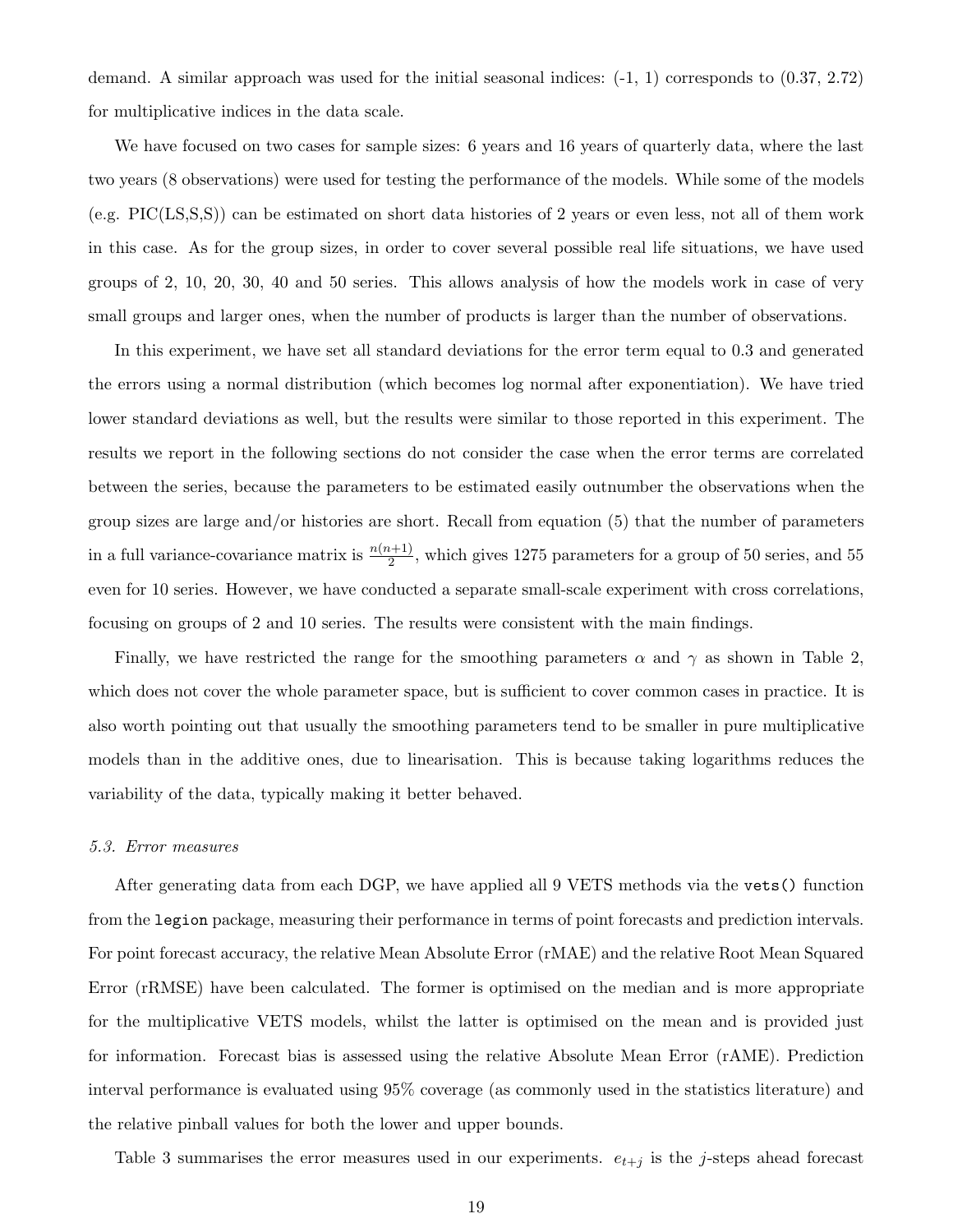| Error measure                                                                                                                            | Formula                                                                                                                                                                                                     |
|------------------------------------------------------------------------------------------------------------------------------------------|-------------------------------------------------------------------------------------------------------------------------------------------------------------------------------------------------------------|
| Root Mean Squared Error (RMSE)<br>Relative RMSE (rRMSE)<br>Mean Absolute Error (MAE)<br>Relative MAE (rMAE)<br>Absolute Mean Error (AME) | $\sqrt{\frac{1}{h}\sum_{j=1}^{h}e_{t+j}^2}$ RMSE <sub>a</sub><br>RMSE <sub>b</sub><br>$\frac{1}{h} \sum_{j=1}^{h}  e_{t+j} $<br>MAE.<br>MAE <sub>b</sub><br>$\left \frac{1}{h}\sum_{j=1}^{h}e_{t+j}\right $ |
| Relative AME (rAME)                                                                                                                      | AME.<br>$\overline{\text{AME}}$                                                                                                                                                                             |
| Pinball value (pinball)                                                                                                                  | $(1 - \tau)$ $\sum$ $ y_{t+j} - b_{t+j}  +$<br>$j, y_{t+i} < b_{t+i}$<br>$\tau \sum  y_{t+j} - b_{t+j} $<br>$j, y_{t+i} \geq b_{t+i}$                                                                       |
| Relative pinball (rPinball)                                                                                                              | pinball <sub>a</sub><br>pinball <sub>b</sub>                                                                                                                                                                |
| Coverage                                                                                                                                 | $\frac{1}{h}\sum_{i=1}^h \mathbb{1}(y_{t+j} < u_{t+j} \vee y_{t+j} > = l_{t+j})$                                                                                                                            |

Table 3: Error measures used in the experiments. h is the forecast horizon.

error,  $b_{t+j}$  is the  $\alpha$ -quantile,  $u_{t+j}$  is the upper bound and  $l_{t+j}$  is the lower bound of the prediction interval. In order to distinguish the pinball value for the lower and the upper bounds, we denote them as 'rPinballL' and 'rPinballU' respectively. The subscript a refers to the method being evaluated and b refers to the benchmark method.

In all cases, we used either  $\text{PIC}(N,N,N)$  as a benchmark or the correct method for the DGP, the latter being explicitly specified in the text. After obtaining relative error measures for each time series, we aggregate them using geometric means over all the iterations, as proposed by Davydenko and Fildes (2013), except for the 95% coverage, which is summarised by arithmetic means. Result tables are presented in a heat map format: the darker the grey shade is, the worse the results are.

#### 5.3.1. Forecasting accuracy results

We group the results based on the flexibility of the models. The first group has the most restrictive models, with shared seasonal components between the series: PIC(LS,S,S), PIC(S,S,S) and PIC(N,S,S). The second group has restrictions on the initial seasonal indices: PIC(LS,S,N), PIC(S,S,N) and  $\text{PIC}(N,S,N)$ . Finally, the last group has the most flexible models with independent seasonal components and initial values: PIC(LS,N,N), PIC(S,N,N) and PIC(N,N,N).

Table 4 summarises the performance of the methods on two types of samples: 56 quarters and 16 quarters. These are overall accuracy results summarised across all DGPs. It is apparent that the most restrictive methods perform worse than the benchmark of  $\text{PIC}(N,N,N)$ , while all other models show very similar accuracy results. This is consistent between all three measures: rMAE, rRMSE and rAME.

To gain greater insights into the methods' behaviour, we now proceed to show the results in more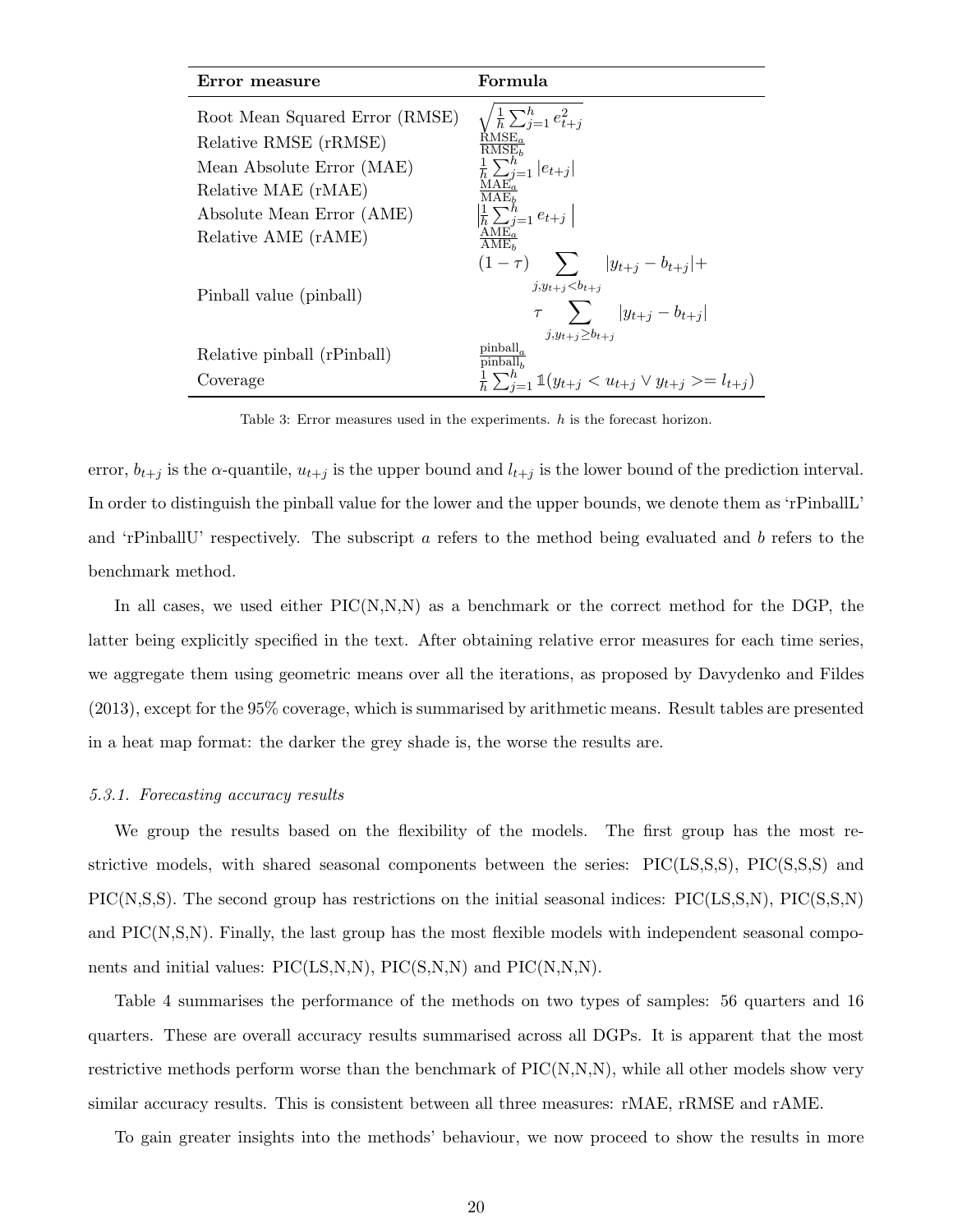|          |      | $56 + 8$ quarters |      | $16 + 8$ quarters |       |      |  |
|----------|------|-------------------|------|-------------------|-------|------|--|
| Methods  | rMAE | rRMSE             | rAME | rMAE              | rRMSE | rAME |  |
| LS, S, S | 1.23 | 1.21              | 1.11 | 1.17              | 1.16  | 1.08 |  |
| S, S, S  | 1.23 | 1.22              | 1.10 | 1.17              | 1.15  | 1.07 |  |
| N, S, S  | 1.24 | 1.22              | 1.11 | 1.17              | 1.15  | 1.07 |  |
| LS, S, N | 0.99 | 0.99              | 0.98 | 1.00              | 1.00  | 1.01 |  |
| S, S, N  | 0.99 | 0.99              | 0.99 | 0.99              | 0.99  | 1.01 |  |
| N, S, N  | 1.00 | 1.00              | 0.99 | 0.99              | 0.99  | 1.01 |  |
| LS, N, N | 1.00 | 1.00              | 0.99 | 1.02              | 1.02  | 0.99 |  |
| S, N, N  | 1.00 | 1.00              | 0.99 | 1.00              | 1.00  | 1.00 |  |
| N, N, N  | 1.00 | 1.00              | 1.00 | 1.00              | 1.00  | 1.00 |  |

Table 4: Overall Forecasting Accuracy (Benchmark PIC(N,N,N))

detail, examining how the methods perform on different DGPs, on different group sizes and lengths of data history.

We start by examining the results for a small sample size, with time series aggregated over all group sizes. Tables 5 and 6 show the performance of the methods for each DGP, measured by rMAE and rRMSE respectively. In order to highlight whether the correct method is indeed performing better than the others, the method from the respective DGP is used as the benchmark (the diagonal line).

| Methods  |                   |         |                | Data Generating Processes |         |       |        |       |         |
|----------|-------------------|---------|----------------|---------------------------|---------|-------|--------|-------|---------|
|          | $_{\rm LS, S, S}$ | S, S, S | $_{\rm N,S,S}$ | $_{\rm LS, S, N}$         | S, S, N | N.S.N | LS.N.N | S.N.N | N, N, N |
| LS, S, S | 1.00              | 0.98    | 1.01           | 1.00                      | 1.00    | 1.16  | 1.58   | 1.66  | 1.70    |
| S.S.S    | 1.01              | 1.00    | 1.02           | 1.01                      | 1.01    | 1.15  | 1.55   | 1.64  | 1.67    |
| N, S, S  | 1.01              | 0.98    | 1.00           | 1.01                      | 1.01    | 1.16  | 1.55   | 1.64  | 1.68    |
| LS, S, N | 1.02              | 1.02    | 1.03           | 1.00                      | 1.02    | 1.01  | 1.02   | 1.06  | 1.02    |
| S, S, N  | 1.02              | 1.02    | 1.03           | 1.00                      | 1.00    | 1.00  | 1.02   | 1.07  | 1.01    |
| N, S, N  | 1.03              | 1.02    | 1.02           | 1.01                      | 1.01    | 1.00  | 1.01   | 1.06  | 1.00    |
| LS, N, N | 1.11              | 1.06    | 1.02           | 1.06                      | 1.07    | 1.02  | 1.00   | 1.03  | 1.01    |
| S, N, N  | 1.08              | 1.06    | 1.04           | 1.04                      | 1.04    | 1.02  | 0.98   | 1.00  | 1.01    |
| N, N, N  | 1.07              | 1.06    | 1.03           | 1.03                      | 1.04    | 1.02  | 0.97   | 1.00  | 1.00    |

Table 5: rMAE results by models (16+8 periods) (Benchmark correct methods)

Broadly, the correct methods perform better than the incorrect ones for each DGP. In many cases there is hardly any difference between different methods. It is interesting to notice that the top right corners of Tables 5 and 6 show much worse results than the remainder of the tables. This highlights the weakness of the most restrictive methods when the DGP is very flexible (meaning that parts of the model for each time series are different). Applying these most restrictive methods can cause significant damage in terms of accuracy. This comes mainly from the common seasonal component element. When this assumption is relaxed to individual seasonal components, even with the restrictions of smoothing parameters and initial seasonal indices (the middle block of the tables), the methods tend to perform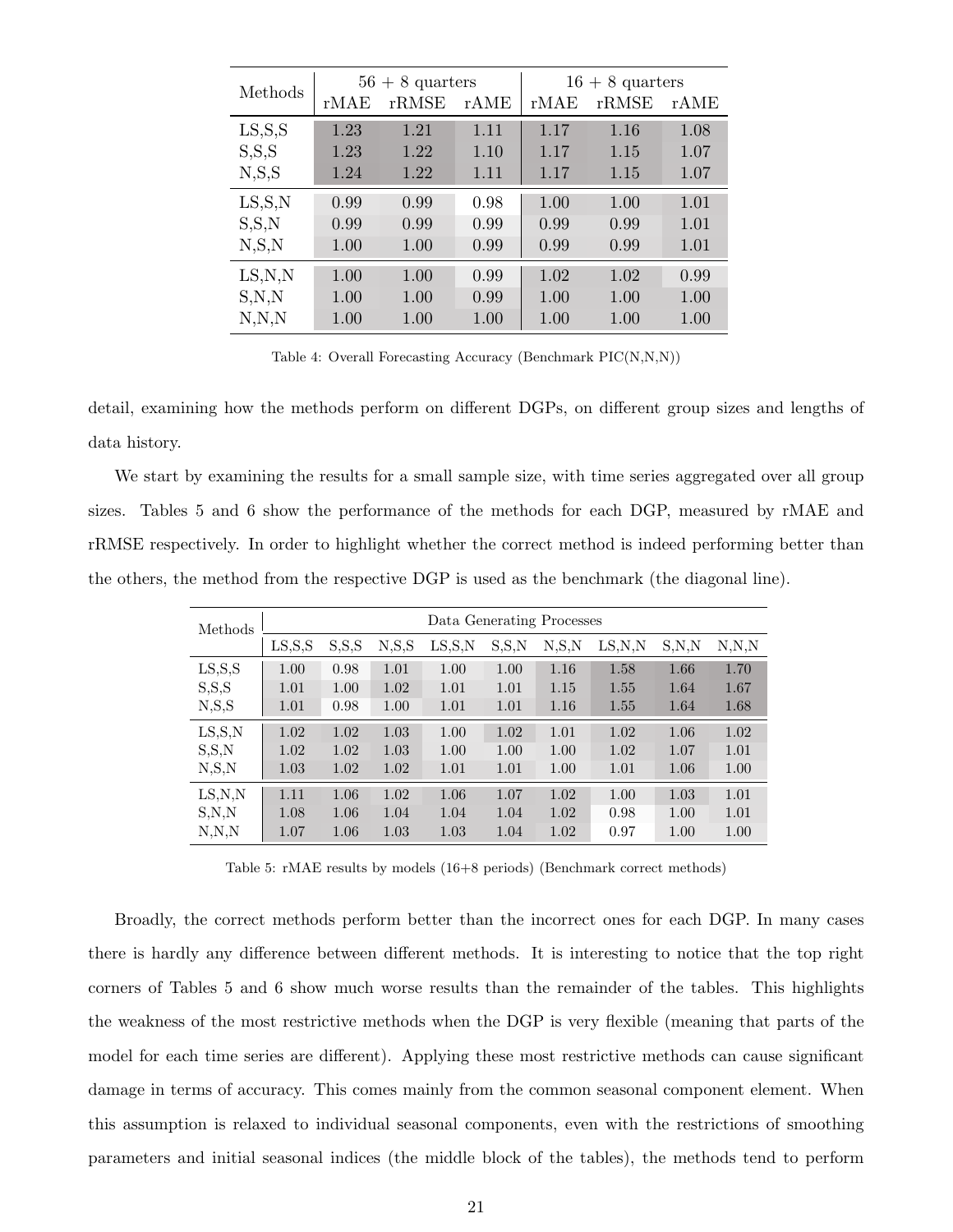| Methods                          |                   |         |       | Data Generating Processes |         |         |                 |         |         |
|----------------------------------|-------------------|---------|-------|---------------------------|---------|---------|-----------------|---------|---------|
|                                  | $_{\rm LS, S, S}$ | S, S, S | N,S,S | $_{\rm LS, S, N}$         | S, S, N | N, S, N | $_{\rm LS,N,N}$ | S, N, N | N, N, N |
| LS, S, S                         | 1.00              | 0.98    | 1.01  | 1.00                      | 1.00    | 1.14    | 1.52            | 1.60    | 1.63    |
| S, S, S                          | 1.01              | 1.00    | 1.02  | 1.00                      | 1.01    | 1.14    | 1.49            | 1.58    | 1.61    |
| N, S, S                          | 1.01              | 0.98    | 1.00  | 1.01                      | 1.01    | 1.15    | 1.50            | 1.58    | 1.61    |
| $_{\text{LS},\text{S},\text{N}}$ | 1.02              | 1.02    | 1.02  | 1.00                      | 1.02    | 1.01    | 1.02            | 1.06    | 1.02    |
| S, S, N                          | 1.02              | 1.01    | 1.03  | 1.00                      | 1.00    | 1.00    | 1.02            | 1.06    | 1.01    |
| N, S, N                          | 1.03              | 1.02    | 1.02  | 1.01                      | 1.01    | 1.00    | 1.01            | 1.06    | 1.01    |
| LS, N, N                         | 1.11              | 1.06    | 1.02  | 1.06                      | 1.07    | 1.02    | 1.00            | 1.03    | 1.01    |
| S, N, N                          | 1.08              | 1.06    | 1.03  | 1.04                      | 1.04    | 1.02    | 0.98            | 1.00    | 1.01    |
| N, N, N                          | 1.07              | 1.05    | 1.03  | 1.03                      | 1.04    | 1.01    | 0.97            | 1.00    | 1.00    |

Table 6: rRMSE results by models (16+8 periods) (Benchmark correct methods)

better.

The bottom left corners of the tables shows that applying the most flexible methods to the most restrictive DGPs also leads to reduced accuracy in comparison with the benchmarks. However, the loss in accuracy is much less serious in this case than in the top right corners of the tables.

Since the two tables convey a consistent message and results are indeed very similar, we have decided to report the rMAE hereafter, dropping the other two from the discussion.

We then examine the effect of group sizes, for two contrasting models: PIC(LS,S,S) (the most restrictive) and  $\text{PIC}(N,N,N)$  (the most flexible). For consistency and ease of comparison, the method PIC(N,N,N) is used as the benchmark.

| Methods  | 2 series | 10 series | 20 series | 30 series | 40 series | 50 series |
|----------|----------|-----------|-----------|-----------|-----------|-----------|
| LS, S, S | 0.97     | 0.95      | 0.95      | 0.95      | 0.95      | 0.95      |
| S, S, S  | 0.98     | 0.95      | 0.95      | 0.97      | 0.95      | 0.95      |
| N, S, S  | 0.98     | 0.96      | 0.96      | 0.96      | 0.96      | 0.95      |
| LS, S, N | 1.00     | 0.96      | 0.96      | 0.96      | 0.95      | 0.95      |
| S, S, N  | 0.99     | 0.96      | 0.96      | 0.96      | 0.96      | 0.96      |
| N, S, N  | 0.99     | 0.98      | 0.98      | 0.98      | 0.98      | 0.97      |
| LS, N, N | 1.01     | 1.02      | 1.02      | 1.02      | 1.02      | 1.02      |
| S, N, N  | 1.00     | 1.00      | 1.01      | 1.01      | 1.01      | 1.01      |
| N, N, N  | 1.00     | 1.00      | 1.00      | 1.00      | 1.00      | 1.00      |

Table 7: Effect of group sizes on rMAE for  $\text{PIC}(\text{LS}, S, S)$  DGP (Benchmark  $\text{PIC}(N, N, N)$ )

When  $\text{PIC}(LS,S,S)$  is used as the DGP, the  $\text{PIC}(*,S,S)$  methods perform well, similarly to each other, as seen in the top area in Table 7. Increasing group size from 2 to 10 helps these methods, but thereafter larger groups do not seem to have much effect. The gains over the benchmark of  $\text{PIC}(N,N,N)$  are moderate. The more flexible PIC(\*,S,N) methods perform similarly to the most restrictive ones, especially on the data with large groups. Furthermore, there is a slight improvement in terms of accuracy when the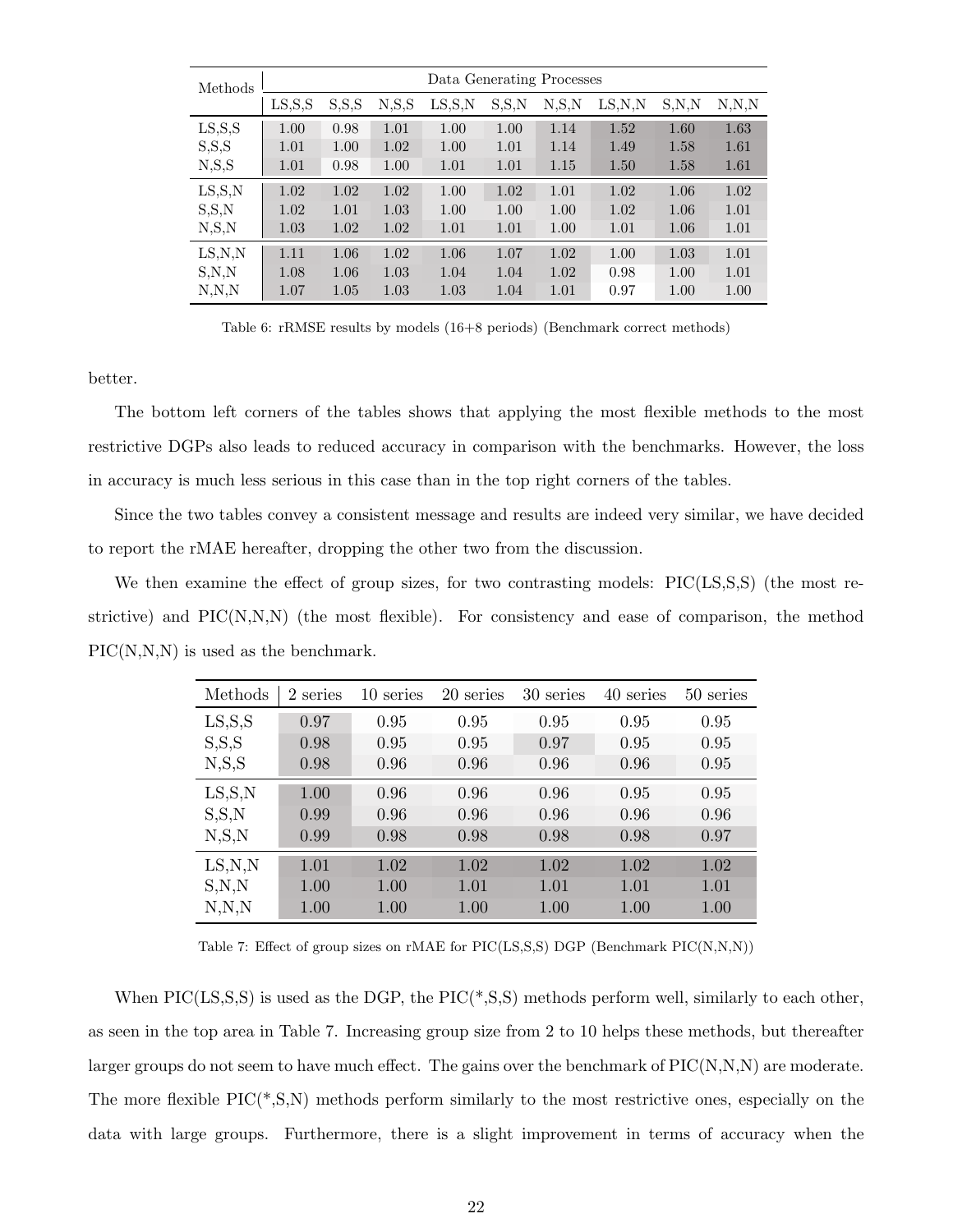| Methods  | 2 series | 10 series | 20 series | 30 series | 40 series | 50 series |
|----------|----------|-----------|-----------|-----------|-----------|-----------|
| LS, S, S | 1.53     | 1.82      | 1.86      | 1.87      | 1.88      | 1.88      |
| S, S, S  | 1.52     | 1.80      | 1.83      | 1.84      | 1.85      | 1.85      |
| N, S, S  | 1.53     | 1.80      | 1.83      | 1.84      | 1.85      | 1.85      |
| LS, S, N | 1.00     | 1.01      | 1.02      | 1.02      | 1.02      | 1.02      |
| S, S, N  | 1.00     | 1.01      | 1.02      | 1.02      | 1.01      | 1.01      |
| N, S, N  | 0.99     | 1.00      | 1.00      | 1.00      | 1.00      | 1.00      |
| LS, N, N | 1.01     | 1.01      | 1.01      | 1.01      | 1.01      | 1.01      |
| S, N, N  | 1.01     | 1.01      | 1.01      | 1.01      | 1.01      | 1.01      |
| N, N, N  | 1.00     | 1.00      | 1.00      | 1.00      | 1.00      | 1.00      |

smoothing parameters become more restrictive: the errors for  $\text{PIC}(N,S,^*)$  are typically higher than the errors of  $\text{PIC}(S,S,*)$ , which are slightly higher than  $\text{PIC}(LS,S,*)$ .

Table 8: Effect of group sizes on rMAE for  $\text{PIC}(N,N,N)$  DGP (Benchmark  $\text{PIC}(N,N,N)$ )

When  $\text{PIC}(N,N,N)$  is used as DGP (Table 8), the most flexible methods (bottom block) perform the best, as expected. However, the PIC(\*,S,N) methods are also performing well, showing little difference from the true ones. The PIC(\*,S,S) methods do not perform as well. The increase in group sizes shows a similar effect to the one observed in Table 7: more pronounced change in accuracy from 2 to 10, and stabilising after that. Both tables show that increasing group size from 10 to 50 does not have any noticeable effect; therefore, groups larger than 50 were not included in our experiments.

In addition, as expected, when the smoothing parameters are restricted in the models applied to PIC(N,N,N) data, there is a decrease in the accuracy in all cases, although it is not substantial.

In summary, although, as expected, the best performing methods tend to be those that align with the DGPs, the middle group, PIC(\*,S,N) performs well in all the cases, being slightly less accurate than the 'correct methods'. Based on this finding, this group of methods can be considered as the most robust for VETS(M,N,M;LN) to model mis-specification.

#### 5.3.2. 95% prediction interval results

Having assessed relative accuracy of point forecasts of the methods in the proposed taxonomy, we now examine the overall performance in terms of 95% prediction intervals.

In Table 9, the further away from the 95% target, the darker the shading is. The coverage results are reported to three decimal places, in order to distinguish between the methods. The  $\text{PIC}(*, S, S)$  and PIC(\*,S,N) methods get closer to the nominal  $95\%$  coverage, when the sample size is larger. PIC(\*,N,N) methods on the other hand produce narrower intervals and provide a little less coverage on larger samples. This could be due to the overfitting effect, which may appear in the more flexible methods.

As for the pinball values, the group of the most restrictive methods (top block) is worse than the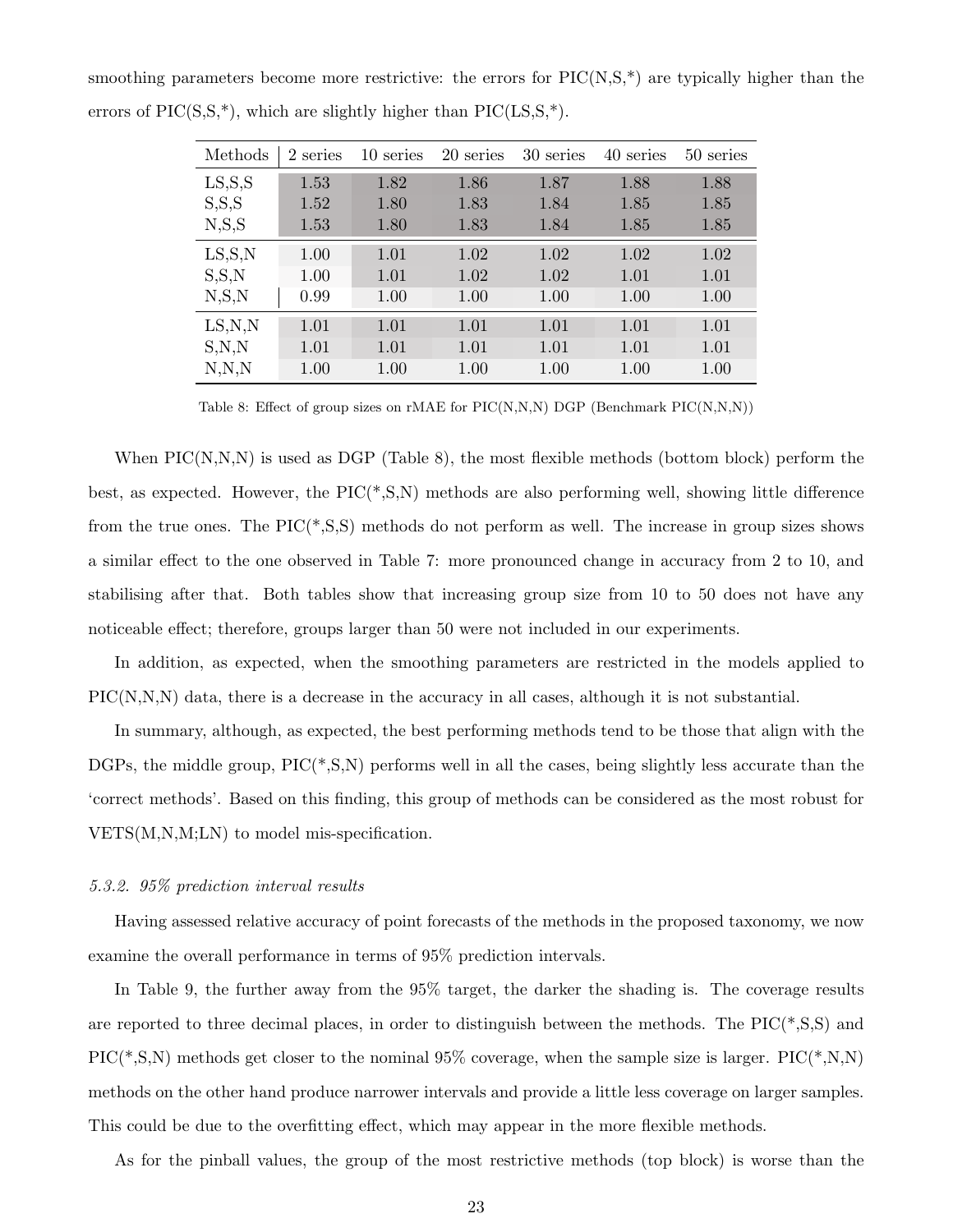| Methods           |           | $56 + 8$ quarters |          | $16 + 8$ quarters |           |          |  |
|-------------------|-----------|-------------------|----------|-------------------|-----------|----------|--|
|                   | rPinballU | rPinballL         | Coverage | rPinballU         | rPinballL | Coverage |  |
| $_{\rm LS, S, S}$ | 1.23      | 1.12              | 0.946    | 0.99              | 1.04      | 0.944    |  |
| S, S, S           | 1.31      | 1.12              | 0.950    | 1.05              | 1.05      | 0.953    |  |
| N, S, S           | 1.29      | 1.12              | 0.949    | 1.09              | 1.06      | 0.960    |  |
| LS, S, N          | 0.97      | 0.99              | 0.953    | 0.86              | 0.98      | 0.937    |  |
| S, S, N           | 1.01      | 1.00              | 0.954    | 0.96              | 1.00      | 0.953    |  |
| N, S, N           | 1.04      | 1.01              | 0.954    | 1.02              | 1.01      | 0.961    |  |
| LS, N, N          | 1.00      | 0.99              | 0.943    | 0.86              | 0.97      | 0.938    |  |
| S, N, N           | 1.01      | 1.00              | 0.944    | 0.91              | 0.98      | 0.954    |  |
| N, N, N           | 1.00      | 1.00              | 0.946    | 1.00              | 1.00      | 0.970    |  |

Table 9: Overall forecasting interval results (Pinball Benchmark PIC(N,N,N))

benchmark of PIC(N,N,N) in capturing both upper and lower quantiles for longer histories. Improvements are observed in the other two groups, especially when data histories are short.

In order to better understand why this happens, we provide a more detailed analysis on relative pinballs for the upper bound (the results for the lower bound are similar).

| Methods                          | Data Generating Processes |         |                |                   |         |                |                 |         |         |
|----------------------------------|---------------------------|---------|----------------|-------------------|---------|----------------|-----------------|---------|---------|
|                                  | $_{\rm LS, S, S}$         | S, S, S | $_{\rm N,S,S}$ | $_{\rm LS, S, N}$ | S, S, N | $_{\rm N,S,N}$ | $_{\rm LS,N,N}$ | S, N, N | N, N, N |
| $_{\rm LS, S, S}$                | 1.00                      | 0.95    | 0.96           | 1.03              | 0.98    | 1.01           | 1.71            | 1.73    | 1.70    |
| S, S, S                          | 1.06                      | 1.00    | 1.00           | 1.08              | 1.03    | 1.05           | 1.87            | 1.93    | 1.87    |
| N, S, S                          | 1.09                      | 1.01    | 1.00           | 1.12              | 1.06    | 1.08           | 2.00            | 2.05    | 1.99    |
| $_{\text{LS},\text{S},\text{N}}$ | 0.98                      | 0.95    | 0.98           | 1.00              | 0.92    | 0.89           | 1.26            | 1.23    | 1.19    |
| S, S, N                          | 1.03                      | 0.98    | 0.98           | 1.05              | 1.00    | 0.96           | 1.52            | 1.60    | 1.47    |
| N, S, N                          | 1.10                      | 1.03    | 0.99           | 1.11              | 1.06    | 1.00           | 1.70            | 1.78    | 1.65    |
| $_{\rm LS,N,N}$                  | 1.17                      | 1.09    | 1.11           | 1.19              | 1.07    | 0.92           | 1.00            | 0.93    | 0.85    |
| S, N, N                          | 1.24                      | 1.17    | 1.17           | 1.22              | 1.15    | 0.98           | 1.01            | 1.00    | 0.91    |
| N, N, N                          | 1.39                      | 1.28    | 1.26           | 1.36              | 1.28    | 1.07           | 1.13            | 1.11    | 1.00    |

Table 10: rPinballU results by models (16+8 periods) (Benchmark correct methods)

Table 10 shows the relative Pinball values for the upper bound for all of the methods, with the true models as benchmarks. The PIC(\*,S,S) and PIC(\*,S,N) methods perform well overall, when the DGPs have similar restrictions. But again we observe poor results in the top right corner; the very restrictive common seasonal components do not do well when the underlying models are flexible. The middle block of methods also does poorly in this case, but to a lesser degree than the PIC(\*,S,S) methods. So, simply changing the seasonal component element of the taxonomy from common to individual can bring improvements in terms of the pinball values.

Furthermore, the bottom left corner demonstrates similar tendencies as in Table 5 with the rMAE: when the most flexible methods are applied to the most restrictive DGPs, they tend to perform more poorly than the  $\text{PIC}(*, S, N)$  and  $\text{PIC}(*, S, S)$  methods.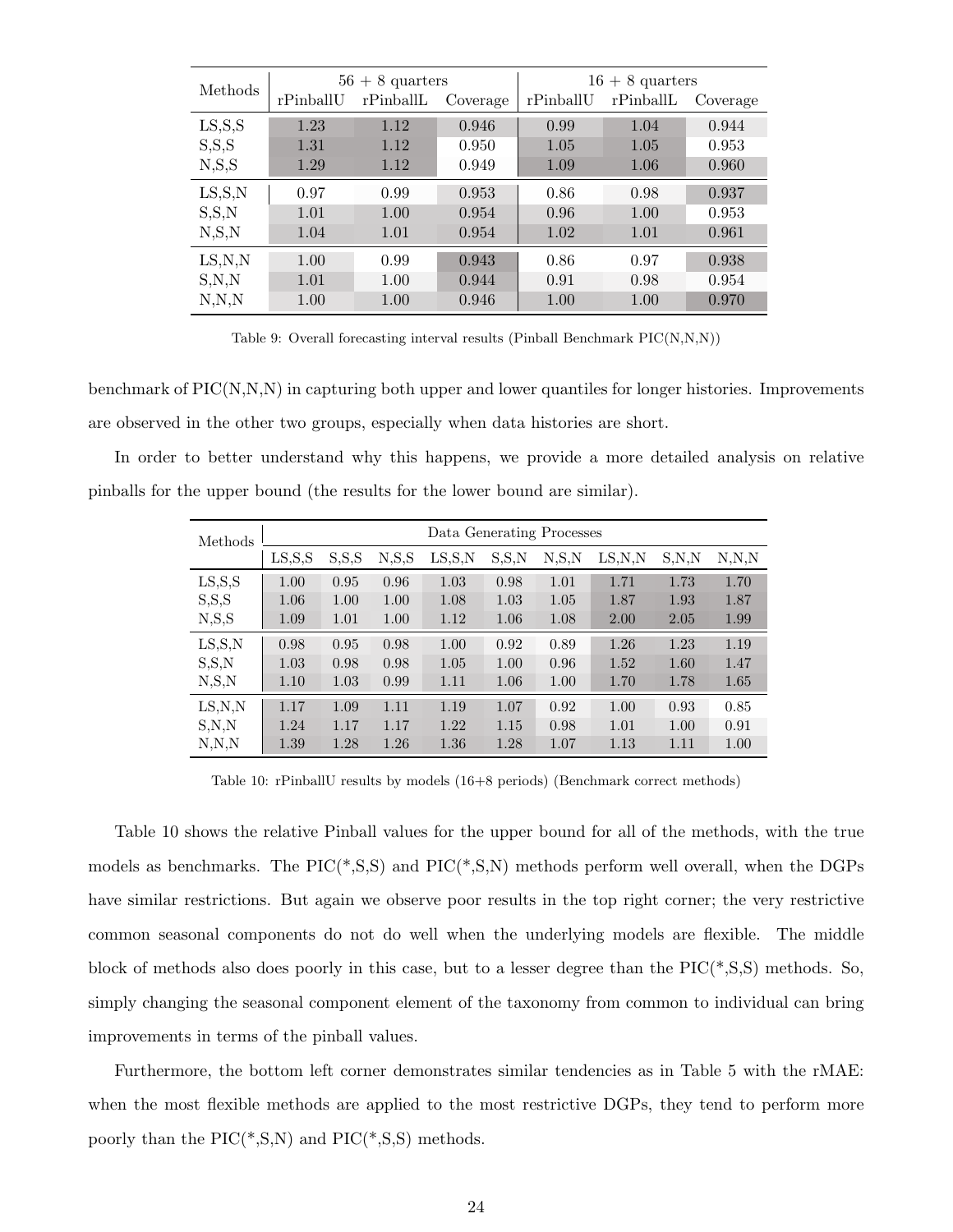Once again the  $\text{PIC}(*, S, N)$  methods seem to be robust in comparison with the other methods.

It is also worth pointing out that, within each block of methods, there is an improvement in terms of pinball, when restrictions are imposed on the smoothing parameters: it is better to have  $\text{PIC(LS,*,*)}$ than PIC( $S,^*,^*$ ), which is subsequently better than PIC( $N,^*,^*$ ) methods. This finding holds for all the methods under consideration, no matter what the DGP is. An explanation for this performance is that the more restrictive methods tend not to overfit the data, because the smoothing parameters are averaged out across all the time series.

Next we focus on two contrasting models, PIC(LS, S, S) and PIC(N, N, N), and examine the effect of group sizes on the pinball values. The corresponding tables can be found in Appendix A.

When the DGP is PIC(LS, S, S) (Table A.15), the correct method does indeed show considerable improvement over PIC(N,N,N). Notably, PIC(LS,S,N) is performing equally well and, in several cases, slightly better than PIC(LS,S,S). In fact, we can see this pattern for almost all the methods in the first two blocks. Even though the differences are very small, this highlights the benefits of applying individual seasonal components. It also appears that the benefits are greater when group sizes increase: when there are 50 series in a group, the best performing method, PIC(LS,S,N), has a 35% lower pinball value than  $\text{PIC}(N,N,N)$ .

When the underlying model is  $\text{PIC}(N,N,N)$  (Table A.16), we observe the opposite picture: the group of the most flexible methods performs better than  $\text{PIC}(*, S, N)$ , which performs better than  $\text{PIC}(*, S, S)$ . This aligns with the previous findings, that applying the most restrictive methods to the most flexible data leads to losses in accuracy.

Finally, similarly to the previous parts of the experiment, we observe that restrictions on smoothing parameters tend to improve the performance of methods:  $\text{PIC}(S,*,*)$  outperforms  $\text{PIC}(N,*,*)$ , with  $\text{PIC}(LS,*,*)$  being the best. This can be explained in the same way as in the case of  $\text{PIC}(LS,S,S)$ : the methods with the restricted smoothing parameters tend not to overfit the data as much as the most flexible ones.

In summary, the interval results suggest that  $\text{PIC}(*, S, S)$  methods can be too restrictive, and switching to  $\text{PIC}(*, S, N)$  leads to more robust results. Another interesting finding is that, keeping everything else the same, PIC(LS,\*,\*) performs better than PIC(S,\*,\*), which in turn is better than PIC(N,\*,\*). This may be due to the parsimonious nature of the  $\text{PIC}(LS, *, *)$  methods, given that the more flexible methods need more parameters to estimate, especially on larger groups of time series.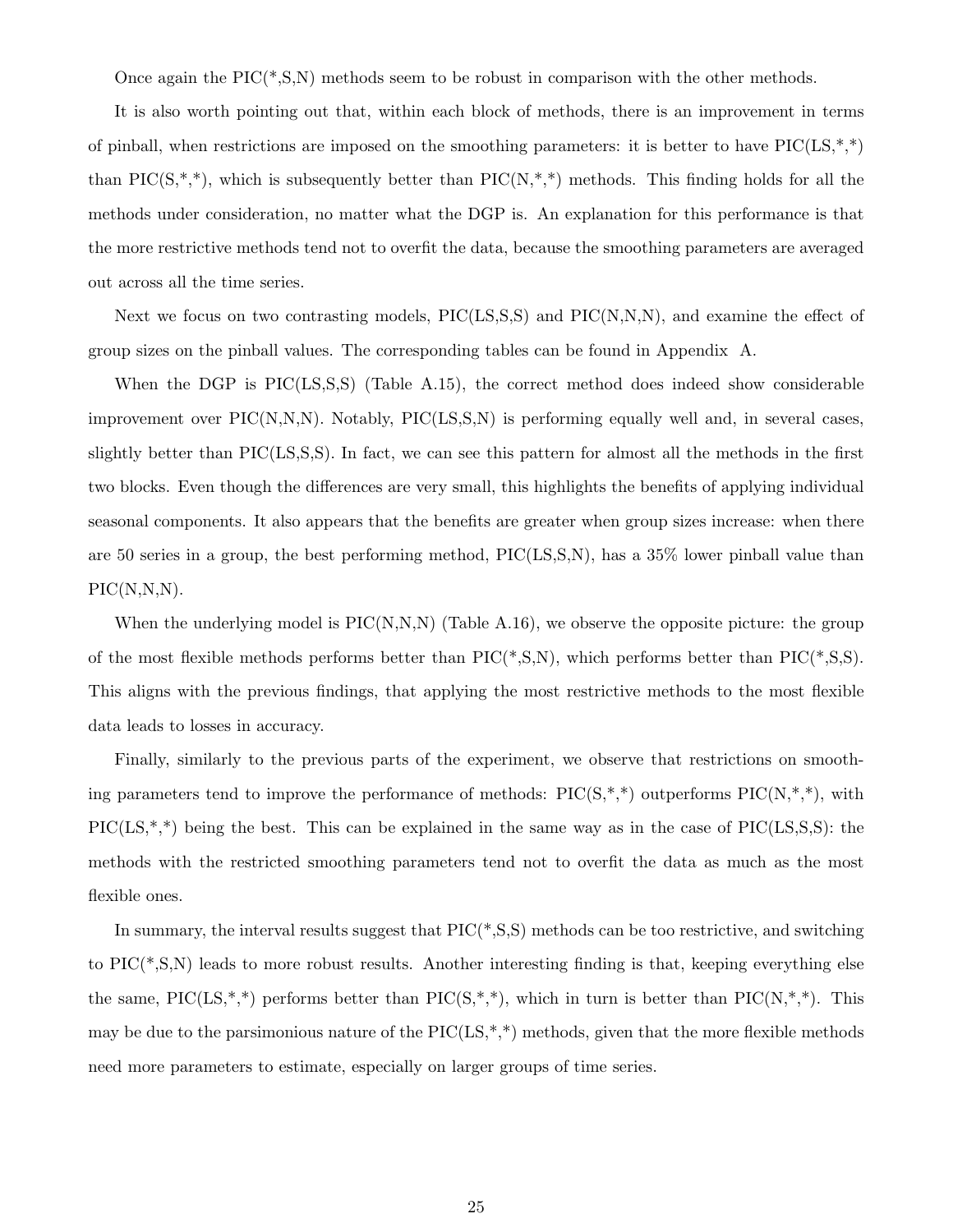#### 5.3.3. Summary of the simulation results

Overall, the findings from the simulation experiment provide useful insights in understanding how to apply common smoothing parameters, initials and seasonal components. It appears that common smoothing parameters for all components bring the most benefits in terms of accuracy due to the mitigation of the overfitting effect.

The methods with common initial seasonal indices  $(PIC(*, S, N))$ , overlooked in the literature, perform robustly in all the settings, being outperformed by the flexible methods  $(PIC(*, N, N))$  only, when the DGP favours those methods. This means that these methods can be used in many cases, as long as the time series exhibit similar seasonal patterns. If they are substantially different, then the methods with the individual components  $(PIC(*, N, N))$  should be preferred.

Simulation results also suggest that the common seasonal components  $(PIC(*, S, S)$  models) can become too restrictive in some situations, and modelling seasonal components individually brings more flexibility. It is recommended to apply  $\text{PIC}(*, S, S)$  methods only to homogeneous time series, which exhibit very similar seasonal patterns; in the other cases these methods may perform poorly. The insights gained from the simulation experiments are helpful in informing the model selection mechanism, especially in the second stage of the algorithm from Section 4.4.

Finally, the simulation results show that PIC(LS,S,N) and PIC(LS,N,N) are the most robust methods from the proposed taxonomy. They perform well under a range of different conditions, in terms of both forecasting accuracy and prediction intervals. These methods achieve a good balance between accuracy and flexibility. All of these findings are valid for data with both diagonal and full covariance matrices (Appendix A).

#### 6. Empirical analysis

In order to see how VETS works on real data, we conducted an experiment on data from the M5 competition (Makridakis et al., 2021). We use this data because our initial motivation came from a retail context and M5 contains data from the retail company, Walmart, together with a natural hierarchy, allowing us to apply multivariate models. We aggregated the original time series to monthly frequency and to department-store level in order to avoid intermittence in the original data, which gave us 70 products, each with 63 observations. We used the **adam**() function from the **smooth** package (Svetunkov, 2021b) for R with bounds="admissible" (aligning the parameter space with the one of VETS) in order to classify the data into trended and non-trended, seasonal and non-seasonal. This resulted in the classification shown in Figure 1. As can be seen, the majority of time series  $(1+27+1+28=57)$  are seasonal and mainly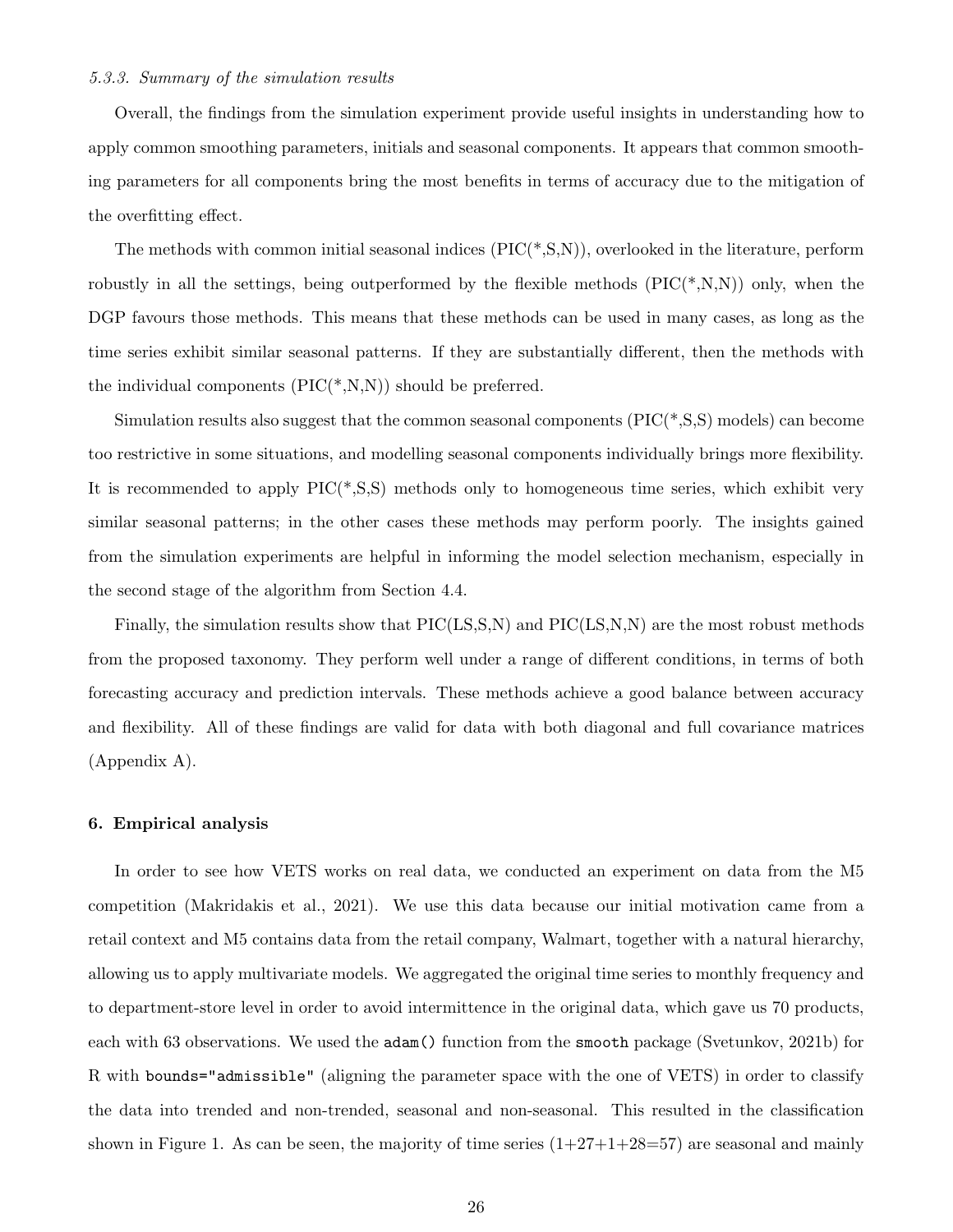

Figure 1: ETS models selected for M5 data by the adam function.

do not exhibit trends. The trends in the two time series are not very strong, and so models with trend components have been excluded from consideration. We have classified the series as seasonal and nonseasonal, keeping the original department-store groups. This resulted in the grouping of time series in Appendix B. The last group contained only one time series, and so we removed it from the experiment, as a vector model would not make sense in this situation.

We then decided to conduct two experiments:

- 1. On the full data, using 51 observations for model estimation and withholding the last 12 observations in order to measure the accuracy of models;
- 2. On the short data, using the last 36 observations with 24 for model fitting and the next 12 for the accuracy measure.

This ensures that all the results are comparable, as the same holdout sample is used in both cases.

We have applied the  $VETS(M,N,M;LN)$  model to each group of seasonal data and  $VETS(M,N,N;LN)$ for each non-seasonal group, automatically selecting the PIC restrictions for both using the auto.vets() function from the legion package, implementing the algorithm described in Subsection 4.4. We argue that the pure multiplicative models are more appropriate for such data, because the scale of sales for each product would differ and assuming that they would have common components (e.g. common seasonal index of 400 units each January) is unreasonable. This model is called "VETS F" further in the text, where "F" stands for "Full" covariance matrix. Given that the likelihood estimation involves many parameters to estimate, we also estimated VETS assuming that the covariance matrix for the error term is diagonal (loss="diagonal"), implying that the errors are independent. This model is denoted "VETS D". The grouping we have done in this section yields 11 VETS F and 11 VETS D models for our experiment. Finally, we used the ETS model (Svetunkov, 2021c), implemented in adam() from the smooth package,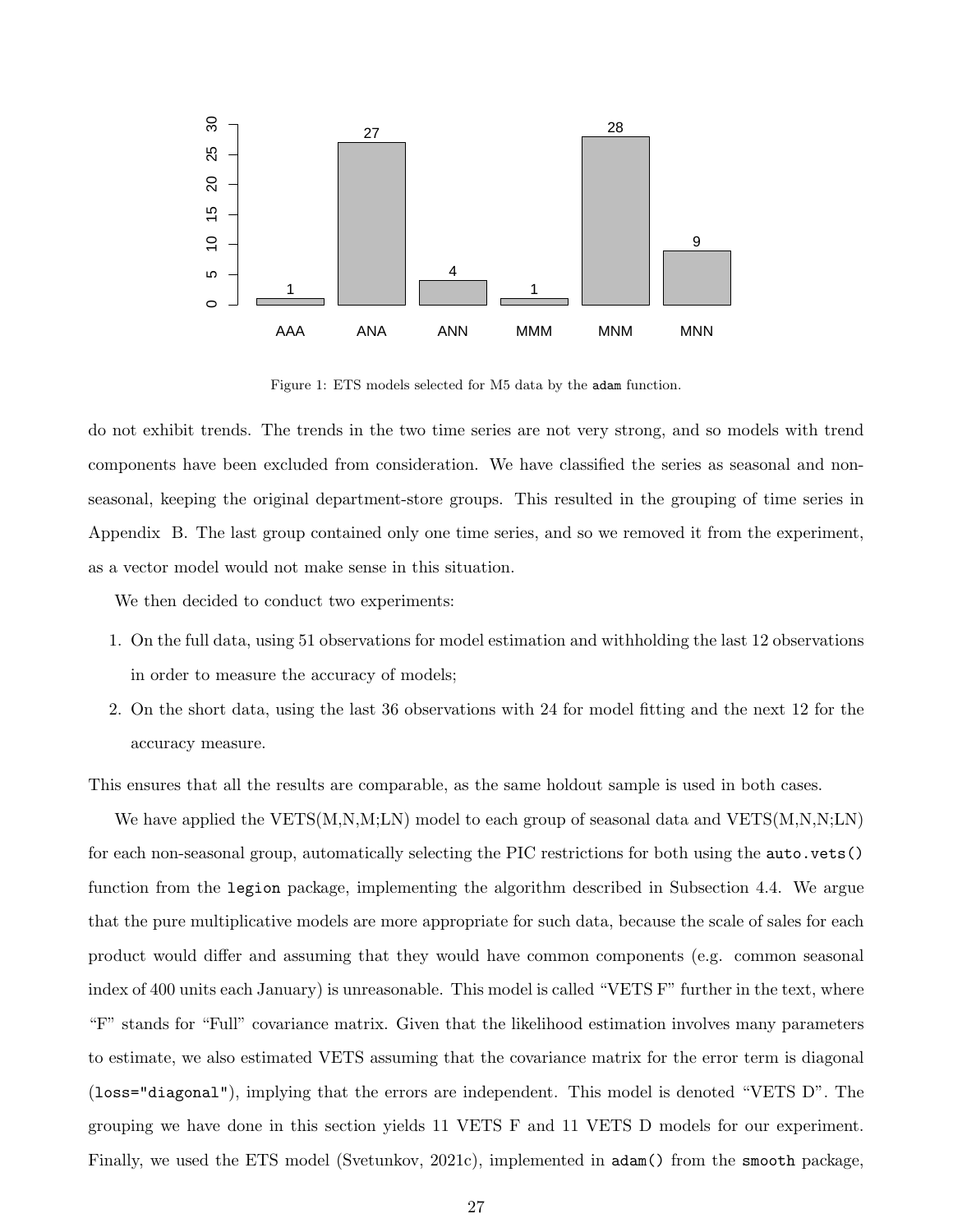applying  $ETS(A,N,N)$  and  $ETS(A,N,A)$  to the data in logarithms with distribution="dnorm" and then exponentiating the results, to make them consistent with a VETS approach. We denote this model as "ETS LN". Furthermore, we have measured the performance of  $ETS(M,N,N)$  and  $ETS(M,N,M)$  models implemented in ets() function from forecast (denoted "ETS", Hyndman and Khandakar, 2008) and adam() function from smooth with distribution="dnorm" (denoted "ETS (ADAM)") packages for R. We include ETS (ADAM) model in order to see whether the potential differences between the models are due to their implementation or due to the differences between the conventional multiplicative ETS and the one applied on data after logarithmic transformations.

In order to measure the accuracy of models, we calculated geometric means and medians of the rMAE, taking Na¨ıve forecasts as the benchmark, aligning the measure with the one used in Section 5. Having both (geometric) means and medians provides some additional information about the distribution of errors: if the two are close to each other, then the distribution of rMAE is close to being symmetric. In addition, medians are more robust to potential outliers and will not be impacted by rare cases of poor performance. Furthermore, we have calculated separately rRMSE for the same setting to see whether the ranking of models would differ, but the results were similar and so we do not present them here.

| Sample size | Model         | Overall   |        | Seasonal  |        | Non-Seasonal |        |  |
|-------------|---------------|-----------|--------|-----------|--------|--------------|--------|--|
|             |               | Geom Mean | Median | Geom Mean | Median | Geom Mean    | Median |  |
|             | <b>ETS LN</b> | 0.917     | 0.959  | 0.906     | 0.878  | 0.972        | 1.031  |  |
|             | ETS (ADAM)    | 0.955     | 1.000  | 0.946     | 0.964  | 0.996        | 1.015  |  |
| Long        | <b>ETS</b>    | 0.933     | 0.957  | 0.920     | 0.924  | 0.996        | 1.015  |  |
|             | VETS D        | 0.894     | 0.934  | 0.878     | 0.888  | 0.975        | 1.029  |  |
|             | <b>VETS F</b> | 0.906     | 0.960  | 0.894     | 0.934  | 0.965        | 1.028  |  |
|             | ETS LN Short  | 0.997     | 0.988  | 0.993     | 0.974  | 1.018        | 0.993  |  |
|             | ETS (ADAM)    | 0.991     | 1.000  | 0.979     | 0.999  | 1.047        | 1.027  |  |
| Short       | <b>ETS</b>    | 1.000     | 1.000  | 0.994     | 1.003  | 1.029        | 0.997  |  |
|             | VETS D        | 0.936     | 0.974  | 0.923     | 0.974  | 0.999        | 0.974  |  |
|             | VETS F        | 1.011     | 1.000  | 1.020     | 1.006  | 0.969        | 0.976  |  |

Table 11: Overall empirical performance on M5 data in terms of rMAE: overall, on seasonal and on non-seasonal data.

The results of accuracy performance are reported in Table 11. For the full data, the VETS models are almost always better than Naïve and almost always better than ETS LN, ETS (ADAM) and ETS, although the ETS LN is slightly more accurate than the other two models. For the short data, VETS typically performs better than Naive, while ETS can sometimes be slightly worse than Naïve. These results indicate that using cross-sectional data for forecasting is beneficial for accuracy in this case. Focusing on the seasonal series, VETS D tends to perform better than VETS F, although the improvement is small. Finally, having longer history leads to improvements for all models in almost all categories, as may be expected. Overall, this indicates that having longer history and using VETS D is a robust option for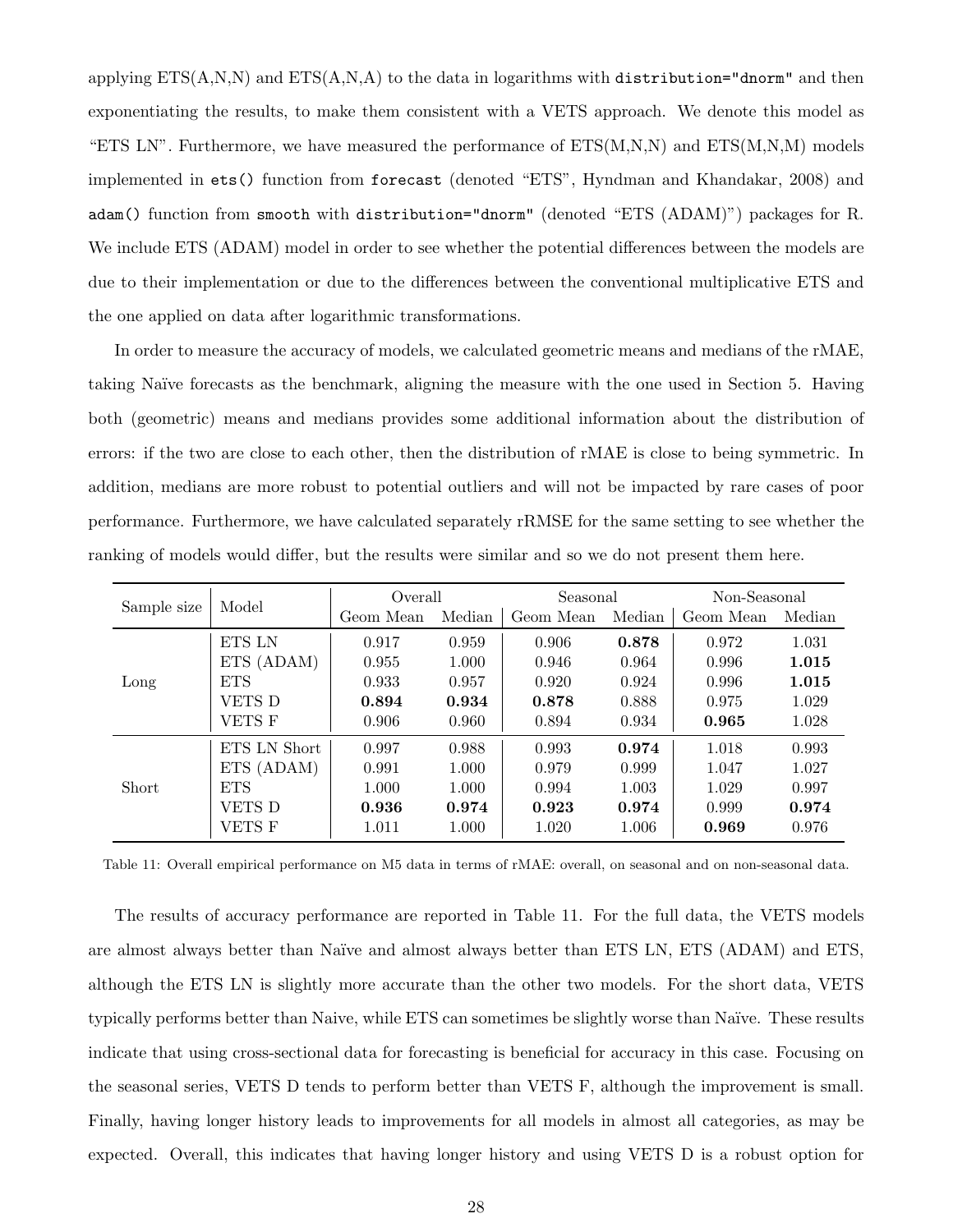forecasting.

In order to see if the performance of ETS and VETS is statistically different, we conduct an MCB test (Koning et al., 2005) on rMAE using the rmcb() function from the greybox package (Svetunkov, 2021a).



Figure 2: MCB test applied to rMAE of VETS and ETS on M5 data.

Figure 2 demonstrates results of the test. It is apparent that VETS F on long history of data has the lowest mean rank, but its performance is not statistically different from VETS D, ETS LN, ETS (ADAM) and ETS on the long sample and VETS D on the short history. When it comes to short histories, ETS LN, ETS (ADAM) and ETS are doing worse than the other approaches in terms of mean ranks, only outperforming VETS F on short history of data, although the difference between these approaches is not statistically significant.

We have also measured the performance of models in terms of prediction intervals, calculating coverage and relative pinball values, similar to how it was done in Section 5. We used prediction intervals from the ETS model on full data as a benchmark, when calculating relative pinball values. The results of this part of experiment are summarised in Table 12.

From Table 12, it is immediately apparent that ETS provides lower coverage than the required 95% in all cases. The situation is worse, when it is applied to short history data. This can have serious consequences in many forecasting applications. For example, in an inventory replenishment setting, it would result in inadequate stocks and availability falling well behind targets.

The VETS F approach performs much better than ETS in terms of coverage, producing wider pre-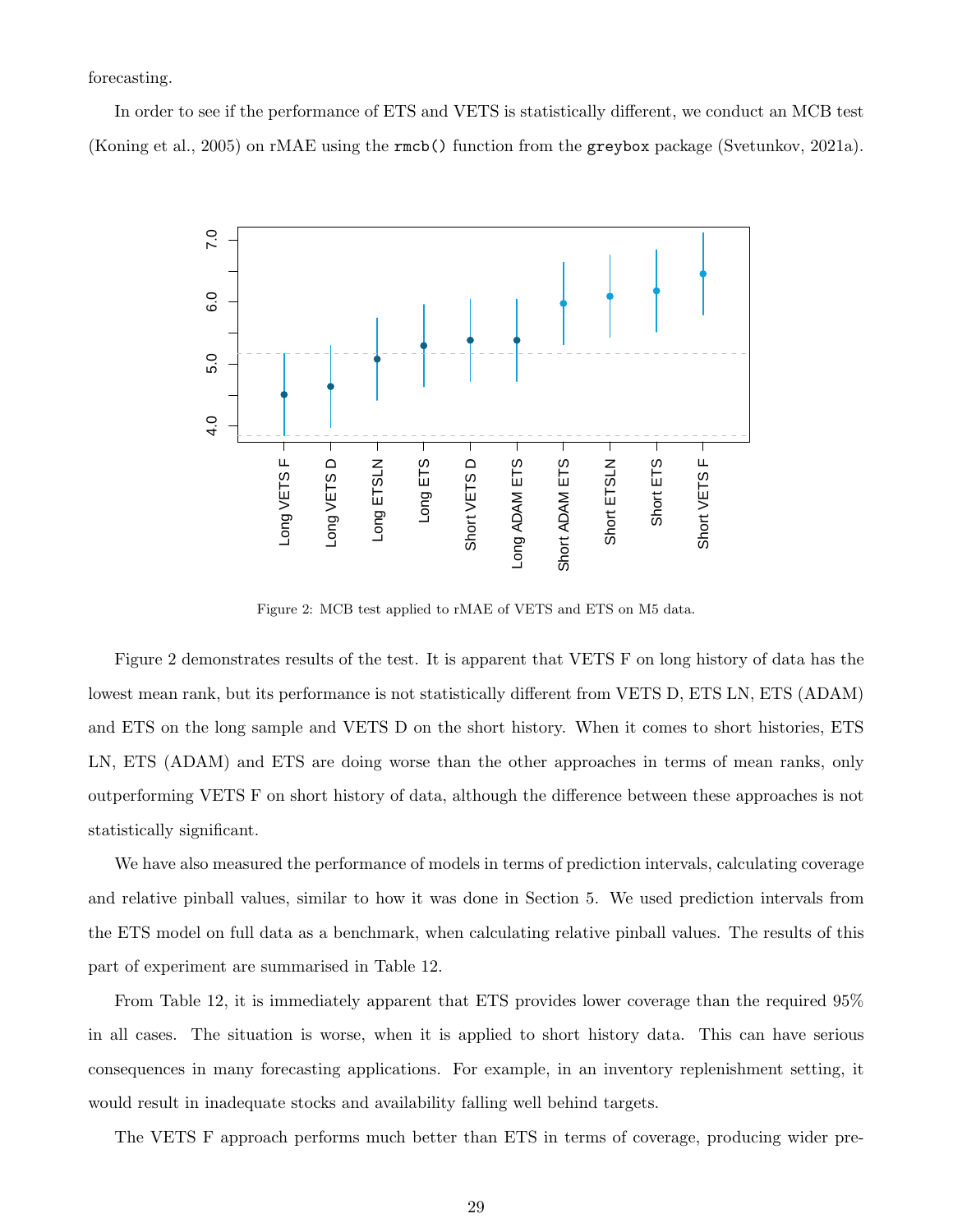| Model         | Coverage | Long<br>pinballU | pinballL | Coverage | Short<br>pinballU | pinballL |
|---------------|----------|------------------|----------|----------|-------------------|----------|
| ETS LN        | 0.934    | 1.000            | 1.000    | 0.854    | 1.061             | 0.895    |
| ETS (ADAM)    | 0.925    | 0.943            | 1.080    | 0.815    | 1.155             | 0.908    |
| <b>ETS</b>    | 0.937    | 0.912            | 1.300    | 0.886    | 0.938             | 1.194    |
| VETS D        | 0.947    | 0.990            | 1.006    | 0.970    | 2.515             | 1.567    |
| <b>VETS F</b> | 0.982    | 2.383            | 1.494    | 0.972    | 4.414             | 1.804    |

Table 12: Performance of models in terms of interval measures on M5 data.

diction intervals which are, in fact, a little too wide for both long and short data. This is reflected by the high relative pinball values for VETS F. This could be due to the estimation difficulties in the model, with many more parameters to estimate than ETS.

The VETS D Model on the other hand, performs the best in terms of coverage, getting very close to the nominal 95% on long data, and with a slightly smaller surplus coverage than VETS F on short data. On long data, VETS D clearly outperforms ETS models, with much better coverage with the cost of the slightly worse performance in terms of pinball values. On short data, VETS D has better relative pinball values than VETS F, reflecting the saving in the number of parameters to be estimated. However, for short data, VETS D does not perform as well as ETS models in terms of relative pinball values. The trade-off between coverage and relative pinball values is not straightforward and will depend on the domain of application. An interesting avenue for further research would be to explore the implications of this trade off using different financial loss functions.

In order to understand where the main benefits of VETS come from, we extracted the PIC parts of all 11 VETS D models (via modelType(object, pic=TRUE)) and calculated the frequencies of different restrictions. These are summarised in Table 13.

| PIC       |  | $N,N,N$ L,N,N L,L,N LS,S,N LS,S,S |  |
|-----------|--|-----------------------------------|--|
| Frequency |  |                                   |  |

Table 13: Frequency of different PIC restrictions for VETS on M5 data.

As can be seen from the table, the most frequently imposed restriction is for the seasonal initials and common smoothing parameters for both level and seasonal, PIC(LS,S,N). This validates our simulation findings that PIC(LS,S,N) is one of the most robust models that performs consistently well across different settings. One of the seasonal groups also had more strict restrictions with common seasonal components, PIC(LS,S,S). We argue that the main benefits observed in terms of forecasting accuracy arise from these restrictions. As for the non-seasonal groups, the most common restriction is for initial level and common smoothing parameter, although this group is small, and so it is difficult to draw reliable conclusions.

Finally, we present the results of an additional empirical evaluation, which aligns with capacity plan-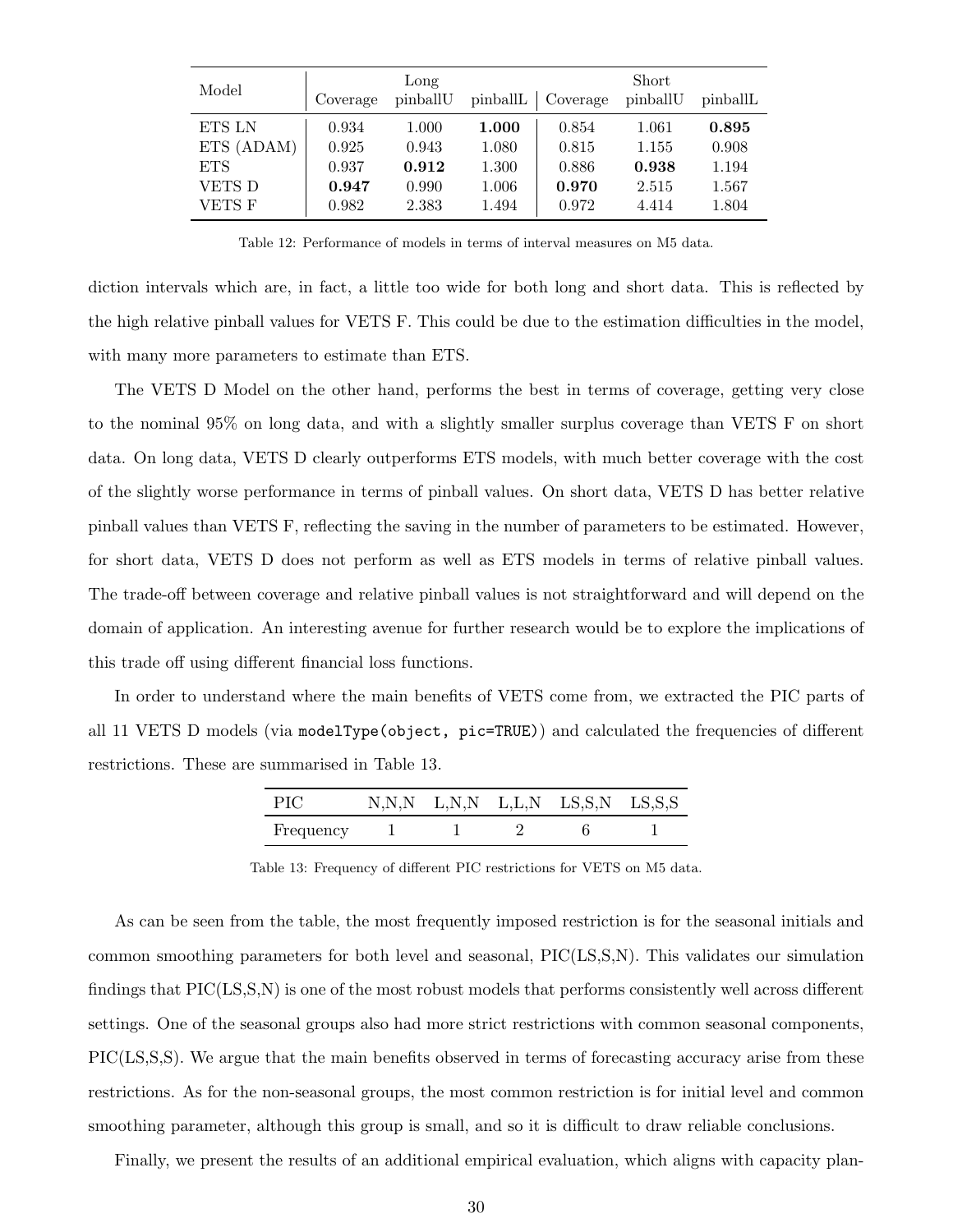ning in retail stores. Walmart wishes to optimise allocation of retail space to their departments and product categories and, naturally, the number of units sold is an indicator they use to decide how much space to allocate (Souza, 2017). The planning horizon will vary, depending on the extent of space reallocation. For illustrative purposes, we have examined departmental volume forecasts for 3, 6 and 12 months ahead. Effective plans depend not only on the accuracy of forecasts but also on the reliability of prediction intervals. This is important to ensure that enough space is allocated, especially in peak seasons, and to ensure appropriate contraction of those departments with anticipated reductions in volume sales.

We measure performance of the same set of models on the same data (both long and short samples) using the Geometric Mean Relative Absolute Error (GMRAE, Fildes, 1992) with Naïve forecasts for the benchmark. We also show the coverage of the forecasts but not the pinball measures, as they do not align naturally with space planning decisions. The GMRAE is used instead of rMAE measures, because the point forecasts in this case are not aggregated over the forecast horizon. The results of this experiment are shown in Table 14.

|        | Model         | <b>GMRAE</b> |       |       | Coverage |       |       |
|--------|---------------|--------------|-------|-------|----------|-------|-------|
| Length |               | h3           | h6    | h12   | h3       | h6    | h12   |
|        | ETS LN        | 0.748        | 0.962 | 1.092 | 0.928    | 0.928 | 0.942 |
| Long   | ETS (ADAM)    | 0.716        | 0.942 | 0.988 | 0.855    | 0.899 | 0.913 |
|        | <b>ETS</b>    | 0.888        | 0.827 | 0.939 | 0.899    | 0.899 | 0.928 |
|        | VETS D        | 0.897        | 0.938 | 1.007 | 0.928    | 0.957 | 0.971 |
|        | <b>VETS F</b> | 0.923        | 0.894 | 0.980 | 0.942    | 0.971 | 0.971 |
| Short  | ETS LN        | 1.162        | 1.167 | 0.905 | 0.841    | 0.826 | 0.899 |
|        | ETS (ADAM)    | 1.170        | 1.198 | 0.926 | 0.826    | 0.797 | 0.841 |
|        | <b>ETS</b>    | 1.058        | 0.946 | 0.936 | 0.870    | 0.855 | 0.913 |
|        | VETS D        | 1.037        | 1.112 | 0.938 | 0.870    | 0.841 | 0.899 |
|        | VETS F        | 1.065        | 1.031 | 0.872 | 0.957    | 0.942 | 0.942 |

Table 14: GMRAE and Coverage for specific horizons for M5 data.

As can be seen from Table 14, VETS models do not perform best in terms of Geometric Mean Relative Absolute Error for the specified horizons on longer time series, but on shorter ones they do much better. In these cases, the cross-sectional information helps in the estimation. Furthermore, VETS F performs consistently better than the other models, for short data history, in terms of 95% coverage. This is a strong point in its favour, given the importance of prediction intervals for space planning decisions.

Summarising the empirical evaluation, we would recommend using VETS, estimated via likelihood with the diagonal covariance matrix (assuming that the errors of different time series are not correlated) on real data, as it is easier to estimate than VETS with the full covariance matrix or even ETS, especially on small samples. The only exception when we would not recommend using VETS would be when pinball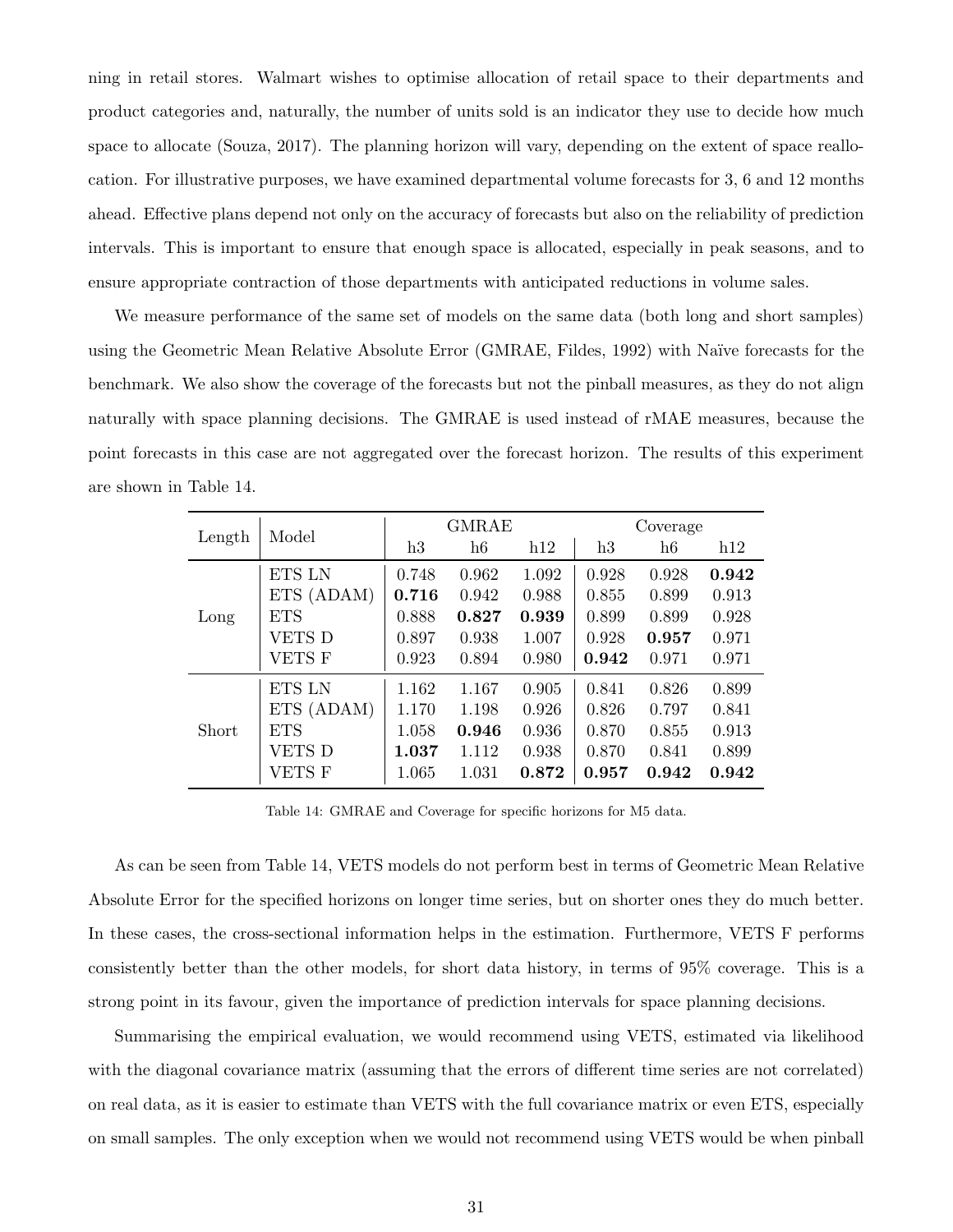measure is of the main importance and the available history is short. Using cross sectional information for estimation brings benefits in terms of forecasting accuracy, which comes mainly from the restrictions on the seasonal component, but assumes that the data is correctly grouped.

#### 7. Conclusions and further research

In this paper we studied the effect of cross-sectional information on the performance of forecasting models on seasonal data. Using the Vector ETS (VETS) framework for pure additive and pure multiplicative models, we proposed a PIC taxonomy to examine the forecasting accuracy effect of having common or individual Parameters, Initial values, and Components. This taxonomy is general and can be applied to models with any combination of level, trend (including damped trend) and seasonality. The number of variations proposed in the taxonomy can become large; therefore, we also propose a model selection mechanism and it is tested empirically using data from the M5 competition. The advantage of the full taxonomy is that it opens up the widest pool of methods to the practitioner and invites consideration of the potential benefits of estimating, in common across series, the relevant parameters, initial values and components. However, there are some situations when some of these elements do not need any common treatment. In our empirical experiments, it was mainly the parameters (particularly for level and seasonality) and initial values (for seasonality) that benefited from common estimation. Only for one group were common (seasonal) components required. For all other groups, the 'C' element could have been dropped from the PIC taxonomy and consideration restricted to 'PI' variations. (This facility is also available in the vets() function from the legion package for R, which was used in the experiments in this paper). Our practical recommendation, to operational researchers, therefore, is to consider the full PIC framework in the first instance, but to dispense with any elements that are not necessary and to use a simpler framework when appropriate. In this way, the model selection process can be simplified, thus lending itself to practical implementation, with fewer models to be evaluated.

Given our interest in applications to seasonal time series, through the simulation experiment we focused on VETS(M,N,M;LN) and examined the relative performances of nine PIC variations in point forecasts and prediction intervals. Methods with individual seasonal components and common smoothing parameters  $(PIC(LS,*,N))$  and  $PIC(S,*,N))$  show good performance and are robust across various scenarios. This becomes especially apparent with interval results, and overall it is observed that  $\text{PIC}(LS,*,N)$ methods perform better than  $\text{PIC}(S^*,N)$  ones. These methods offer a good balance in terms of accuracy and flexibility.

We also found that restrictions on the smoothing parameters tend to lead to improvements in terms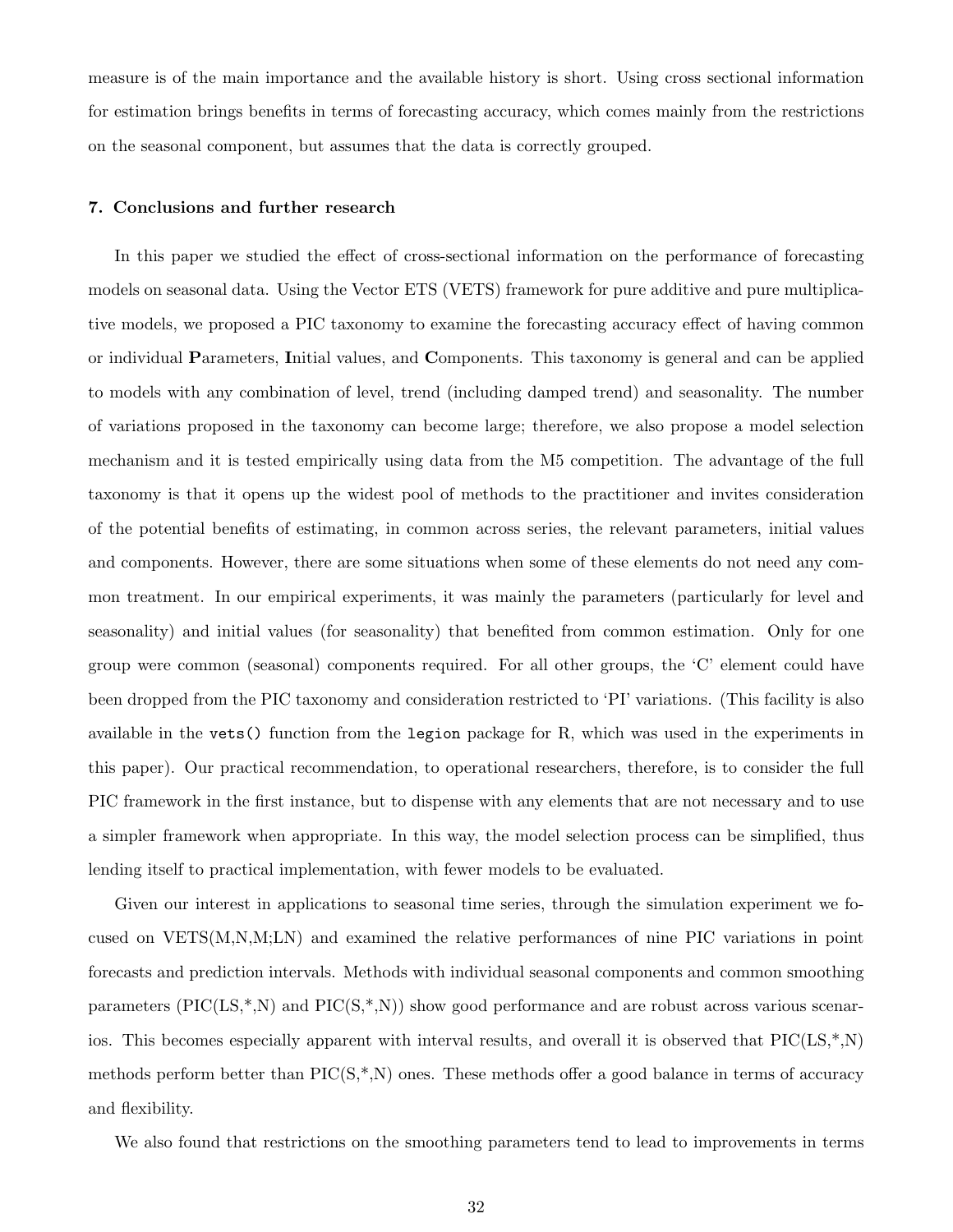of accuracy and prediction intervals performance for all the methods in the taxonomy. This is because the more restrictive methods lead to averaged-out smoothing parameters, which protects them from the effect of overfitting.

The empirical analysis of the M5 data shows strong performance of the VETS models against the benchmark of univariate ETS models. It was found that VETS D (diagonal covariance matrix) performs better than VETS F (the full matrix) on both long and short samples of data. ETS performs better when there are more observations available, but, even then, VETS D outperforms it.

The evidence from this paper suggests that using common smoothing parameters for all components has the biggest positive impact in terms of accuracy and prediction intervals performance out of the taxonomy. Common seasonal initial values are also beneficial because of increased efficiency in estimating the number of parameters. As a result, PIC(LS,S,N) performs the best in both simulations and empirical analysis (selected in 6 out of the 11 groups). In many practical settings, where data histories are short and there are many series to forecast, this approach can be particularly useful in offering parsimony and robustness, while the traditional individual approach can become too cumbersome or even infeasible.

Our current paper makes a contribution to the forecasting literature in the area of dynamic models; it also opens up many potentially fruitful opportunities for further investigations. The more restrictive methods can be applied to shorter data histories (in theory, at least a year of data), but it is not yet clear whether this strategy would be effective. One of potential strategies for the estimation of high dimensional multivariate models on small samples is shrinkage of parameters, which could be investigated in context of VETS in future papers. In practice, many businesses are collecting data on a much more granular level, so efforts in examining seasonality in higher frequencies such as weekly or even daily patterns are needed. Additional seasonal indices and the trend element may change the dynamics of how these methods behave and reveal fresh insights. Future work can also look at pre-processing, for example, by grouping seasonally homogeneous series. In our view, this current research and its many possible extensions promise to deepen understanding in seasonal demand forecasting and aid better planning. The benefits of improved planning are worthy of investigation, not only at retailers, but also in many other domains of application.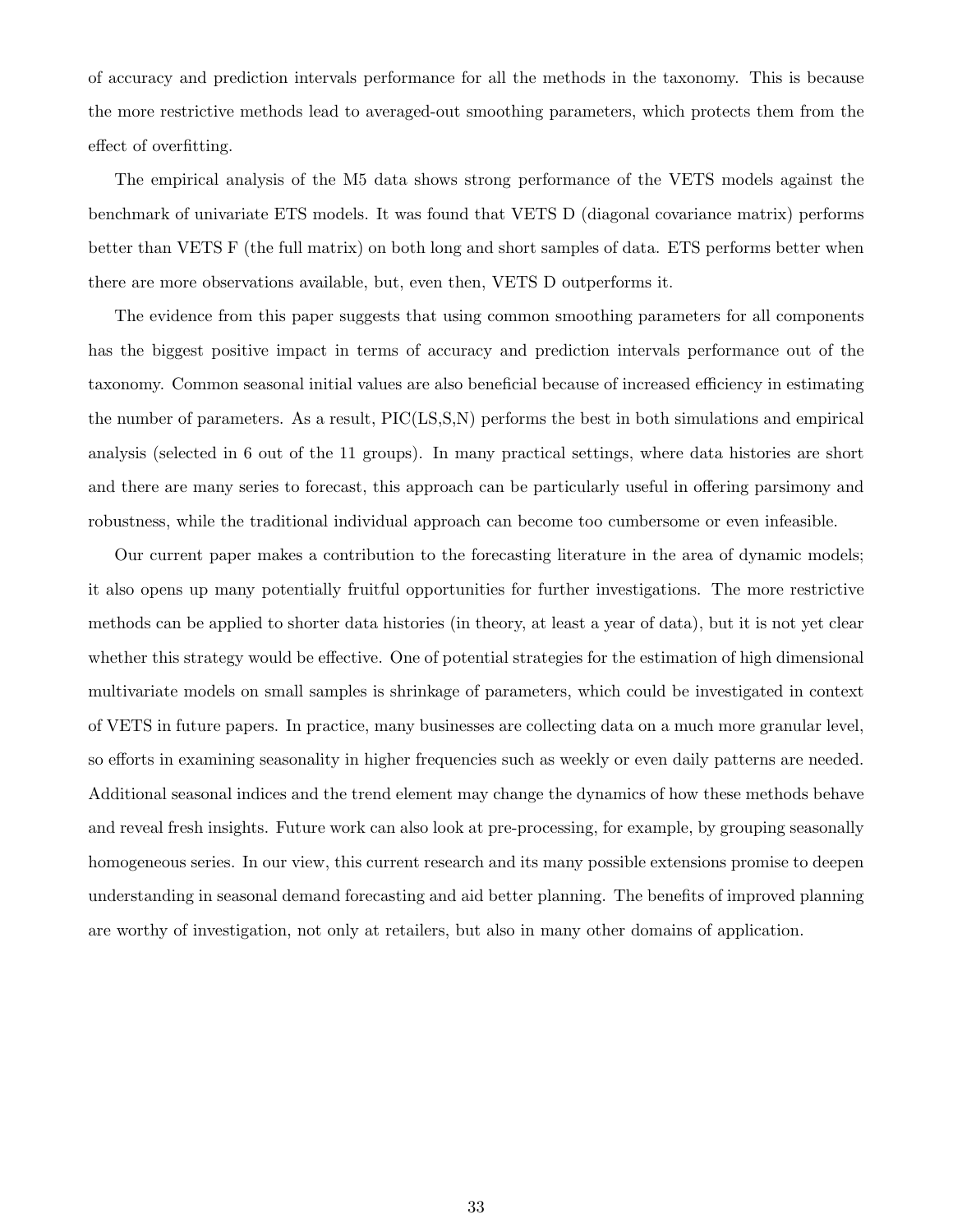# Appendix A. Pinball values for the upper bound of prediction interval from the simulation experiment

|          | 2 series | 10 series | 20 series | 30 series | 40 series | 50 series |
|----------|----------|-----------|-----------|-----------|-----------|-----------|
| LS, S, S | 0.87     | 0.74      | 0.71      | 0.69      | 0.68      | 0.66      |
| S.S.S    | 0.89     | 0.81      | 0.77      | 0.72      | 0.72      | 0.70      |
| N, S, S  | 0.90     | 0.82      | 0.79      | 0.76      | 0.74      | 0.73      |
| LS.S.N   | 0.87     | 0.73      | 0.70      | 0.68      | 0.66      | 0.65      |
| S.S.N    | 0.88     | 0.76      | 0.74      | 0.72      | 0.70      | 0.68      |
| N.S.N    | 0.89     | 0.82      | 0.79      | 0.76      | 0.75      | 0.73      |
| LS.N.N   | 0.91     | 0.83      | 0.81      | 0.80      | 0.78      | 0.78      |
| S.N.N    | 0.96     | 0.89      | 0.89      | 0.88      | 0.87      | 0.85      |
| N.N.N    | 1.00     | 1.00      | 1.00      | 1.00      | 1.00      | 1.00      |

Table A.15: rPinballU effect on group sizes PIC(LS,S,S) DGP (Benchmark PIC(N,N,N))

|          | 2 series | 10 series | 20 series | 30 series | 40 series | 50 series |
|----------|----------|-----------|-----------|-----------|-----------|-----------|
| LS, S, S | 1.60     | 1.76      | 1.73      | 1.73      | 1.70      | 1.68      |
| S.S.S    | 1.66     | 1.92      | 1.90      | 1.90      | 1.96      | 1.83      |
| N, S, S  | 1.72     | 2.07      | 2.05      | 2.04      | 1.99      | 1.97      |
| LS.S.N   | 1.23     | 1.19      | 1.18      | 1.18      | 1.16      | 1.15      |
| S.S.N    | 1.30     | 1.50      | 1.56      | 1.50      | 1.43      | 1.41      |
| N.S.N    | 1.33     | 1.48      | 1.58      | 1.62      | 1.67      | 1.74      |
| LS.N.N   | 0.93     | 0.85      | 0.83      | 0.82      | 0.81      | 0.79      |
| S.N.N    | 0.96     | 0.91      | 0.91      | 0.91      | 0.89      | 0.88      |
| N.N.N    | 1.00     | 1.00      | 1.00      | 1.00      | 1.00      | 1.00      |

Table A.16: rPinballU effect of group sizes on PIC(N,N,N) DGP (Benchmark PIC(N,N,N))

# Appendix B. Grouping of time series from M5 competition data

Using the encoding from the M5 competition, we can distinguish the following groups of time series, based on the algorithm described in Section 6:

- Seasonal:
	- Group 1, Hobbies 1: CA 1 HOBBIES 1, CA 3 HOBBIES 1, TX 1 HOBBIES 1, TX 3 HOBBIES 1, WI\_1\_HOBBIES\_1, WI\_3\_HOBBIES\_1;
	- Group 2, Hobbies 2: CA 2 HOBBIES 2, CA 4 HOBBIES 2, TX 1 HOBBIES 2, TX 2 HOBBIES 2, TX 3 HOBBIES 2, WI 2 HOBBIES 2, WI 3 HOBBIES 2;
	- Group 3, Household 1: CA 1 HOUSEHOLD 1, CA 2 HOUSEHOLD 1, CA 3 HOUSEHOLD 1, CA 4 HOUSEHOLD 1, TX 1 HOUSEHOLD 1, TX 2 HOUSEHOLD 1, TX 3 HOUSEHOLD 1, WI\_1\_HOUSEHOLD\_1, WI\_2\_HOUSEHOLD\_1, WI\_3\_HOUSEHOLD\_1;
	- Group 4, Household 2: CA 1 HOUSEHOLD 2, CA 2 HOUSEHOLD 2, CA 3 HOUSEHOLD 2, CA 4 HOUSEHOLD 2, TX 1 HOUSEHOLD 2, TX 2 HOUSEHOLD 2, TX 3 HOUSEHOLD 2, WI\_1\_HOUSEHOLD\_2, WI\_2\_HOUSEHOLD\_2, WI\_3\_HOUSEHOLD\_2;
	- Group 5, Foods 1: CA 1 FOODS 1, CA 2 FOODS 1, CA 3 FOODS 1, CA 4 FOODS 1, TX 1 FOODS 1, TX 2 FOODS 1, TX 3 FOODS 1, WI 1 FOODS 1;
	- Group 6, Foods 2: CA 1 FOODS 2, CA 2 FOODS 2, CA 3 FOODS 2, TX 1 FOODS 2, TX 2 FOODS 2, TX 3 FOODS 2, WI 3 FOODS 2;
	- Group 7, Foods 3: CA 1 FOODS 3, CA 2 FOODS 3, CA 3 FOODS 3, CA 4 FOODS 3, TX 1 FOODS 3, TX 2 FOODS 3, TX 3 FOODS 3, WI 1 FOODS 3, WI 2 FOODS 3;
- Non-seasonal: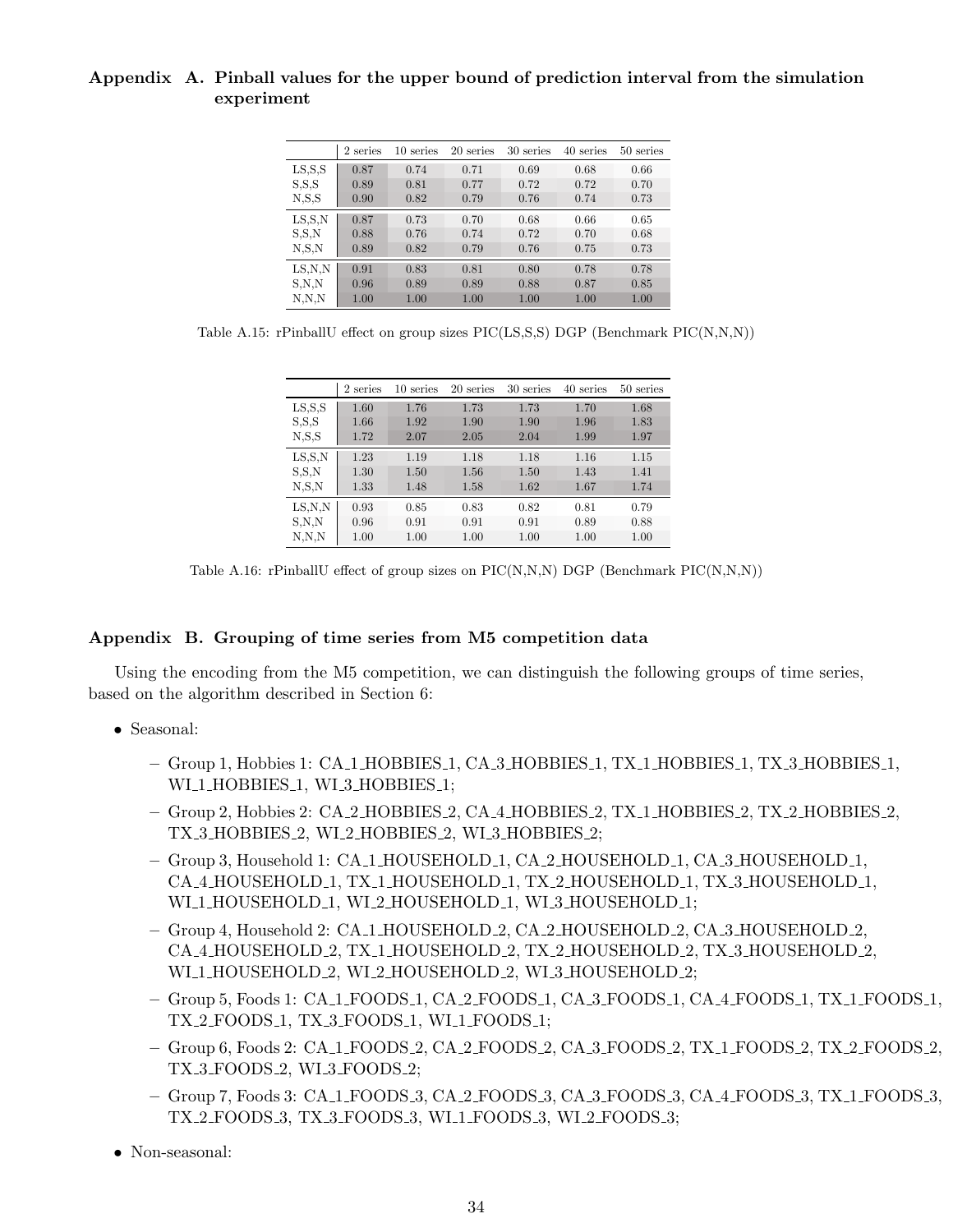- Group 8, Hobbies 1: CA 2 HOBBIES 1, CA 4 HOBBIES 1, TX 2 HOBBIES 1, WI 2 HOBBIES 1;
- Group 9, Hobbies 2: CA 1 HOBBIES 2, CA 3 HOBBIES 2, WI 1 HOBBIES 2;
- Group 10, Foods 1: WI 2 FOODS 1, WI 3 FOODS 1;
- Group 11, Foods 2: CA 4 FOODS 2, WI 1 FOODS 2, WI 2 FOODS 2;
- Group 12, Foods 3: WI 3 FOODS 3;

#### References

- Akram, M., Hyndman, R.J., Ord, J.K., 2009. Exponential smoothing and non-negative data. Australian & New Zealand Journal of Statistics 51, 415–432. doi:10.1111/j.1467-842X.2009.00555.x.
- Armstrong, J., 2004. Damped seasonality factors: Introduction. International Journal of Forecasting 20, 525–527.
- Armstrong, J.S., 1985. Long-Range Forecasting (2nd Edition). Wiley.
- Athanasopoulos, G., Hyndman, R.J., Kourentzes, N., Petropoulos, F., 2017. Forecasting with temporal hierarchies. European Journal of Operational Research 262, 60–74. doi:10.1016/j.ejor.2017.02.046.
- Athanasopoulos, G., de Silva, A., 2012. Multivariate Exponential Smoothing for Forecasting Tourist Arrivals. Journal of Travel Research 51, 640–652. doi:10.1177/0047287511434115.
- Bedrick, E.J., Tsai, C.L., 1994. Model Selection for Multivariate Regression in Small Samples. Biometrics 50, 226. doi:10.2307/2533213.
- Bunn, D.W., Vassilopoulos, A., 1993. Using group seasonal indices in multi-item short-term forecasting. International Journal of Forecasting 9, 517–526.
- Chan, J.C., Eisenstat, E., Strachan, R.W., 2020. Reducing the state space dimension in a large TVP-VAR. Journal of Econometrics 218, 105–118. doi:10.1016/j.jeconom.2019.11.006.
- Chen, H., Boylan, J.E., 2007. Use of individual and group seasonal indices in subaggregate demand forecasting. Journal of the Operational Research Society 58, 1660–1671.
- Chen, H., Boylan, J.E., 2008. Empirical evidence on individual, group and shrinkage seasonal indices. International Journal of Forecasting 24, 525 – 534.
- Chen, J.L., Li, G., Wu, D.C., Shen, S., 2019. Forecasting seasonal tourism demand using a multiseries structural time series method. Journal of Travel Research 58, 92–103.
- Dalhart, G., 1974. Class seasonality—a new approach. American Production and Inventory Control Society Conference Proceedings , 11–16.
- Davydenko, A., Fildes, R., 2013. Measuring forecasting accuracy: The case of judgmental adjustments to sku-level demand forecasts. International Journal of Forecasting 29, 510–522.
- Dekker, M., Van Donselaar, K., Ouwehand, P., 2004. How to use aggregation and combined forecasting to improve seasonal demand forecasts. International Journal of Production Economics 90, 151–167.
- Duncan, G., Gorr, W., Szczypula, J., 1993. Bayesian forecasting for seemingly unrelated time series: Application to local government revenue forecasting. Management Science 39, 275–293.
- Fildes, R., 1992. The evaluation of extrapolative forecasting methods. International Journal of Forecasting 8, 81–98.
- Fildes, R., Hibon, M., Makridakis, S., Meade, N., 1998. Generalising about univariate forecasting methods: further empirical evidence. International Journal of Forecasting 14, 339–358.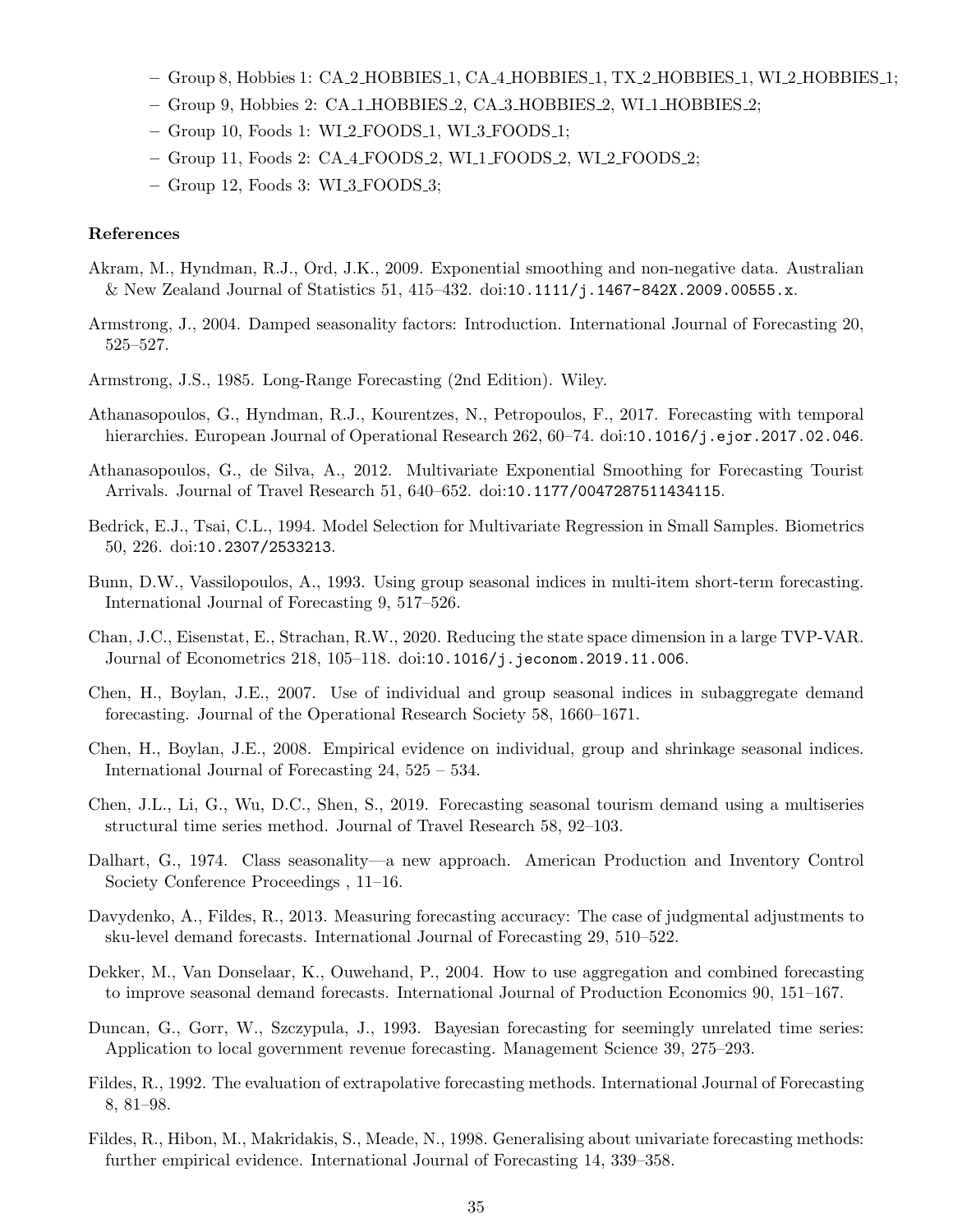- Gardner, E.S., McKenzie, E., 2011. Why the damped trend works. Journal of the Operational Research Society 62, 1177–1180. doi:10.1057/jors.2010.37.
- Gorr, W., Olligschlaeger, A., Thompson, Y., 2003. Short-term forecasting of crime. International Journal of Forecasting 19, 579–594.
- Hyndman, R.J., Ahmed, R.A., Athanasopoulos, G., Shang, H.L., 2011. Optimal combination forecasts for hierarchical time series. Computational Statistics and Data Analysis 55, 2579–2589.
- Hyndman, R.J., Khandakar, Y., 2008. Automatic time series forecasting: the forecast package for R. Journal of Statistical Software 26, 1–22.
- Hyndman, R.J., Koehler, A.B., Ord, J.K., Snyder, R.D., 2008. Forecasting with Exponential Smoothing. Springer Berlin Heidelberg.
- Hyndman, R.J., Koehler, A.B., Snyder, R.D., Grose, S., 2002. A state space framework for automatic forecasting using exponential smoothing methods. International Journal of Forecasting 18, 439–454.
- Koehler, A.B., Snyder, R.D., Ord, J.K., 2001. Forecasting models and prediction intervals for the multiplicative Holt-Winters method. International Journal of Forecasting 17, 269–286.
- Koning, A.J., Franses, P.H., Hibon, M., Stekler, H.O., 2005. The M3 competition: Statistical tests of the results. International Journal of Forecasting 21, 397–409. doi:10.1016/j.ijforecast.2004.10.003.
- Kourentzes, N., Athanasopoulos, G., 2019. Cross-temporal coherent forecasts for Australian tourism. Annals of Tourism Research 75, 393–409. doi:10.1016/j.annals.2019.02.001.
- Kourentzes, N., Athanasopoulos, G., 2021. Elucidate structure in intermittent demand series. European Journal of Operational Research 288, 141–152. doi:10.1016/j.ejor.2020.05.046.
- Kourentzes, N., Petropoulos, F., 2016. Forecasting with multivariate temporal aggregation: The case of promotional modelling. International Journal of Production Economics 181, 145–153. doi:10.1016/j. ijpe.2015.09.011.
- Kourentzes, N., Petropoulos, F., Trapero, J.R., 2014. Improving forecasting by estimating time series structural components across multiple frequencies. International Journal of Forecasting 30, 291–302. doi:10.1016/j.ijforecast.2013.09.006.
- Lee, N., Choi, H., Kim, S.H., 2016. Bayes shrinkage estimation for high-dimensional VAR models with scale mixture of normal distributions for noise. Computational Statistics and Data Analysis 101, 250– 276. doi:10.1016/j.csda.2016.03.007.
- Li, C., Lim, A., 2018. A greedy aggregation–decomposition method for intermittent demand forecasting in fashion retailing. European Journal of Operational Research 269, 860–869.
- Lütkepohl, H., 2005. New Introduction to Multiple Time Series Analysis. Springer Berlin Heidelberg.
- Makridakis, S., Spiliotis, E., Assimakopoulos, V., 2021. The M5 competition: Background, organization, and implementation. International Journal of Forecasting doi:10.1016/j.ijforecast.2021.07.007.
- McKenzie, E., Gardner, E.S., 2010. Damped trend exponential smoothing: A modelling viewpoint. International Journal of Forecasting 26, 661–665. doi:10.1016/j.ijforecast.2009.07.001.
- Ouwehand, P., Hyndman, R.J., de Kok, T.G., van Donselaar, K.H., 2007. A state space model for exponential smoothing with group seasonality. Monash Econometrics and Business Statistics Working Papers 7/07. Monash University, Department of Econometrics and Business Statistics. URL: https: //ideas.repec.org/p/msh/ebswps/2007-7.html.